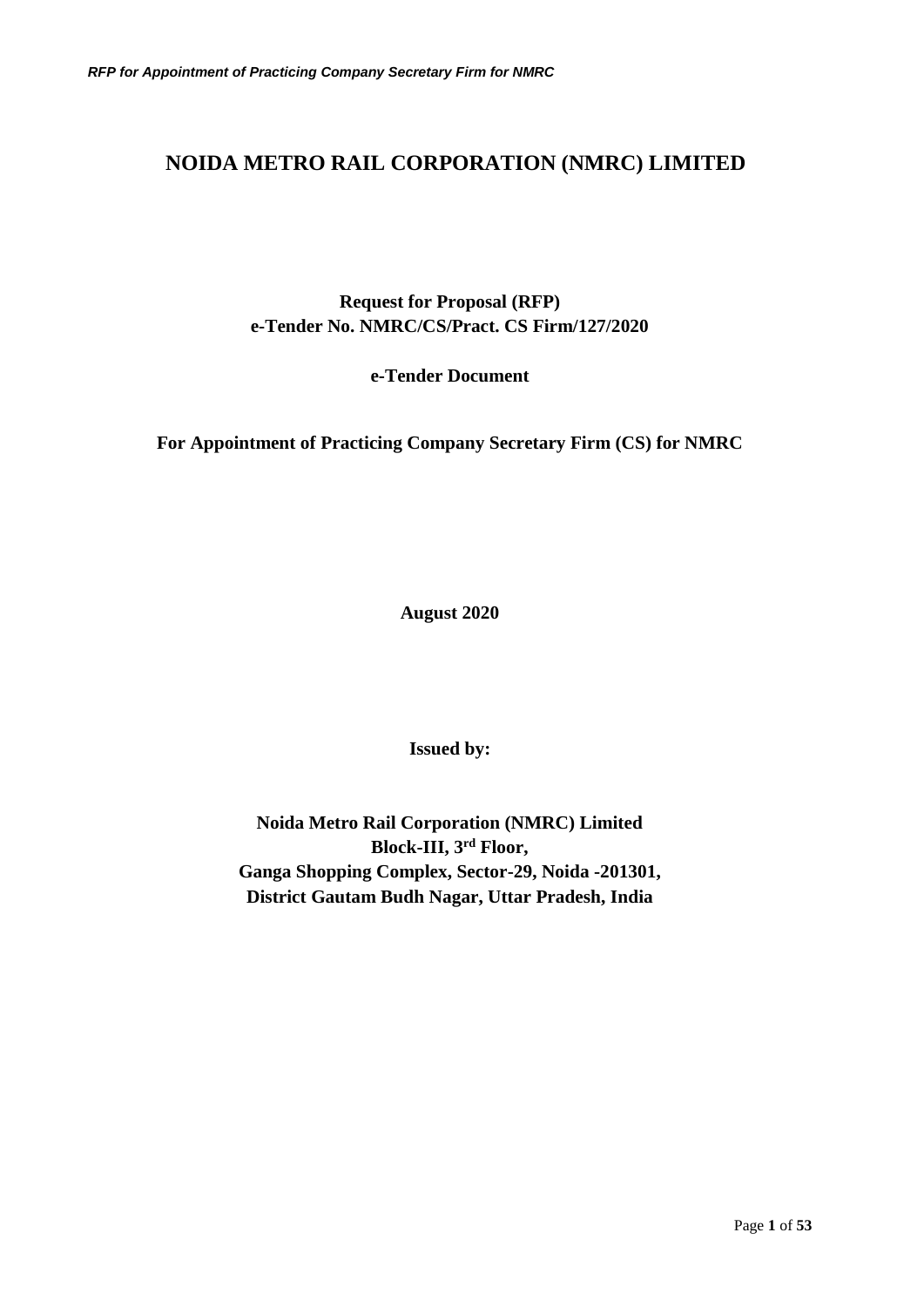## **Disclaimer**

This Request for Proposal (RFP) Document (or "Tender") for "Appointment of Practicing COMPANY SECRETARY FIRM for NMRC" contains brief information about the scope of work and selection process for the Bidder ('the Consultant'' or "the Tenderer" or "the Agency"). The purpose of the Document is to provide the Bidders with information to assist the formulation of their Bidding Documents.

While all efforts have been made to ensure the accuracy of information contained in this RFP Document, this Document does not purport to contain all the information required by the Bidders. The Bidders should conduct their own independent assessment, investigations and analysis and should check the reliability, accuracy and completeness of the information at their end and obtain independent advice from relevant sources as required before submission of their Bid/s. Noida Metro Rail Corporation Limited. ("NMRC" or "the Corporation") or any of its employees or advisors shall incur no liability under any law, statute, rules or regulations as to the accuracy or completeness of the RFP Document.

NMRC reserves the right to change any or all conditions/information set in this RFP Document by way of revision, deletion, updating or annulment through issuance of appropriate addendum as NMRC may deem fit without assigning any reason thereof.

NMRC reserves the right to accept or reject any or all Bids without giving any reasons thereof. NMRC will not entertain or be liable for any claim for costs and expenses in relation to the preparation of the Bid/s to be submitted in terms of this RFP Document.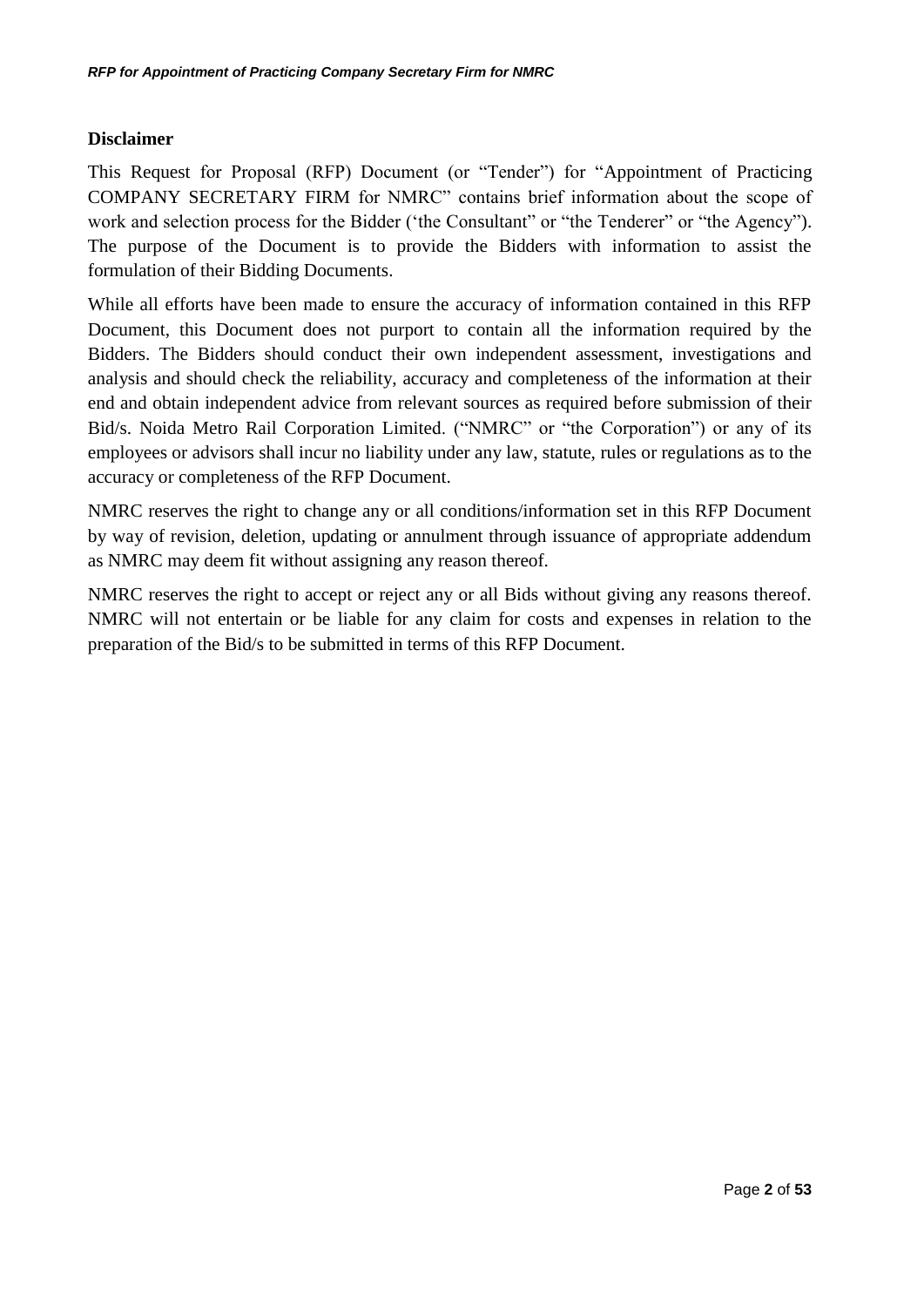## **Glossary**

- a) "**Addendum / Amendment**" means any written amendment / addendum /corrigendum to this RFP, from time to time issued by NMRC to the prospective bidders
- b) **"Agreement"** means the Contract Agreement to be executed between NMRC and the Selected Bidder
- c) **"Applicable Laws"** means all the laws including local, state, national or other laws, brought into force and effect by Govt. of India, State Governments, local bodies, statutory agencies and any other, and rules / regulations / notifications issued by them from time to time. It also include judgments, decrees, injunctions, writs and orders of any court or judicial authority as may be in force and effected from time to time
- d) **"Bidder"** or **"Tendered" or "Consultant"** means any entity which is a sole proprietorship firm, a partnership firm or a company, in title and assigns which is submitting its bid pursuant to RFP Documents
- e) **"Bid Due Date" means** Bid Submission end date and time given in the tender
- f) **"Earnest Money Deposit (EMD)"** means the refundable amount to be submitted by the Bidder along with RFP documents to NMRC
- g) **"Performance Bank Guarantee/ Security Deposit"** means interest free amount to be deposited by the Consultant with NMRC as per terms and conditions of Contract Agreement as a security against the performance of the Contract agreement
- h) **"NMRC"** means Noida Metro Rail Corporation Limited ( or "Corporation" or "Employer")
- i) **"Party"** means Consultant or Corporation (together they are called **"Parties"**)
- j) **"Re. or Rs. or INR"** means Indian Rupee
- k) **"Selected Bidder"** means the bidder who has been selected by NMRC, pursuant to the bidding process for award of Contract

The words and expressions beginning with capital letters and defined in this document shall, unless repugnant to the context, have the meaning ascribed thereto hereinabove.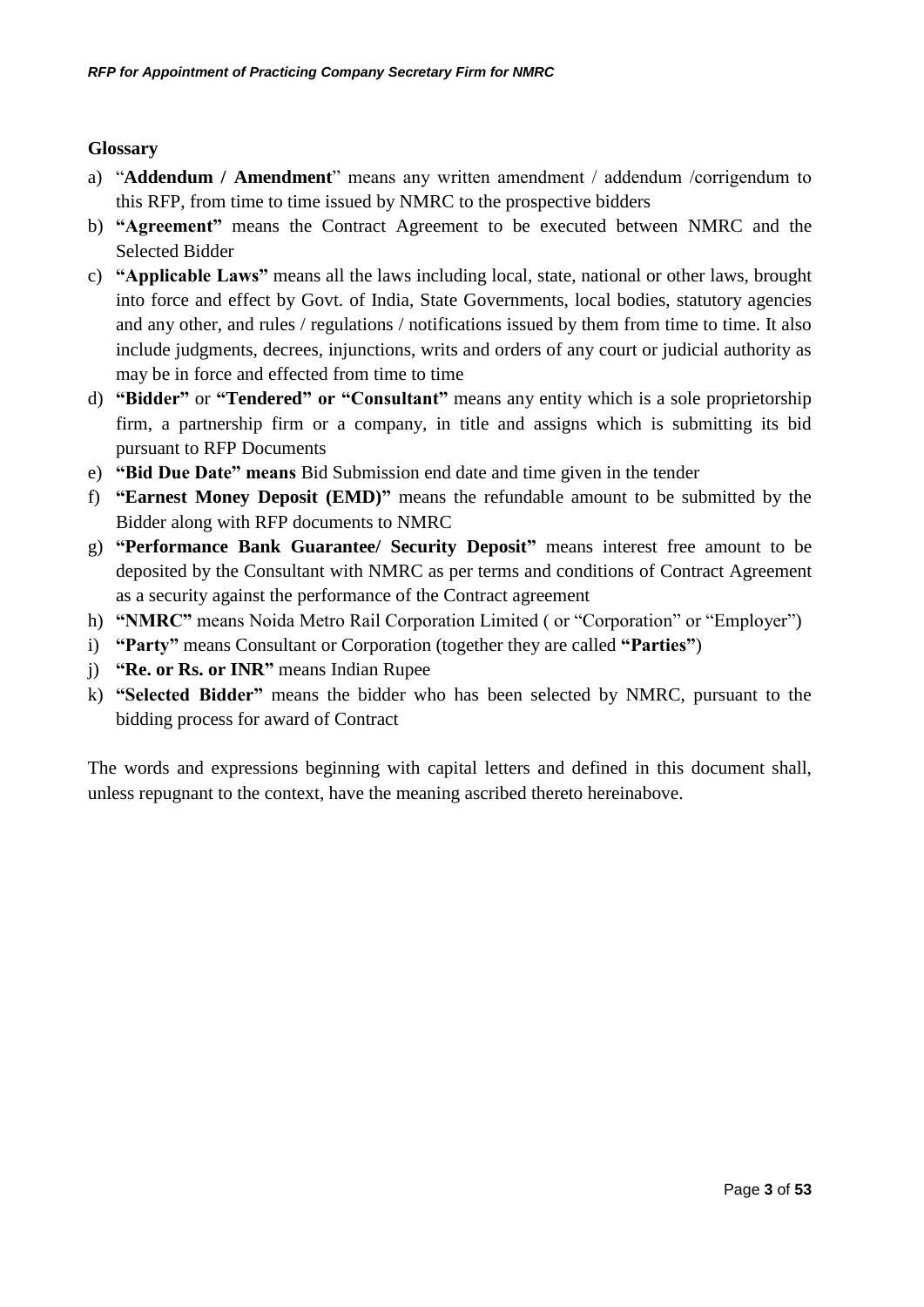## **NIT**

| $\mathbf{1}$   | Name of the Bid                    | RFP for Appointment of PRACTICING COMPANY                  |
|----------------|------------------------------------|------------------------------------------------------------|
|                |                                    | <b>SECRETARY FIRM for NMRC</b>                             |
| $\overline{2}$ | Time-period of contract            | 1 year; Extension may be granted for 1 year                |
| 3              | Method of selection                | Cost Based Selection (Lowest -L1)                          |
|                |                                    |                                                            |
| $\overline{4}$ | <b>Bid Processing Fee</b>          | Rs 2,360/- (Rupees Two Thousand Three Hundred              |
|                |                                    | Sixty Only) through RTGS/NEFT only payable in              |
|                |                                    | favour of Noida Metro Rail Corporation Limited.            |
| 5              | <b>Earnest Money Deposit (EMD)</b> | Rs. 20,000/- (Rupees Twenty Thousand Only)                 |
| 6              | <b>Bid System</b>                  | Two Bid System (Technical and Financial)                   |
| $\overline{7}$ | Name of the Corporation and        | Executive Director                                         |
|                | Official                           | Noida Metro Rail Corporation,                              |
|                |                                    | Block-III, 3rd Floor, Ganga<br><b>Shopping</b><br>Complex, |
|                |                                    | Sector-29, Noida 201301                                    |
|                |                                    | Email: nmrcnoida@gmail.com                                 |
|                |                                    | Website:www.nmrcnoida.com                                  |
| 8              | <b>Bid Validity Period</b>         | 180 days                                                   |
| 9              | <b>Bid Language</b>                | English                                                    |
| 10             | <b>Bid Currency</b>                | <b>INR</b>                                                 |
| 11             | <b>Key Dates</b>                   | Schedule                                                   |
|                | <b>Uploading of Bid Document</b>   | 19/08/2020                                                 |
|                | Pre-Bid Meeting                    | 25/08/2020<br>1100 hrs (IST)                               |
|                | Last Date Receipt of Pre- Bid      | 01/09/2020                                                 |
|                | Queries:                           |                                                            |
|                | Last Date of Bid Submission        | 08/09/2020up to 1500 hrs (IST)                             |
|                | Date of Technical Bid Opening      | 09/09/2020, 1100 hrs (IST)                                 |
| 12             | Consortium to be allowed           | N <sub>o</sub>                                             |
| 13             | Sub-contracting is allowed         | No                                                         |
| 14             | Account details                    | For Bid processing fee & EMD                               |
|                |                                    | State Bank of India (04077) – Sector 18, Noida             |
|                |                                    | Gautam Budh Nagar, UP -201301                              |
|                |                                    | IFSC Code: SBIN0004077                                     |
|                |                                    | A/c No. 37707840592                                        |
|                |                                    | Noida Metro Rail Corporation Ltd.                          |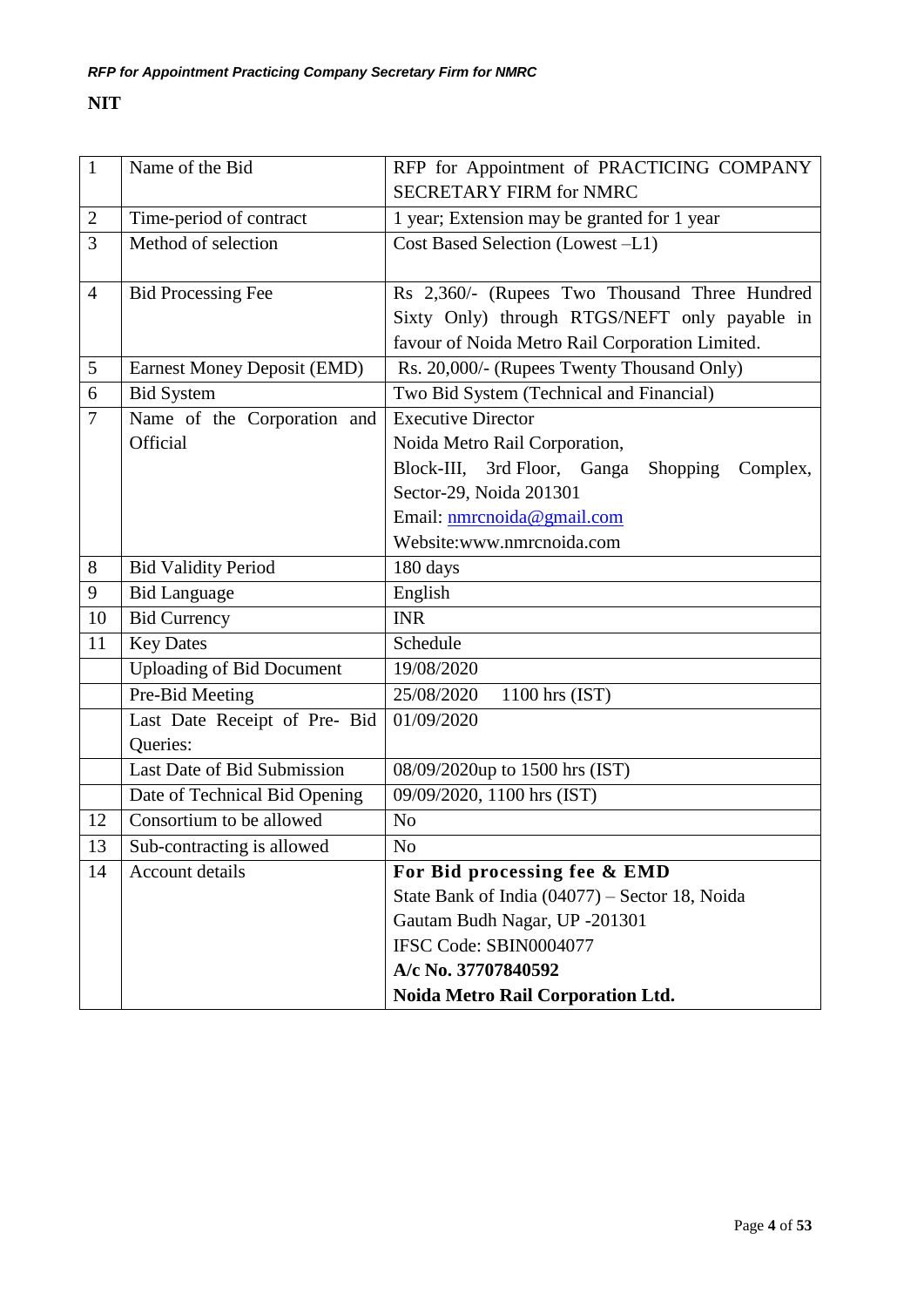## Content

| 1.          |                                                                      |              |
|-------------|----------------------------------------------------------------------|--------------|
| 1.1.        |                                                                      |              |
| 1.2.        |                                                                      |              |
| 1.3.        |                                                                      |              |
| 2.          |                                                                      |              |
| 2.1.        |                                                                      |              |
| 2.2.        |                                                                      |              |
| 3.          |                                                                      |              |
| 3.1.        |                                                                      |              |
| 3.2.        |                                                                      |              |
| 3.3.        |                                                                      |              |
| 3.4.        |                                                                      |              |
| 3.5.        |                                                                      |              |
| 4.          |                                                                      |              |
| 4.1.        |                                                                      |              |
| 4.2.        |                                                                      |              |
| 4.3.        |                                                                      |              |
| 4.4.        |                                                                      |              |
| 4.5.        |                                                                      |              |
| 4.6.        |                                                                      |              |
| 4.7.        |                                                                      |              |
| 4.8.        |                                                                      |              |
| 4.9.        |                                                                      |              |
| 4.10.       |                                                                      |              |
| 4.11.<br>5. |                                                                      |              |
| 5.1.        |                                                                      |              |
| 5.2.        | Commencement, Completion, Modification and Termination of Contract28 |              |
| 5.3.        |                                                                      |              |
| 5.4.        |                                                                      |              |
| 5.5.        |                                                                      |              |
| 5.6.        |                                                                      |              |
| 5.7.        |                                                                      |              |
| 5.8.        |                                                                      |              |
| 5.9.        |                                                                      |              |
| 6.          |                                                                      |              |
| 7.          |                                                                      |              |
| 7.1.        |                                                                      |              |
| 7.2.        |                                                                      |              |
| 7.3.        |                                                                      |              |
| 7.4.        |                                                                      |              |
| 7.5.        |                                                                      |              |
| 7.6.        |                                                                      | 47           |
| 7.7.        |                                                                      |              |
|             |                                                                      | Page 5 of 53 |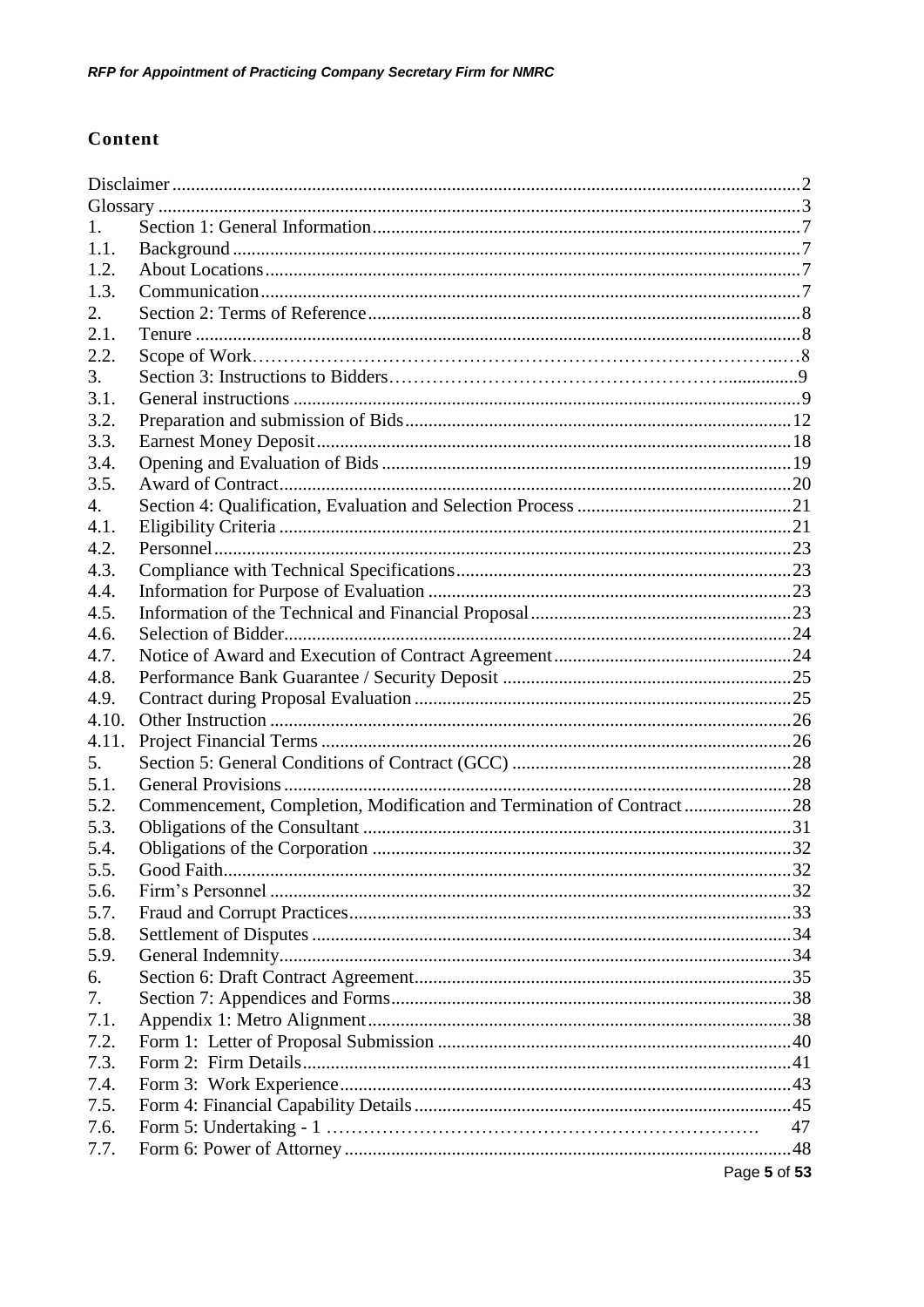#### *RFP for Appointment of Practicing Company Secretary Firm for NMRC*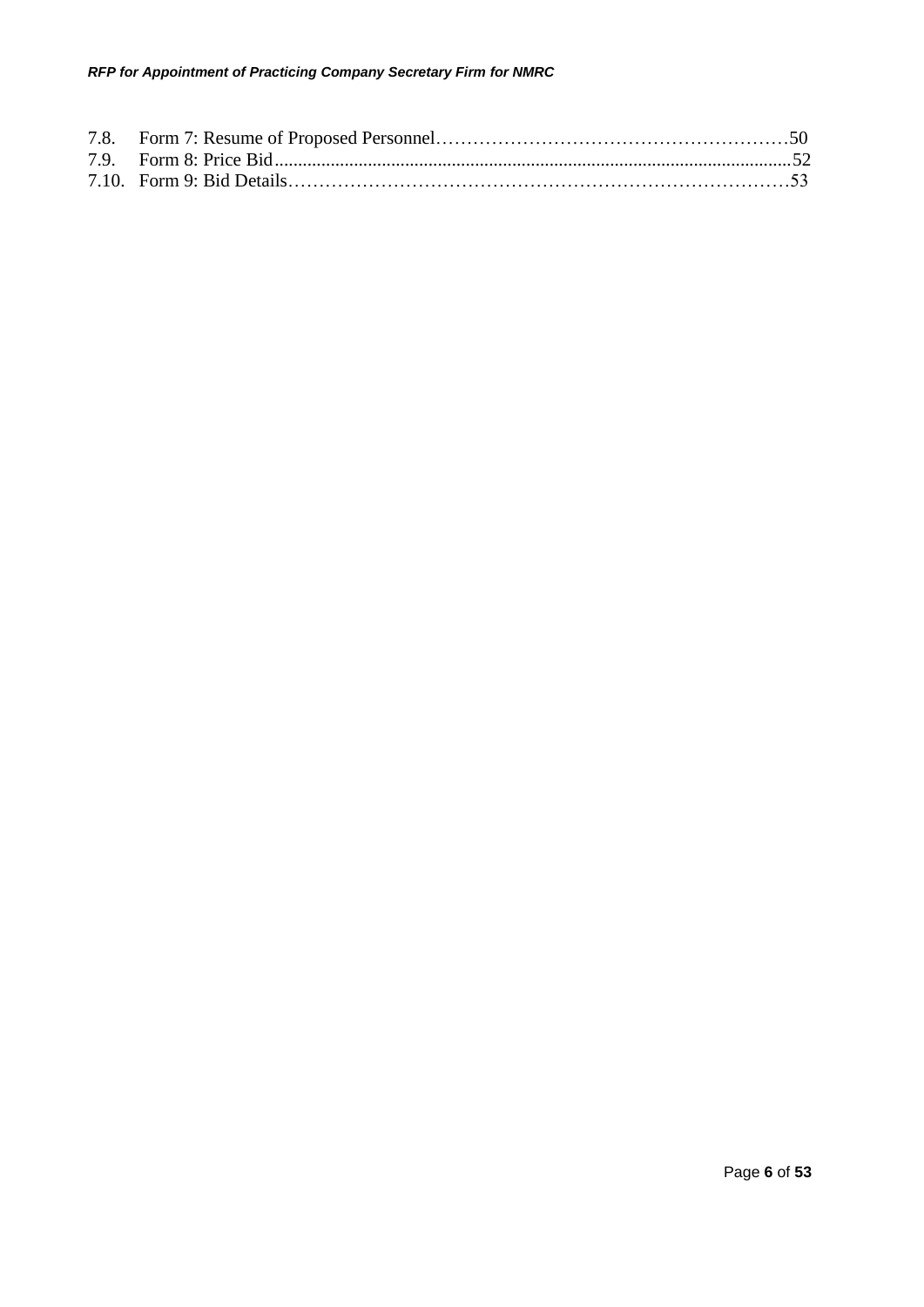## <span id="page-6-0"></span>**1. Section 1: General Information**

## **1.1 Background**

- a. Noida and Greater Noida are being developed as the satellite towns to New Delhi and more and more people from Delhi and other areas are shifting to these towns in search of fresh air, greenery and better infrastructure. There is a need of providing an efficient, reliable and comfortable transportation system for the population intending to settle in these towns and also the public coming to these areas for education, service and business.
- b. Noida Metro Rail Corporation is a Special Purpose Vehicle (SPV) formed by Noida and Greater Noida Authorities for planning and executing urban transport projects in Noida, Greater Noida regions. The Corporation desires to provide a world-class Public Transportation System with state-of-the-art technology. As such, the overarching criterion for setting up of the Corporation is to help create an efficient, safe, reliable, economical and affordable public transport system.
- c. An elevated metro line between Noida and Greater Noida is already under advanced stages of construction.
- d. NMRC invites E-Bids for selection of Appointment of Company Secretaries Fi rm for NMRC.
- e. In this regard, the Corporation invites interested Bidder/s to submit their proposals as per provisions of this Request for Proposal Document.
- f. If NMRC will shortlist the Bidders on the basis of evaluation criteria mentioned in this RFP Document. On the basis of the minimum evaluation criteria, qualified Bidders will be shortlisted and financial proposal of only qualified Bidders will be opened.

## **1.2 About Locations**

The metro corridor is 29.7 km long and is known as Noida Greater Noida Metro Rail Corridor. It comprises 21 metro stations starting from Noida Sector 51 in Noida and ends up at Depot Station in Greater Noida. The map is in **Error! Reference source not found.**.

## **1.3 Communication**

All communications should be addressed to -

## **Executive Director**

Noida Metro Rail Corporation (NMRC) Limited Block-III, 3rd Floor, Ganga Shopping Complex, Sector-29, Noida -201301 District Gautam Budh Nagar, Uttar Pradesh

Email: nmrcnoida@gmail.com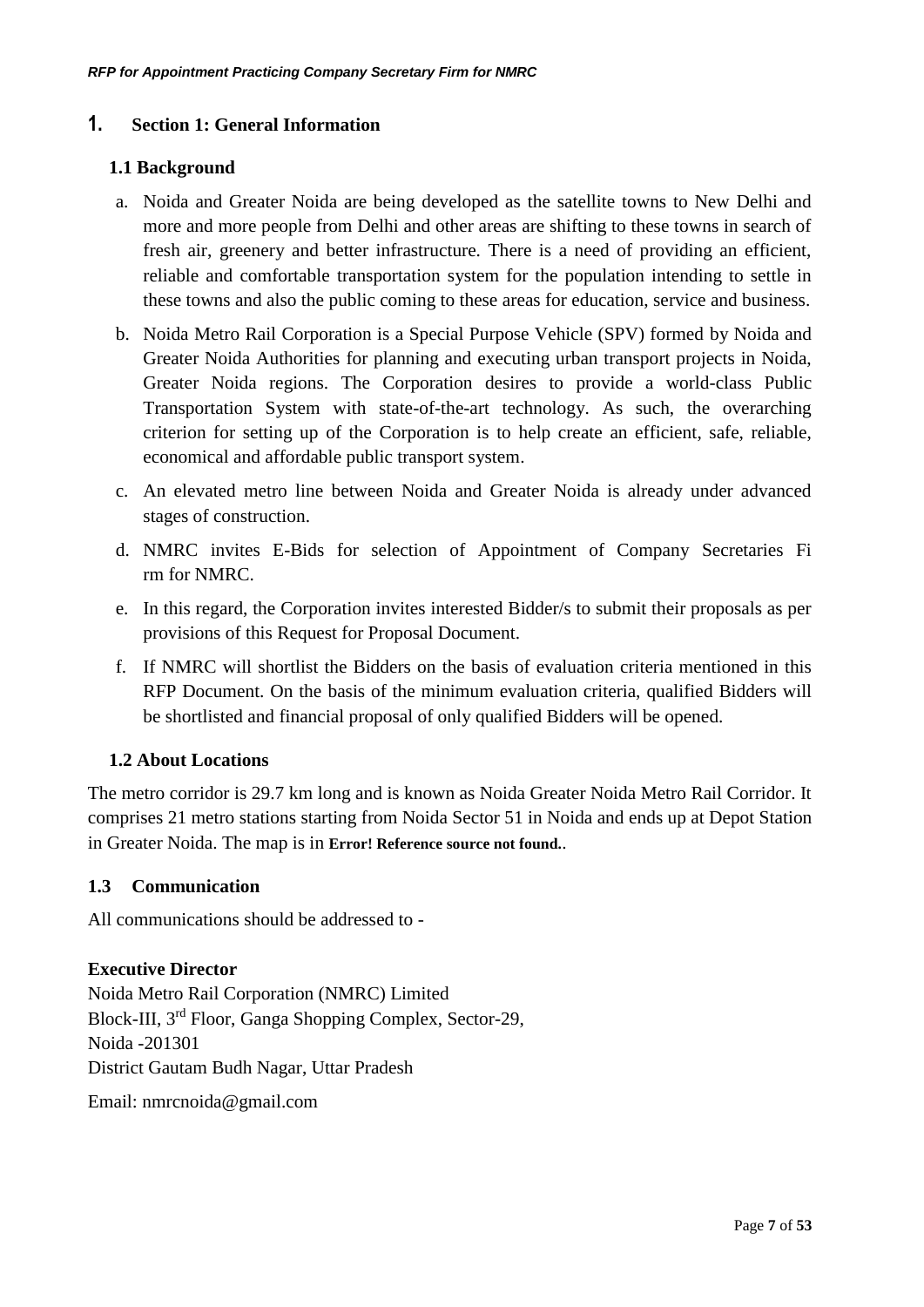## <span id="page-7-0"></span>**2 Section 2: Terms of Reference**

## **2.1 Tenure**

The Corporation intends to appoint a Practicing Company Secretary Firm for providing following services on a contractual basis to NMRC for a period of 1 (one) year, which may be extended for a further period of 1 (one) year on mutual agreement.

## 2.2 **Scope of Work**

I Advice on Statutory requirements under the Companies Act, 2013.

II. Advice on various questions and interpretations of law from time to time.

III. Assistance in preparing and vetting of Board Agenda, Committees Agenda Meeting.

IV. Assist in necessary documentation as per the requirement of laws such as CSR Policy, refining of existing documents etc

V. Prepare returns and records required by statute to ensure that the organization conducts its Operations in a legal and proper manner as required under Companies Act, 2013.

VI. Submission of returns to the Registrar of Companies. Such returns may be in respect of changes in particulars required to be made in some of the Directors, or in respect of certain specific provisions of the Act or amendment of Articles of Association.

VII Prepare the annual report of the organization in accordance with legal and constitutional requirements.

VIII Maintenance of the following records:

- i. Register of Members
- ii. Register of Directors, Secretaries and Managers
- iii. Register of Directors' shareholdings
- iv. Other Statutory Registers, as required
- v. Minute books of General Meetings, Directors Meetings and draft Committee Meetings
- vi. Other Statutory books and records

IX. To provide consultancy, opinion or advice on various matters.

X. To ensure that the company complies with the applicable secretarial standards

XI. To do the XBRL filing and provide MGT-8 (Compliance Certificate

XII. Any other related function that may be assigned from time to time

The selected bidder shall also discharge duties prescribed, which includes but is not limited to:

- I. To facilitate the convening of meetings and general meetings and draft and maintain the minutes of these meetings;
- II. To represent before various regulators, and other authorities under the Act in connection with discharge of various duties under the Act;
- III. To assist the Board in the conduct of the affairs of the company;
- IV. To assist and advise the Board in ensuring good corporate governance and in complying with the corporate governance requirements and best practices; and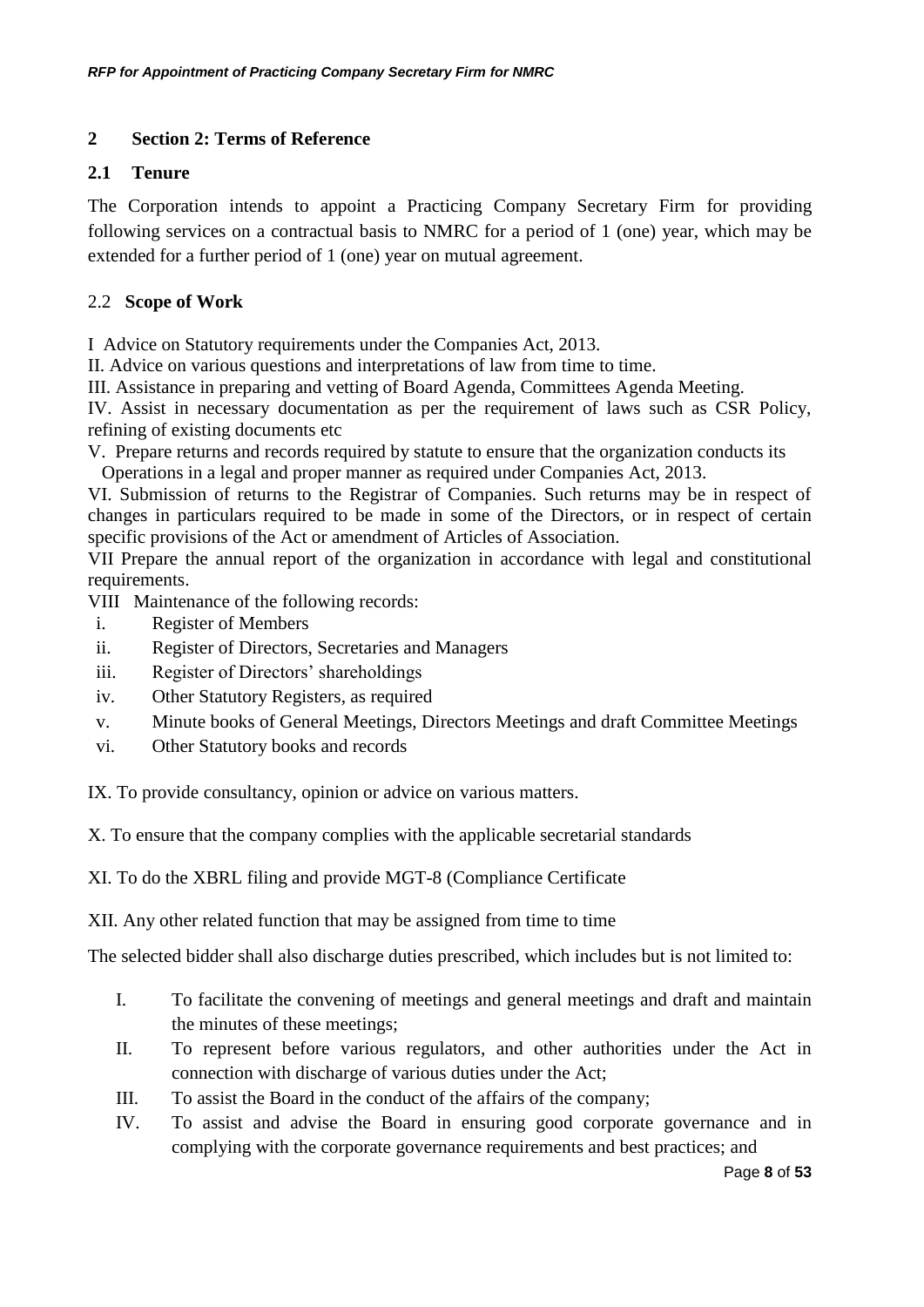## **Section 3: Instructions to Bidders**

## **3.1. General instructions**

a. A Bidder is eligible to submit only one Tender for the Project. A Bidder applying shall not be entitled to submit another Tender, as the case may be. Any Bidder, which submits or participates in more than one tender/proposal would be disqualified. The Bidder shall initiate, and actively pursue and involve itself in all investigations and enquiries, Corporation feedbacks, information, convening of and attendance at meetings, and in any other activities as are or may be necessary for producing high quality work as per the requirements.

b. The Bidder shall carry out the services in compliance with the provisions of this Agreement. Any and all changes necessary to ensure that the Bidder's documents conform to the intent and purpose set out in the Agreement, shall be made at the Bidder's own expense. The Bidder represents that it is a professional and experienced company, and hereby agrees to bear full responsibility for the correctness and technical merit of the services performed.

c. Bidders shall be evaluated on the basis of the Evaluation Criteria specified in this document. Bidders shall be deemed to have understood and agreed that no explanation or justification for any aspect of the Selection Process will be given and that NMRC's decisions are without any right of appeal whatsoever.

d. Any entity which has been barred by the Central/State Government in India or by any entity controlled by them, from participating in any project, and the bar subsists as on the date of Bid, would not be eligible to submit an e - Bid.

e. Bidders are encouraged to inform themselves fully about the assignment and the local conditions before submitting the e-Bid by paying a visit to the Corporation and/or by sending written queries to NMRC before the last date for receiving queries/clarifications.

f. NMRC shall not be liable for any omission, mistake or error on the part of the Bidder in respect of any of the above or on account of any matter or thing arising out of or concerning or relating to e-Bid or the Selection Process, including any error or mistake therein or in any information or data given by NMRC.

g. The currency for the purpose of the Proposal shall be the Indian Rupee (INR).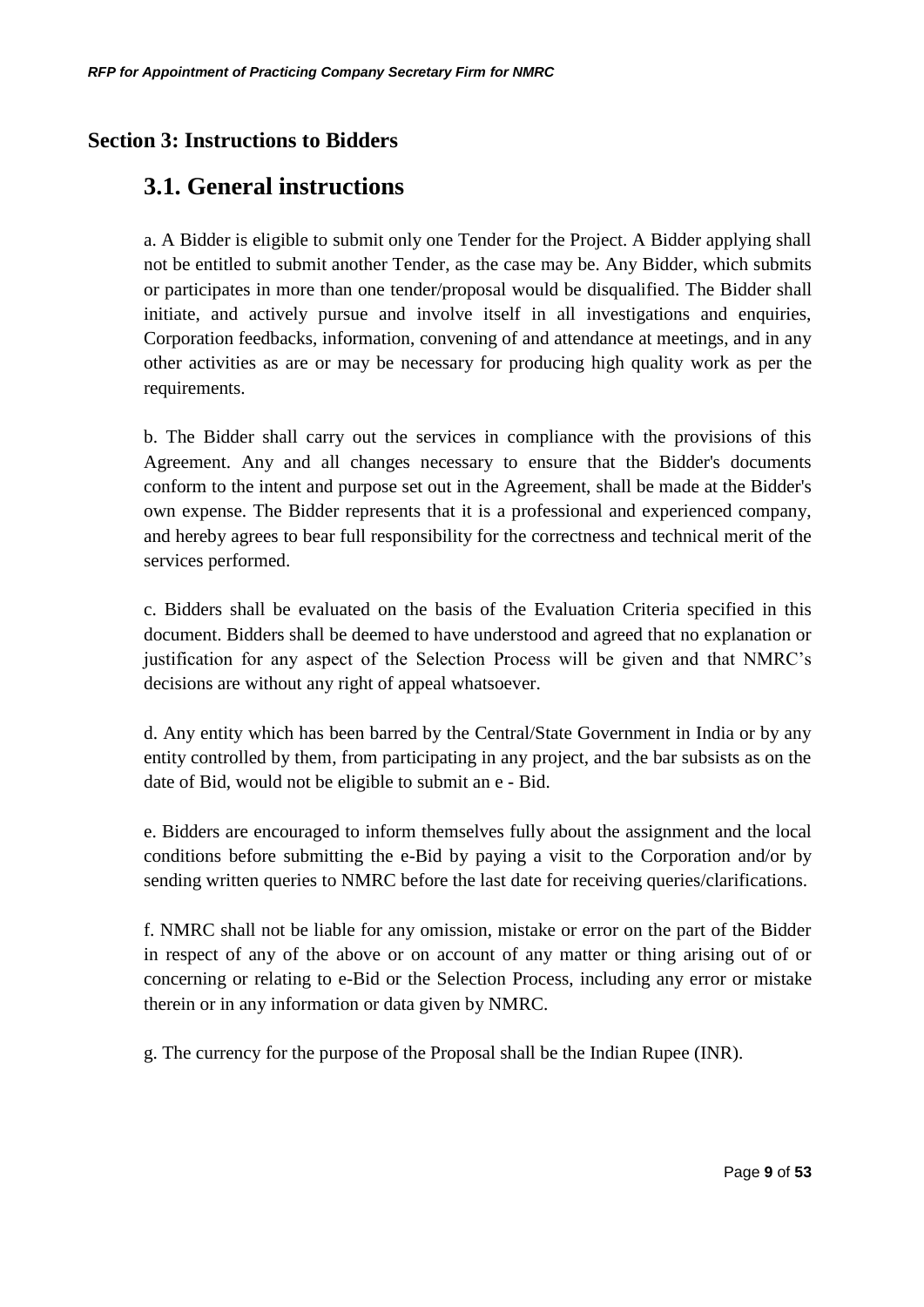## **3.1.1. Cost of Bid Document / e-Tender processing Fee**

a. The tenderer shall bear all costs associated with the preparation and submission of its e-Bid and Noida Metro Rail Corporation Ltd. ("NMRC" or "the Corporation"), will in no case be responsible or liable for these costs, regardless of the conduct or outcome of the e-Bid process.

b. This tender document is available on the web site http://etender.up.nic.in or on NMRC website (www.nmrcnoida.com) to enable the tenderers to view, download the e-Bid document and submit e-Bids online up to the last date and time mentioned in NIT/e-Tender notice/etender document against this e-Tender. The tenderers shall have to pay cost of bid document/ eTender processing fee of as mentioned in NIT through RTGS/NEFT only payable in favour of Noida Metro Rail Corporation Limited in the A/c No. mentioned in NIT. The scanned copy of RTGS/NEFT receipt with transaction Id certified by the same bank must be enclosed along with the e-Bid. This cost of bid document/ e-Tender processing fee as mentioned in NIT will be non-refundable. Tender without cost of bid document/ e-Tender processing fee in the prescribed form, will not be accepted.

## **3.1.2. Acknowledgement by Bidder**

It shall be deemed that by submitting the e-Bid, the Bidder has:

- a. made a complete and careful examination of the e-Bid;
- b. received all relevant information requested from NMRC;

c. acknowledged and accepted the risk of inadequacy, error or mistake in the information provided in the e-Bid or furnished by or on behalf of NMRC;

d. satisfied itself about all matters, things and information, necessary and required for submitting an informed Application and performance of all of its obligations thereunder;

e. acknowledged that it does not have a Conflict of Interest; and

f. agreed to be bound by the undertaking provided by it under and in terms hereof.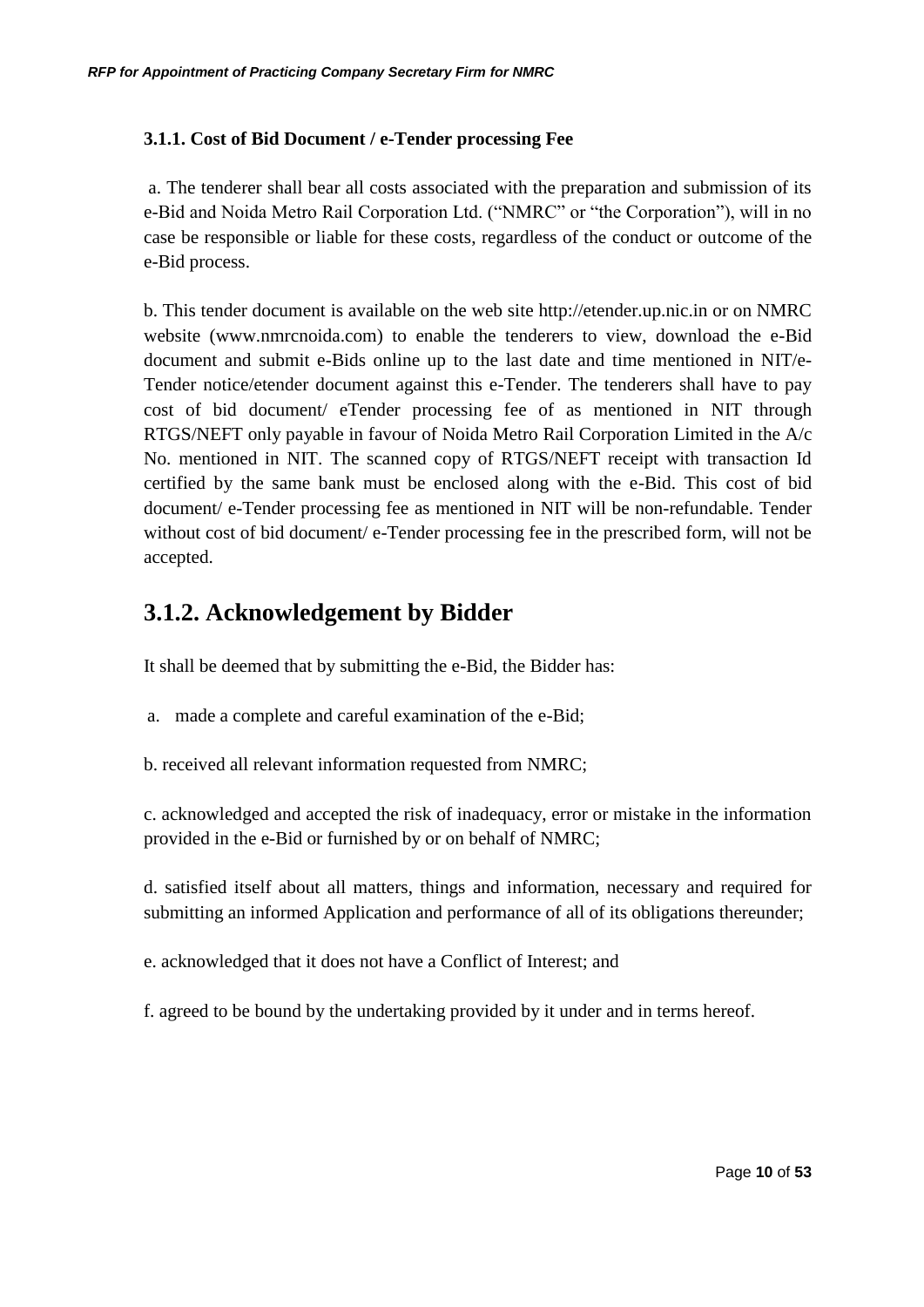## **3.1.3. Availability of Bid Document**

This Bid document is available on the web site http://etender.up.nic.in or on Noida Metro website www.nmrcnoida.com to enable the Bidders to view, download the e-Bid document and submit e-Bids online up to the last date and time mentioned in e-Bidder notice/ e-Bid document. The Bidder`s shall have to pay e-Bid document fee and EMD as mentioned in NIT through RTGS/ NEFT on addresses given in NIT. The scanned copy of RTGS/ NEFT with transaction ID certified by the same bank must be enclosed along with the e-Bid. This e-Bid document fee will be non-refundable. Bid without Bid fee in the prescribe form will not be accepted.

## **Clarifications of e-Bid**

- a. During evaluation of e-Bid, NMRC may, at its discretion, ask the Bidder for a clarification of his/her e-Bid. The request for clarification shall be in writing.
- b. Any queries or request for additional information concerning this RFP shall be submitted in writing or by fax and e-mail to the General Manager (GM)/Technical, NMRC only before or during Pre-Bid Meeting held at NMRC. The envelopes/ communication shall clearly bear the following identification/ title: "Queries/ Request for Additional Information: RFP for Setting Up of Charging Stations for Electric Vehicles along Noida-Greater Noida Metro Corridor". The responses will be posted to all such queries on the official Website www.nmrcnoida.com. NMRC reserves the right not to respond to any questions or provide any clarifications, in its sole discretion, and nothing in this Clause shall be taken or read as compelling or requiring NMRC to respond to any question or to provide any clarification.
- c. A pre- bid meeting shall be called on the date mentioned in NIT at NMRC Office. Any change corresponding to date, if any, shall be communicated to the Bidder vide NMRC/ eTendering website.

d. In case the Bidder seeks for any queries, he shall send letter or e-mail to the correspondence address given in NIT. e. However, NMRC shall not entertain any correspondence from the Bidders during the period of eBid opening to selection of the successful Bidder. Any wrong practice shall be dealt in accordance with the Section 5.1.5 of this e-Bid document under Fraud and Corrupt Practices.

## **3.1.5. Amendment of e-Bid Document**

a. At any time prior to the deadline for submission of e-Bid, NMRC may, for any reason, whether at its on in iterative or in response to a clarification requested by a prospective Bidder, modify the e-Bid document by amendments. Such amendments shall be uploaded on the e procurement website http://etender.up.nic.inor NMRC's website www.nmrcnoida.com. The relevant clauses of the e-Bid document shall be treated as amended accordingly.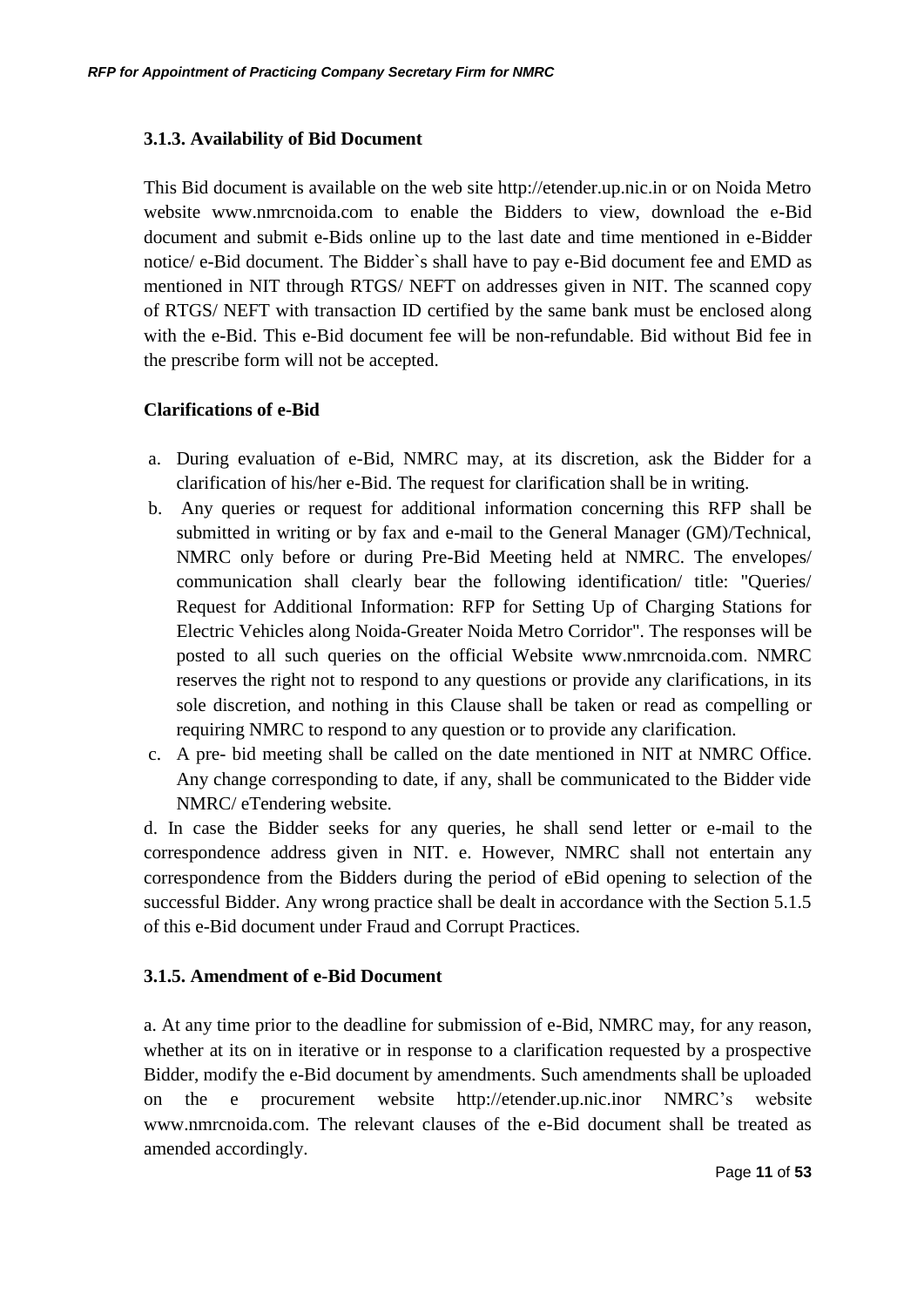b. It shall be the sole responsibility of the prospective Bidder to check the web site http//etender.up.nic.in and NMRC's website www.nmrcnoida.com from time to time for any amendment in the e-Bid documents. In case of failure to get the amendments, if any, NMRC shall not be responsible for it..

c. In order to allow prospective e-Bids a reasonable time to take the amendment into account in preparing their e-Bids, NMRC, at the discretion, may extend the deadline for the submission of e-Bids. Such extensions shall be uploaded on the e-procurement website [http://etender.up.nic.in](http://etender.up.nic.in/) or NMRC's website www.nmrcnoida.com.

## **3.2. Preparation and submission of Bids**

## **3.2.1. Language of e-Bid**

The e-Bid prepared by the Bidder, as well as all correspondence and documents relating to the e-Bid exchanged by the Bidder and NMRC shall be written in English language. Only English numerals shall be used in the e-Bid. The correspondence and documents in any other language must be accompanied by transcripts verified by the Embassy of Home Country or equivalent.

## **3.2.2. Documents constituting the e-Bid**

The e-Bid prepared by the Bidder shall comprise the following components:

- a. Technical e-Bid- Technical e-Bid will comprise of –
- i. Fee details Details of Bid processing fee and prescribed EMD is available in NIT and bidder shall pay accordingly.
- ii. Eligibility details Includes copies of required documents in PDF format justifying that the Bidder is qualified to perform the contract if his/her bid is accepted and the Bidder has financial & technical capability necessary to perform the contract and meets the criteria outlined in the Qualification requirement and technical specification and fulfill all the conditions of the contract.
- iii. Technical evaluation Details of all documents needed for Technical evaluation as mentioned in this RFP

b. Financial e-Bid –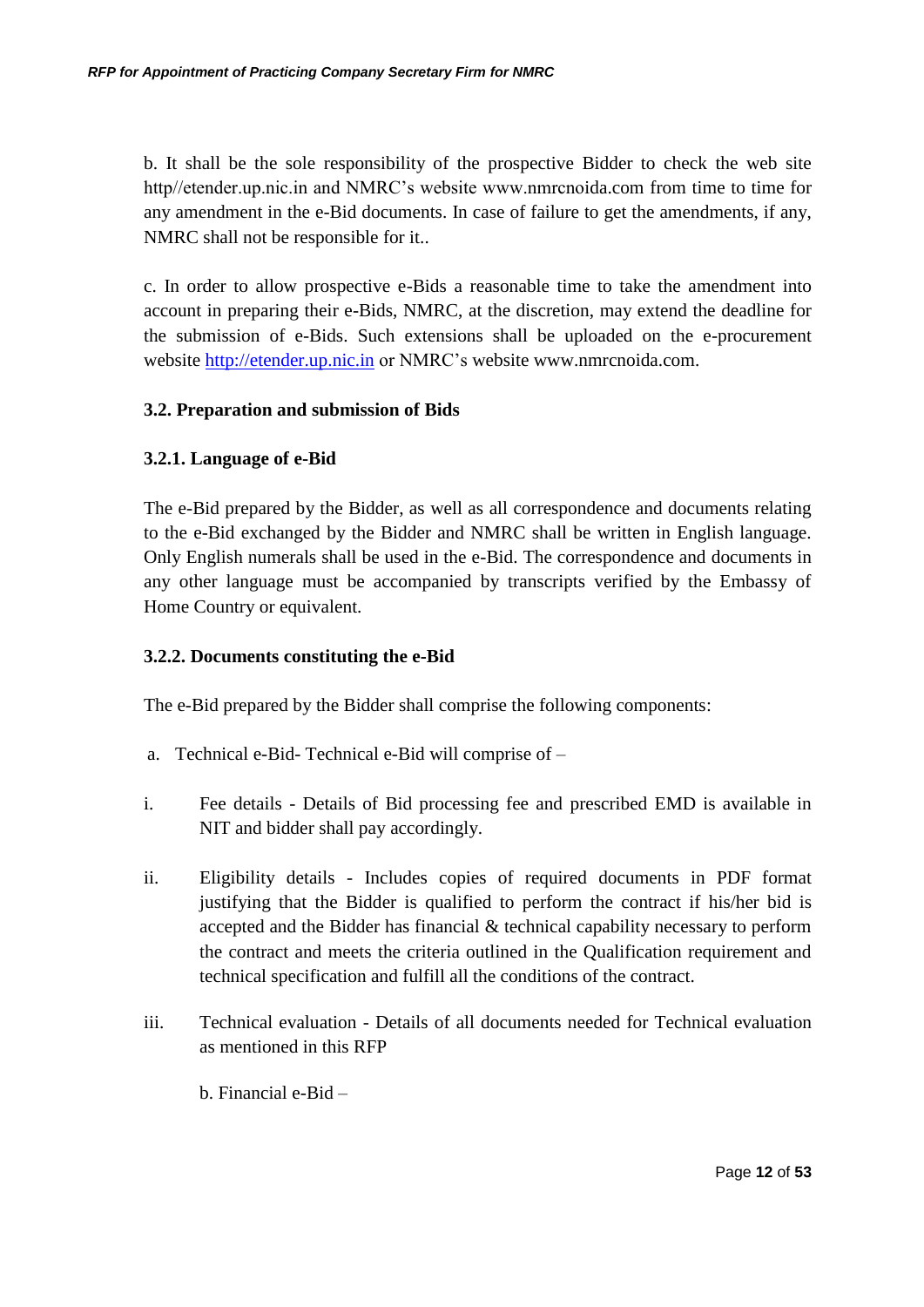i. Price bid – Bill of Quantities in XLS format to be filled in after downloading from the eProcurement website for this e-tender [\(http://etender.up.nic.in\)](http://etender.up.nic.in/). There shall be a single financial quote for the package for which the bid is submitted.

## **3.2.3. Documents establishing Bidder's Qualification**

a. The Bidder shall furnish, as part of its technical e-Bid, documents establishing the Bidder's qualification to perform the contract if its e-Bid is accepted. The documentary evidence should be submitted by the Bidder electronically in the PDF format.

b. The documentary evidence of Bidder's qualification to perform the contract if its e-Bid is accepted shall be as per qualification requirements specified in e-Bid document.

## **3.2.4. E-Bid form**

The Bidder shall complete the e-Bid form and the appropriate price schedule/BOQ furnished in the e-Bid document. Financial Quote shall comprise of the License Fee of 1st year in the Bid form in figures and words.

## **3.2.5. E-Bid Currency**

Prices shall be quoted in Indian Rupees only.

## **3.2.6. Formats and Signing of e-Bid**

a. The Bidder shall prepare one electronic copy of the technical e-Bid and financial e-Bid separately.

b. The e-Bid document shall be digitally signed, at the time of uploading, by the Bidder or a person or persons duly authorized to bind the Bidder to the contract. The later authorization shall be indicated by a scanned copy of written power-of attorney accompanying the e-Bid. All the pages/documents of the e-Bid that are to be uploaded shall be digitally signed by the person authorized to sign the e-Bid.

c. Bidders should provide all the information as per the RFP and in the specified formats. NMRC reserves the rights to reject any proposal that is not in the specified formats.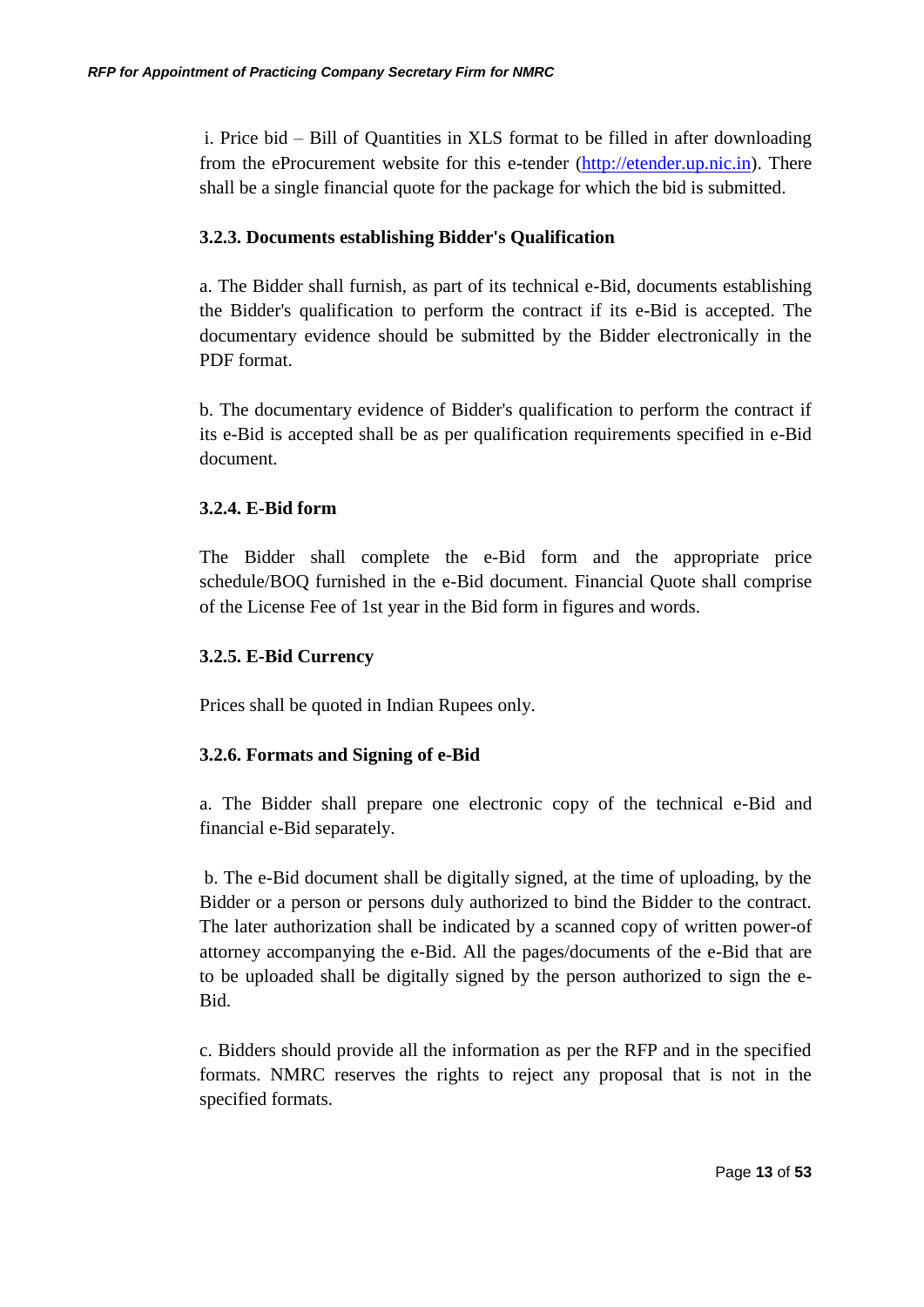d. In case the Bidders intends to provide additional information for which specified space in the given format is not sufficient, it can be furnished in duly stamped and signed PDFs.

#### **3.2.7. Deadline for submission of e-Bid**

e-Bid (Technical and financial) must be submitted by the Bidder at e-procurement website http://etender.up.nic.in not later than the time specified on the prescribed date (as the server time displayed in the e-procurement website). NMRC may, at its discretion, extend this deadline for submission of e-Bid by amending the e-Bid document, in which case all rights and obligations of NMRC and Bidders previously subject to the deadline will thereafter be subject to the deadline as extended.

## **3.2.8. Submission of e-Bid**

a. The bid submission module of e-procurement website http://etender.up.nic.in enables the Bidders to submit the e-Bid online in response to this e-Bid published by NMRC.

b. Bid submission can be done only from the bid submission start date and time till the bid submission end date and time given in the e-Bid. Bidders should start the bid submission process well in advance so that they can submit their e-Bid in time.

c. The Bidder should submit their e-Bid considering the server time displayed in the eprocurement website. This server time is the time by which the e-Bid submission activity will be allowed till the permissible time on the last/end date of submission indicated in the e-Bid schedule.

d. Once the e-Bid submission date and time is over, the Bidders cannot submit their e-Bid. For delay in submission of e-Bid due to any reasons, the Bidders shall only be held responsible.

## **The Bidders have to follow the following instructions for submission of their e-Bid:**

a. For participating in e-Bid through the e-Biding system it is necessary for the Bidders to be the registered users of the e-procurement website http://etender.up.nic.in. The Bidders must obtain a user login Id and password by registering themselves with U.P. Electronics Corporation Ltd., Lucknow if they have not done so previously for registration.

Page **14** of **53** b. In addition to the normal registration, the Bidder has to register with his/her digital signature certificate (DSC) in the e-Biding system and subsequently he/she will be allowed to carry out his/her e-Bid submission activities. Registering for the digital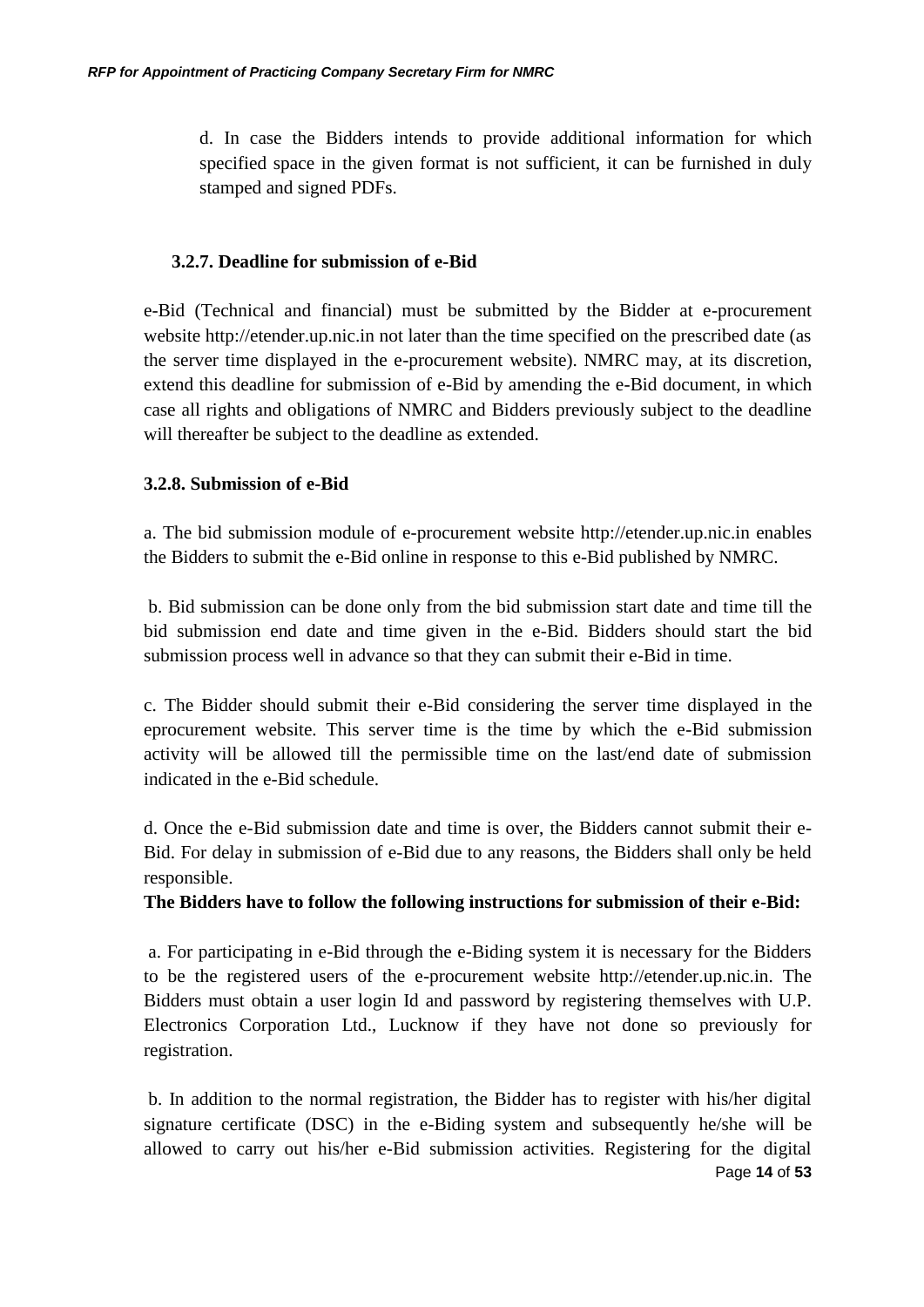signature certificate (DSC) is a onetime activity. Before proceeding to register his/her DSC, the Bidder should first log on to the eBiding system using the user login option on the home page with the login Id and password with which he/she has registered.

For successful registration of DSC on e-procurement website http://etender.up.nic.in the Bidder must ensure that he/she should possess class-2/class-3 DSC issued by any certifying authorities approved by controller of certifying authorities, Government of India, as the e-procurement website http://etender.up.nic.in is presently accepting DSC issued by these authorities only. The Bidder can obtain user login Id and perform DSC registration exercise given above even before the e-Bid submission date starts. NMRC shall not be held responsible if the Bidder tries to submit his/her e-Bid at the moment before end date of submission but could not submit due to DSC registration problem.

c. The Bidder can search for active Bids through "search active tenders" link, select a Bid in which he/she is interested in and then move it to 'My Tenders' folder using the options available in the e-Bid submission menu. After selecting the Bid, for which the Bidder intends to e-Bid, from "My RFP for Setting Up of Charging Stations for Electric Vehicles along Noida-Greater Noida Metro Corridor Page 12 of 65 tenders" folder, the Bidder can place his/her e-Bid by clicking "pay offline" option available at the end of the view Bid details form. Before this, the Bidder should download the e-Bid document and price schedule/bill of quantity (BOQ) and study them carefully. The Bidder should keep all the documents ready as per the requirements of e-Bid document in the PDF format except the price schedule /bill of quantity (BOQ) which should be in the XLS format (excel sheet).

d. After clicking the 'pay offline' option, the Bidder will be redirected to terms and conditions page. The Bidder should read the terms & conditions before proceeding to fill in the Bid Processing fee and EMD offline payment details. After entering and saving the Bid fee and EMD details form so that "bid document preparation and submission" window appears to upload the documents as per technical (fee details, qualification details, e-Bid form and technical specification details) and financial (e-Bid form and price schedule/BOQ) schedules/packets given in the Bid details. The details of the RTGS/NEFT should tally with the details available in the scanned copy and the date entered during e-Bid submission time otherwise the e-Bid submitted will not be accepted.

Page **15** of **53** e. Next the Bidder should upload the technical e-Bid documents for fee details (e-Bid fee and EMD), Qualification details. Before uploading, the Bidder has to select the relevant digital signature certificate. He may be prompted to enter the digital signature certificate password, if necessary. For uploading, the Bidder should click "browse" button against each document label in technical and financial schedules/packets and then upload the relevant PDF/XLS files already prepared and stored in the Bidder's computer. The required documents for each document label of technical (fee details, qualification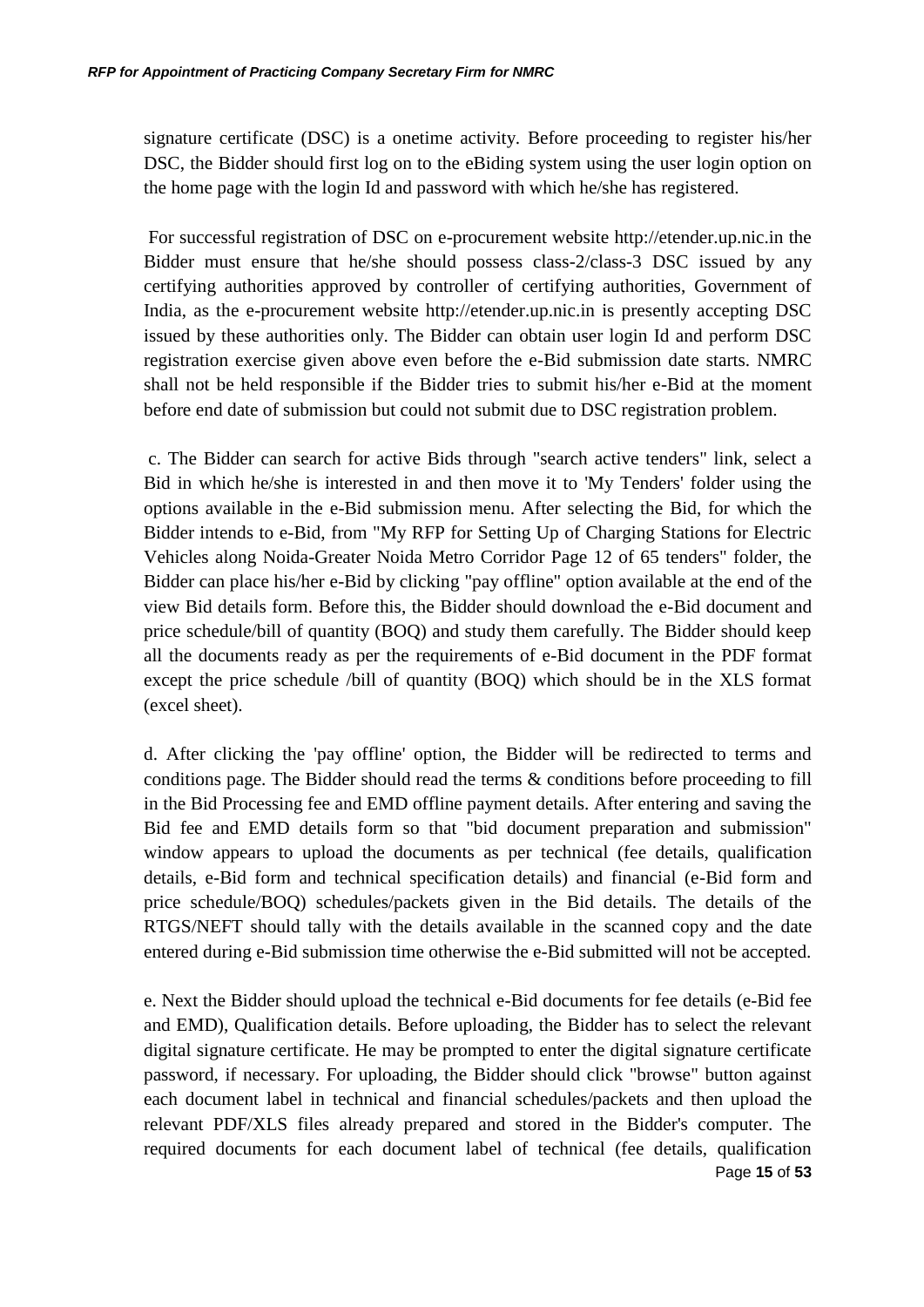details, e-Bid form and technical specification details) and financial (e-Bid form and price schedule/BOQ) schedules/packets can be clubbed together to make single different files for each label.

f. The Bidder should click "Encrypt" next for successfully encrypting and uploading of required documents. during the above process, the e-Bid document are digitally signed using the DSC of the Bidder and then the documents are encrypted/locked electronically with the DSC's of the bid openers to ensure that the e-Bid documents are protected, stored and opened by concerned bid openers only.

g. After successful submission of e-Bid document, a page giving the summary of e-Bid submission will be displayed confirming end of e-Bid submission process. The Bidder can take a printout of the bid summary using the "print" option available in the window as an acknowledgement for future reference.

h. NMRC reserves the right to cancel any or all e-Bids without assigning any reason.

## **3.2.9. Late e-Bid**

a. Bids received by NMRC after the specified time on the Bid Due Date shall not be eligible for consideration and shall be summarily rejected.

b. The server time indicated in the bid management window on the e- procurement website http://etender.up.nic.in will be the time by which the e-Bid submission activity will be allowed till the permissible date and time scheduled in the e-Bid.

c. Once the e-Bid submission date and time is over, the Bidder cannot submit his/her e-Bid. Bidder has to start the bid submission well in advance so that the submission process passes off smoothly. The Bidder will only be held responsible if his/her e-Bid is not submitted in time due to any of his/her problems/faults, for whatsoever reason, during e-Bid submission process.

## **3.2.10. Withdrawal and resubmission of e-Bid**

Page **16** of **53** a. At any point of time, a Bidder can withdraw his/her e-Bid submitted online before the bid submission end date and time. For withdrawing the Bidder should first log in using his/her login id and password and subsequently by his/her digital signature certificate on the e-procurement website http://etender.up.nic.in. The Bidder should then select "My bids" option in the bid submission menu. The page listing all the bids submitted by the Bidder will be displayed. Click "View" to see the details of the bid to be withdrawn. After selecting the "bid withdrawal" option the Bidder has to click "Yes" to the message "Do you want to withdraw this bid?" displayed in the bid information window for the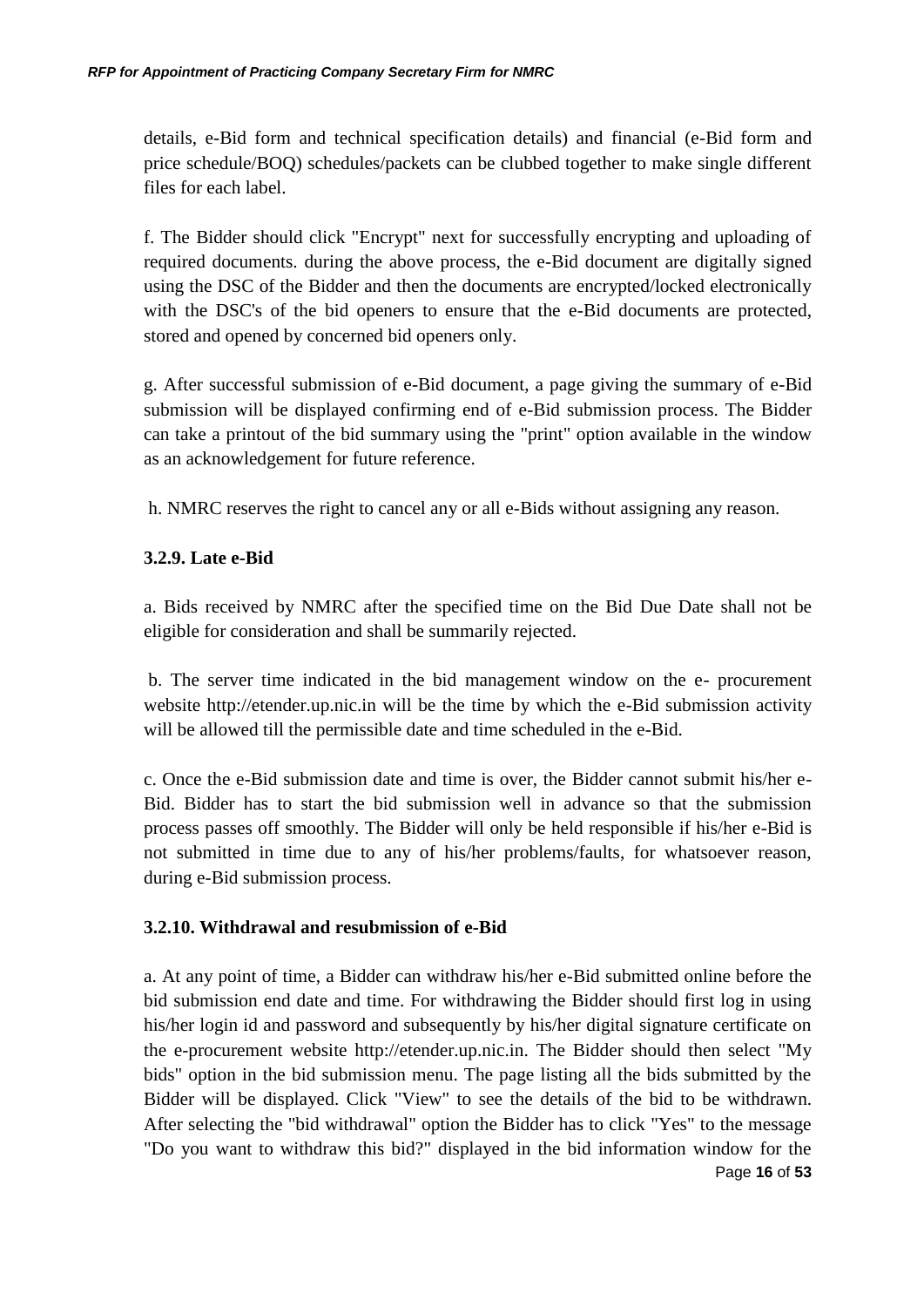selected bid. The Bidder also has to enter the bid withdrawing reasons and upload the letter giving the reasons for withdrawing before clicking the "Submit" button. The Bidder has to confirm again by pressing "OK" button before finally withdrawing his/her selected e-Bid.

b. No e-Bid may be withdrawn in the interval between the deadline for submission of e-Bids and the expiration of period of e- bid validity. Withdrawal of an e-Bid during this interval may result in the forfeiting of Bidder's e-Bid security.

c. The Bidder can re-submit his/her e-Bid as when required till the e-Bid submission end date and time. The e-Bid submitted earlier will be replaced by the new one. The payment made by the Bidder earlier will be used for revised e-Bid and the new e-Bid submission summary generated after the successful submission of the revised e-Bid will considered for evaluation purposes. For resubmission, the Bidder should first log in using his/her login Id and password and subsequently by his/her digital signature certificate on the eprocurement website http://etender.up.nic.in. The Bidder should then select "My bids" option in the bid submission menu. The page listing all the bids submitted by the Bidder will be displayed. Click "View" to see the detail of the e-Bid to be resubmitted. After selecting the "bid resubmission" option, click "Encrypt & upload" to upload the revised e-Bids documents.

d. The Bidder can submit their revised e-Bids as many times as possible by uploading their e-Bid documents within the scheduled date & time for submission of e-Bids.

e. No e-Bid can be resubmitted subsequently after the deadline for submission of e-Bids.

## **3.2.11. NMRC's right to accept any e-Bid and to reject any or all e-Bids**.

a. Notwithstanding anything contained in this e-Bid, NMRC reserves the right to accept or reject any Bid and to annul the Selection Process and reject all Bids, at any time without any liability or any obligation for such acceptance, rejection or annulment, and without assigning any reasons thereof.

b. NMRC reserves the right to reject any Bid if:

At any time, a material misrepresentation is made or uncovered, or

The Bidder does not provide, within the time specified by NMRC, the supplemental information sought by NMRC for evaluation of the e-Bid.

c. Such misrepresentation/ improper response may lead to the disqualification of the Bidder. If such disqualification /rejection occurs after the e-Bid have been opened and the highest ranking Bidder gets disqualified / rejected, then the NMRC reserves the right to consider the next best Bidder, or take any other measure as may be deemed fit in the sole discretion of NMRC, including annulment of the Selection Process.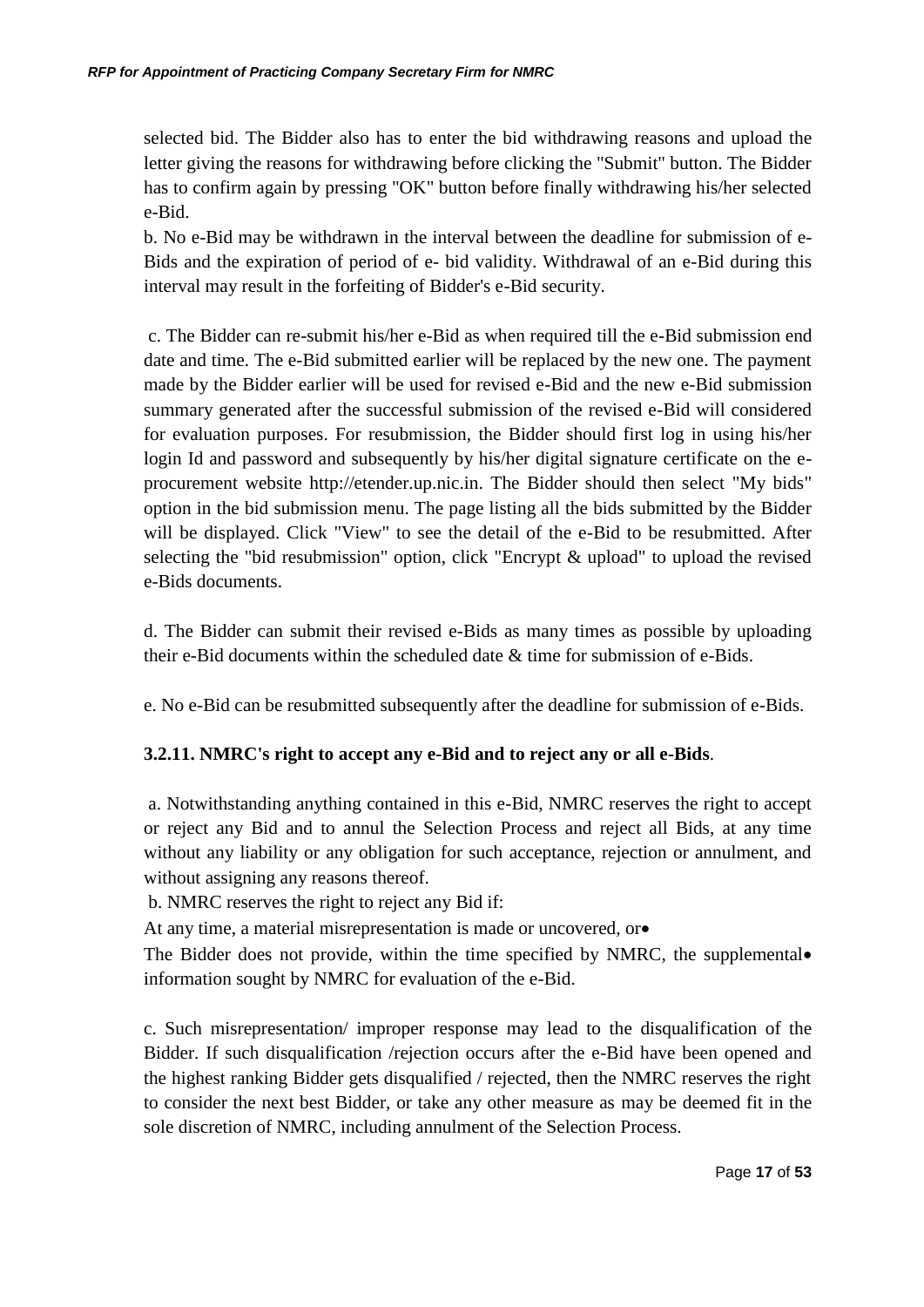## **3.2.12. Period of validity of e-Bid**

a. e-Bid shall remain valid for 180 days after the date of e-Bid opening prescribed by NMRC. An e-Bid valid for a shorter period shall be rejected by NMRC as nonresponsive.

b. In exceptional circumstances, NMRC may solicit the Bidder's consent to an extension of the period of e-Bid validity. The request and the response thereto shall be made in writing.

## **3.2.13. Correspondence with the Bidder**

a. Save and except as provided in this e-Bid, NMRC shall not entertain any correspondence with any Bidder or its Technical Partners in relation to acceptance or rejection of any e-Bid.

b. Subject to Clause 3.4.5 no Bidders or its Technical Partners shall contact NMRC on any matter relating to his e-Bid from the time of Bid opening to the time contract is awarded.

c. Any effort by the Bidder or by its Technical Partners to influence NMRC in the Bid evaluation, Bid comparison or contract award decisions, may result in the rejection of his Bid.

## **3.3Earnest Money Deposit**

## **3.3.1 Earnest money deposit (EMD)**

- a. The tenderer shall furnish, as part of its Bid, a Bid security/ EMD as stated in NIT in form of NEFT/RTGS only in favour Noida Metro Rail Corporation Limited in the A/c No. mentioned in **NIT**. The copy of NEFT/RTGS receipt of Security/ EMD with transaction Id certified by the same bank must be enclosed along with the Bid. Tender without Earnest Money in the prescribed form, will not be accepted.
- b. Any Bid not secured in accordance with above shall be treated as non-responsive and rejected by NMRC.
- c. Unsuccessful Bidder's EMD will be returned within 45 days of opening of the Price Bid in case of Conclusion or discharge of the tender.
- d. No interest will be paid by the Corporation on the Earnest Money Deposit.
- e. The successful Bidder's Bid EMD will be adjusted with Performance Bank Guarantee, if applicable, to be submitted by the Bidder upon signing the contract.
- f. The EMD may be forfeited: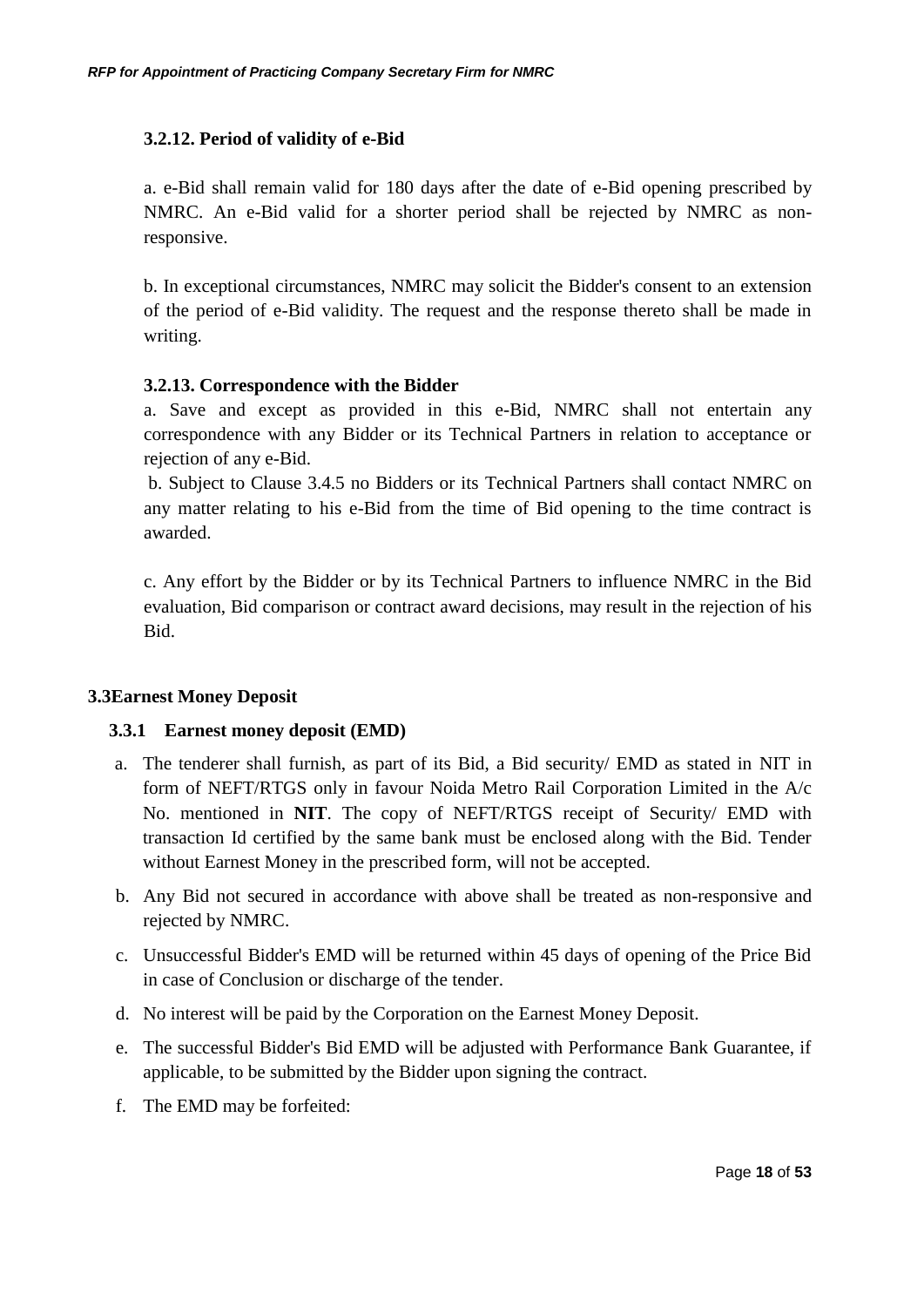- i. If Bidder (a) withdraws its Bid during the period of Bid validity specified by the Bidder on the bid form: or (b) does not accept the correction of errors or (c) modifies its Bid price during the period of Bid validity specified by the Bidder on the form.
- ii. In case of a successful Bidder, if the Bidder fails to sign the contract with the Corporation.

## **3.4 Opening and Evaluation of Bids**

## **3.4.1 Opening of technical Bid by NMRC**

- a. NMRC will open all technical Bids, in the presence of Bidder`s representatives who choose to attend on the prescribed date of opening at NMRC Office. The Bidder's representatives who are present shall submit the letter to NMRC on the letter head of the company stating that the representative (name) is authorized to attend the meeting (Please note – The representative is required to carry a copy in all meetings). He / She shall sign a register evidencing their attendance at NMRC. In the event of the specified date Bid opening being declared a holiday for the Corporation, the bids shall be opened at the appointed time and place on the next working day.
- b. The Bidder who is participating in Bid should ensure that the RTGS/NEFT of Bid Processing Fee and EMD (as the case may be) must be submitted in the prescribed account of NMRC within the duration (strictly within opening & closing date and time of individual Bid) of the work as mentioned in Bid notice, otherwise, in any case, Bid shall be rejected.

## **3.4.2 Opening of financial Bid**

- a. After evaluation of technical Bid, through the evaluation committee NMRC shall notify those Bidders, whose technical Bids were considered non-responsive to the conditions of the contract and not meeting the technical specifications and qualification requirements indicating that their financial Bids will not be opened.
- b. NMRC will simultaneously notify the Bidders, whose technical Bids were considered acceptable to the Corporation. The notification may sent by e-mail provided by Bidder.
- c. The financial Bids of technically qualified Bidders shall be opened in the presence of technically qualified bidders who choose to attend. The date and time for opening of financial bids will be communicated to the technically qualified Bidders subsequently after completion of technical bids evaluation through e-mail provided by the Bidder.

## **3.4.3 Confidentiality**

a. Information relating to the examination, clarification, evaluation, and recommendation for the Bidders shall not be disclosed to any person who is not officially concerned with the process or is not a retained professional advisor advising NMRC in relation to or matters arising out of, or concerning the Bidding Process. Any effort by a Bidder to exert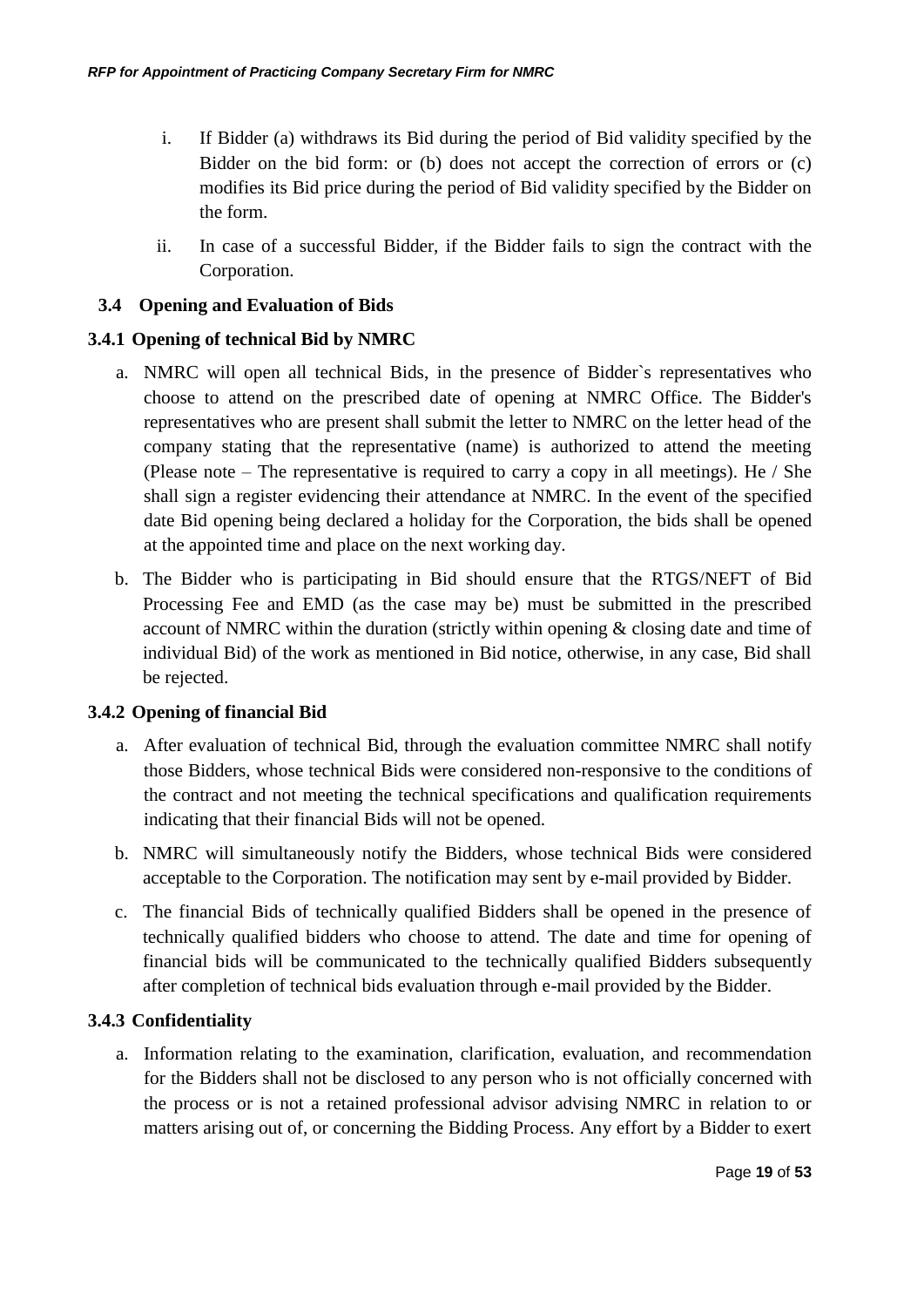undue or unfair influence in the process of examination, clarification, evaluation and comparison of Proposal shall result in outright rejection of the offer, made by the said Bidder.

b. NMRC shall treat all information, submitted as part of Bid, in confidence and shall require all those who have access to such material to treat the same in confidence. NMRC may not divulge any such information unless it is directed to do so by any statutory entity that has the power under law to require its disclosure or is to enforce or assert any right or privilege of the statutory entity and/ or NMRC or as may be required by law or in connection with any legal process

## **3.5 Award of Contract**

## **3.5.1 Award Criteria**

- a. NMRC will award the contract as per evaluation criteria stated in the RFP Document.
- b. NMRC will award the contract to the successful Bidder whose bid has been determined to be responsive to all the conditions of the contract and meeting the eligibility requirement of the bidding document.

## **3.5.2 Notice of Award (NOA)**

- a. Prior to the expiration of the period of Bid validity, NMRC will notify the successful Bidder in writing, by letter/e-mail/fax, that its Bid has been accepted.
- b. The acceptance of NOA will constitute the formation of the contract.

## **3.5.3 Signing of contract**

At the same time as NMRC notifies the successful Bidder that its Bid has been accepted, the successful Bidder shall have to sign the contract agreement with relevant document as mentioned in the RFP. The agreement draft along with other related terms and conditions will be same as furnished in this Bid. Any refusal will not be allowed. The Bidder need not download and submit in hardcopies of these documents.

## **3.5.4 NMRC's right to accept any Bid and to reject any or all Bids**

NMRC reserves the right to accept or reject any Bid, and to annul the Bid process and reject all Bids at any time prior to contract award, without thereby incurring any liability to the affected tenderer or tenderers.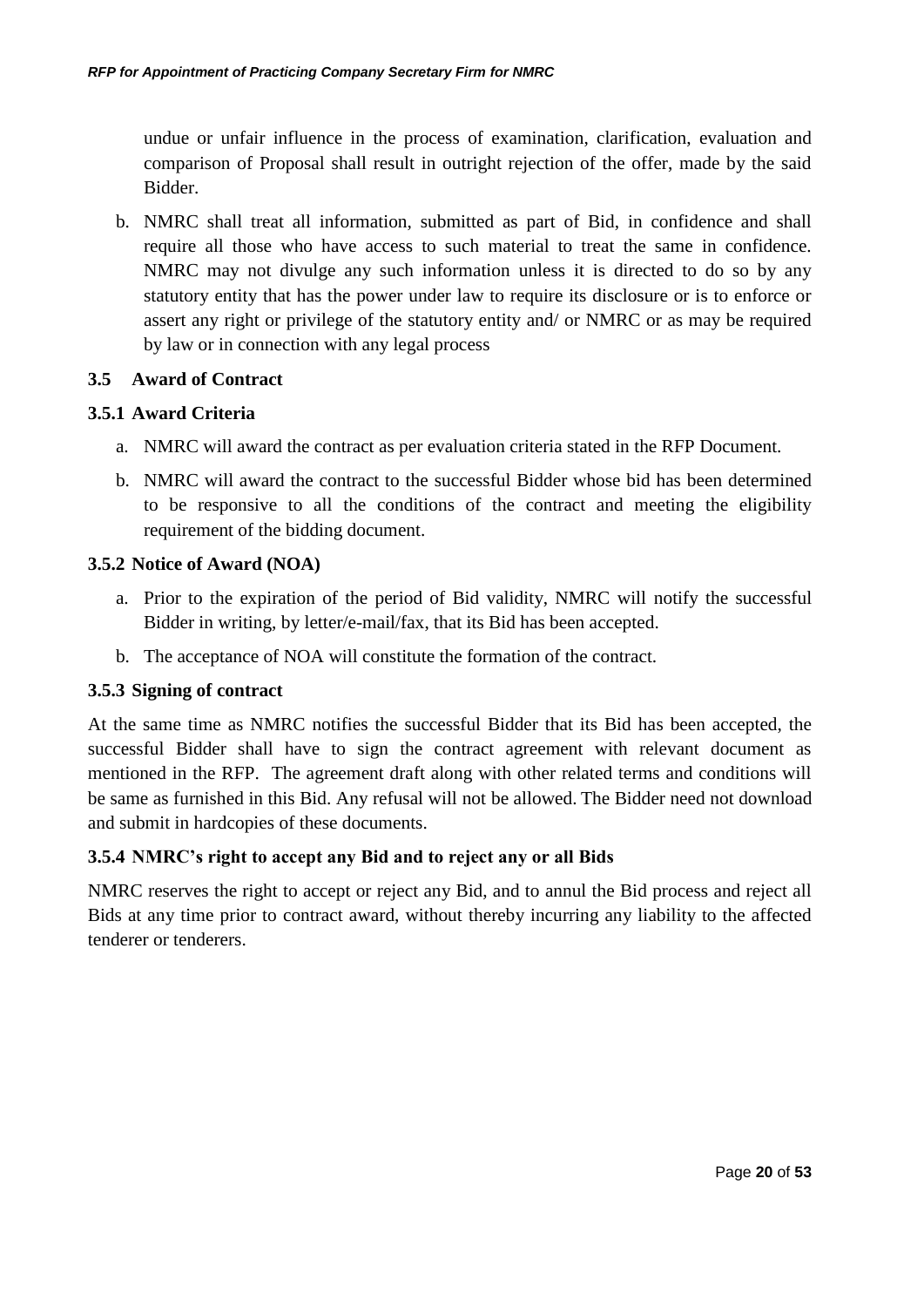## <span id="page-20-2"></span>**4 Section 4: Qualification, Evaluation and Selection Process**

## <span id="page-20-0"></span>**4.1 Eligibility Criteria**

The Bidder's competence and capability is proposed to be established by the following parameters. The Bidder should meet all the criteria given in this section.

- a. The practicing Company Secretary (CS) firm should have at least two active partners/ employees in full time practice who are qualified CS and a member of The Institute of Company Secretaries of India (ICSI).
- b. The Lead Partner/Proprietor/Individual in full time practice, under whose supervision the work will be carried out, should have continuous (without any break) experience of 10 years (post qualification) in relevant fields. The Cut-off date for ascertaining experience shall be  $31<sup>st</sup>March, 2020.$
- c. The Bidder should have completed in India during last 3 (three) years period ending last day of month previous to the one in which the bids are invited should be either of the following:
	- i) One order of similar nature of value not less than Rs. 6,00,000 or
	- ii) Two orders of similar nature of value not less than Rs. 4, 00,000 or
	- iii) Three orders of similar nature of value not less than Rs. 2, 00,000 each
- d. The practicing Company Secretary (CS) firm should have experience of providing similar services on a retainer ship basis for at least 05 year in the last 10 years. The cutoff dates for ascertaining experience shall be  $31<sup>st</sup>March, 2020$ .
- e. The practicing Company Secretary (CS) firm shall have average professional receipt of INR 6 (Six)Lakhs in last 3 financial years (2016-17, 2017-18, and 2018-19).
- <span id="page-20-1"></span>f. The practicing CS firm should have either its Registered Office or the functional Branch office located in Delhi/NCR.
- g. The firm should not have been blacklisted/ debarred /declared ineligible for corrupt and fraudulent practices by the Govt. of India, State Govt./ Reserve Bank of India (RBI)/ ICAI/ ICSI and should not have any disciplinary proceedings pending against the applicant firm or any of the partner with ICAI/ ICSI/ RBI in last Five (5) financial years.
- h. Net worth of tenderer during last Audited Financial Year should be >2 Lakhs
- i. Profit before tax should be positive at least 2 (Two) years out of last 3 years.

NMRC, if required, may seek clarifications from bidders during the technical evaluation.

## Please Note:

- a. No consortium is allowed.
- b. In case audited annual accounts of the last financial year i.e. 2019-20 are not made available by the bidder, he has to submit an affidavit certifying that "The annual accounts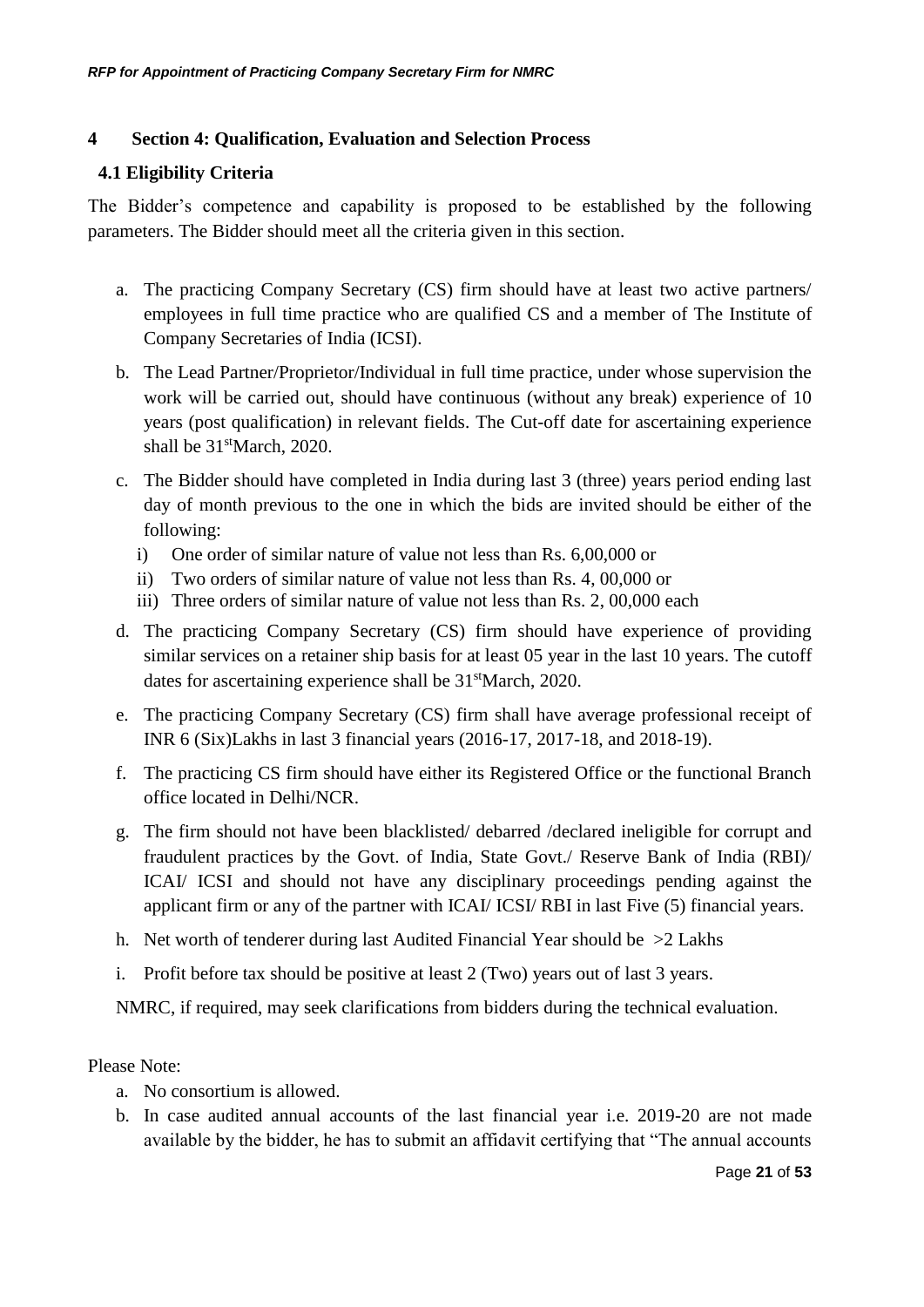have actually not been audited so far. We are submitting the CA certified provisional accounts, which shall be substantiated by the Audited Accounts, when prepared."

The Bidder shall also furnish the following:

- <span id="page-21-0"></span>a. For above criteria [4.1](#page-20-0)[a](#page-20-0)
	- i. Statutory proof of existence of legal entity
	- ii. Provide details as per [Form 2: Firm Details](#page-40-0)
	- iii. PAN certificate as per Legal Entity
- b. For above criteria [4.1](#page-20-0)[b](#page-20-0)
	- i. CV of the lead partner/ proprietor/ individual to demonstrate the required experience as per [Form 7: Resume of Proposed Personnel](#page-49-0)
	- ii. For above criteria [4.1A](#page-20-0) statement as in [Form 3: Work Experience](#page-42-0) with documentary proof
- <span id="page-21-2"></span><span id="page-21-1"></span>c. For above criteria [4.1](#page-20-0)C
	- i. [Form 4: Financial Capability Details](#page-44-0)
	- ii. A copy of the Annual Reports (Profit and Loss Account and Balance Sheet) for the last 3 (three) Financial Years of Bidder(2016-17, 2017-18, 2018-19)
	- iii. A copy of Last 3 valid ITR (Income Tax) i.e. For FY (2016-17, 2017-18, 2018-19)
- <span id="page-21-3"></span>d. For above criteria 4.1[f](#page-20-1)
	- i. Registration certificate of office in Delhi/ NCR/ Lease Agreement/ Electricity Bill etc. in the name of the Bidder
- e. For above criteria [4.1](#page-20-0)[g](#page-20-0)
	- i. [Form 5: Undertaking](#page-46-0)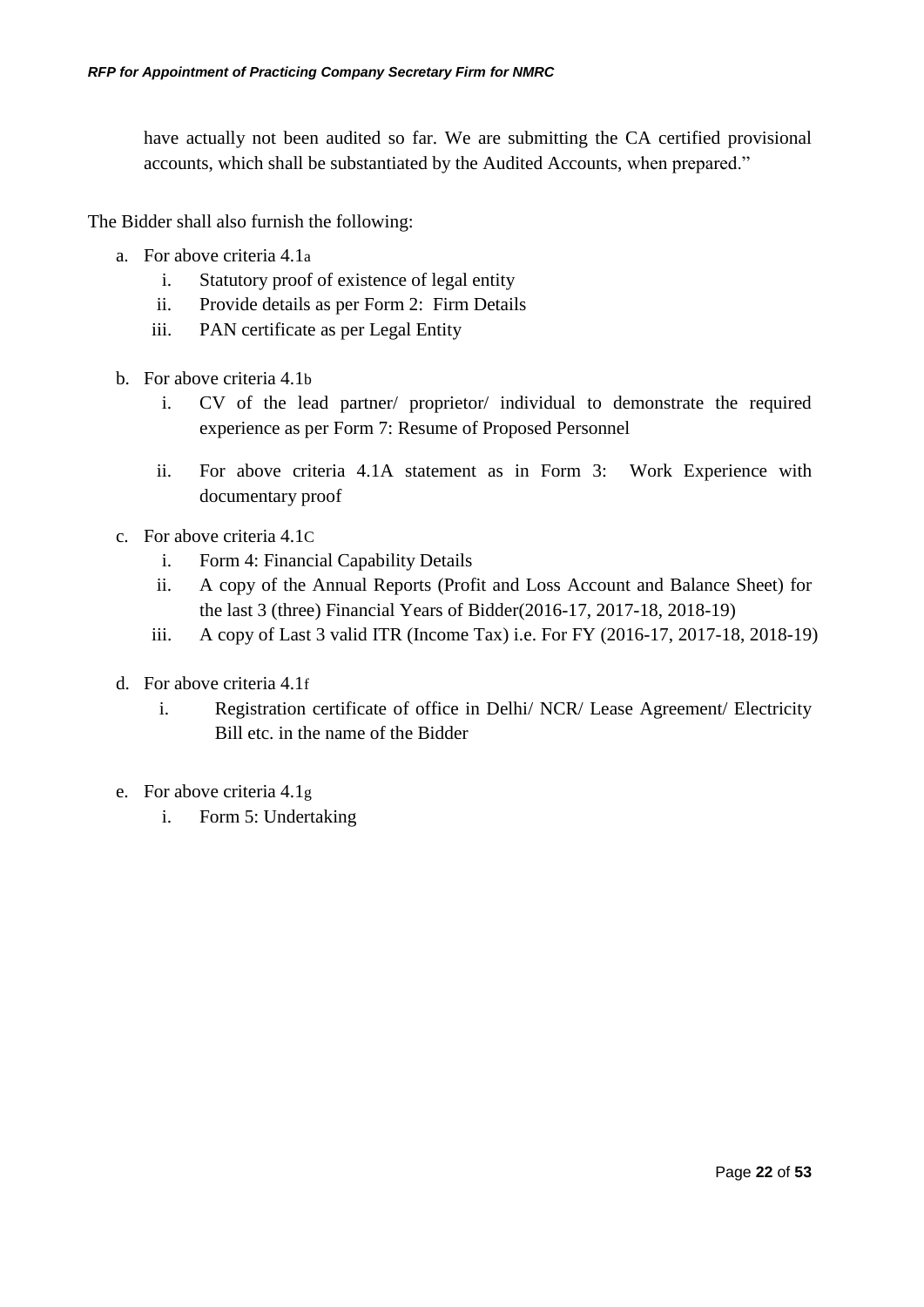## <span id="page-22-0"></span>**4.2 Personnel**

The Bidder must demonstrate that it has the personnel for the key positions that meet the following requirements as per **[Form 7: Resume of Proposed Personnel:](#page-49-0)**

|                | S.No.   Position | Number of   Minimum |               | Description                    |
|----------------|------------------|---------------------|---------------|--------------------------------|
|                |                  | Personnel           | Experience in |                                |
|                |                  |                     | similar Work  |                                |
|                | Team Leader      |                     |               | <b>Company Secretary</b>       |
|                |                  |                     |               | Minimum 10 years of experience |
|                |                  |                     |               | (post qualification)           |
| $\overline{2}$ | Support          |                     |               | Minimum 1 year of experience   |
|                | Consultant       |                     |               | <b>Company Secretary</b>       |

\*The support Consultant shall be available at all times and also be present for any discussions / meetings at short notice.

The team leader should be available for all critical meetings as directed/requested by NMRC. However the requirement of persons can be increased as per the work load.

The Successful Bidder shall be allowed to replace the above key resources only in special circumstances only with prior approval of NMRC. The new replacement shall have equally or better qualification & professional capability from the outgoing resource. Moreover, loss of productivity on account of unavailability of key resources will be the responsibility of the Consultant.

## **4.3 Compliance with Technical Specifications**

The Bidders must comply with the stipulated technical specifications as mentioned in the tender documents

## **4.4 Information for Purpose of Evaluation**

a. The Bid must be accompanied by the Audited Annual Reports of the Bidder for the last 3 (three) financial years, preceding the year in which the Bid is made.

## **4.5 Information of the Technical and Financial Proposal**

- a. The Bidder satisfying technical and financial eligibility criteria under Claus[e4.1](#page-20-0) shall be considered as technically and financially qualified.
- b. The financial proposal of only technically qualified Bidders shall be opened for evaluation.
- c. The Bidder with the lowest quoted price for 1 year of professional fees for Appointment of Practicing Company Secretary Firm.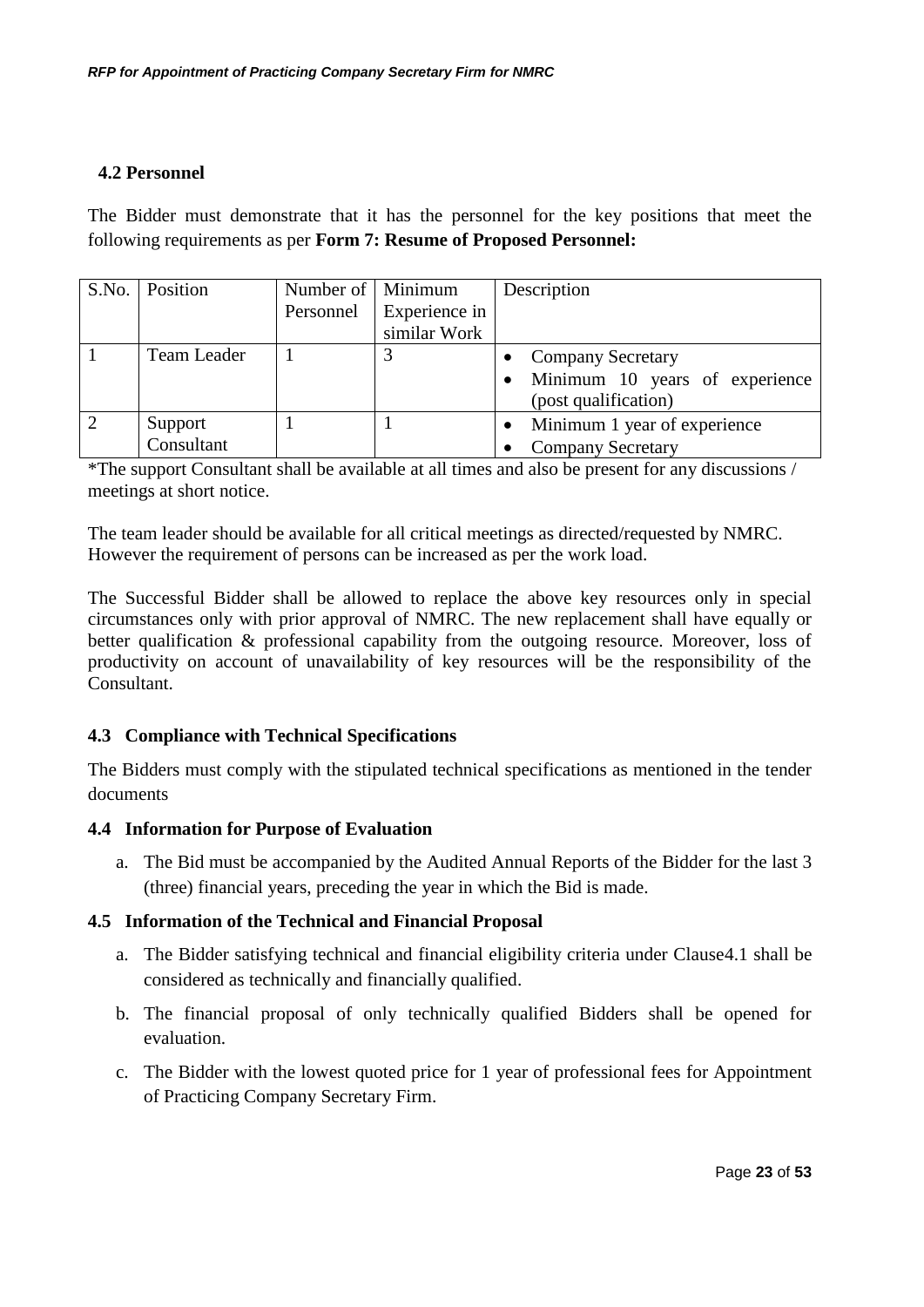## **4.6 Selection of Bidder**

After the above evaluation process, the Technically Qualified Bidder, who is declared as L1 (Lowest quoted price) may be declared as the selected Bidder ("Selected Bidder") for the Project.

- a. In the event that two or more responsive bidders have quoted the same price, which is also the lowest one rate offered, then all such bidders will be given an opportunity to revise their financial bid by submitting fresh financial bid, which shall necessarily be lower than the previous bid. The revised sealed financial bid shall be submitted by the date and time as notified to the concerned bidders.
- b. In case, two or more responsive bidders again quote the matching rates in their revised Financial Bids, then the decision shall be taken by MD, NMRC and notified to the concerned Bidders.
- c. Prior to the expiry of the period of bid validity, NMRC will notify the successful bidder in writing, either through Notice of Award (NOA), that his bid has been accepted.
- d. The NOA would be sent in duplicate to the successful bidder, who will return one copy to NMRC duly acknowledged, signed and stamped by the authorized signatory of the bidder, as an unconditional acceptance of the NOA, within 15 (fifteen)days from the date of issue of NOA.
- e. No correspondence will be entertained by NMRC from the unsuccessful bidders.

## **4.7 Notice of Award and Execution of Contract Agreement**

- a. NMRC will notify the Successful Bidder by a NOA that its bid has been accepted.
- b. The Selected Bidder shall, within 15 (fifteen) days of the receipt of the NOA, sign and return the duplicate copy of the NOA in acknowledgement thereof along with letter of acceptance of NOA. In the event, the duplicate copy of the NOA duly signed by the Selected Bidder and letter of acceptance of NOA is not received by the stipulated date, NMRC may, unless it consents to extension of time for submission thereof, appropriate the Bid Security of such Bidder as mutually agreed genuine pre-estimated loss and damage suffered by NMRC on account of failure of the Selected Bidder to acknowledge the NOA.
- c. The Successful Bidder shall execute the Contract Agreement within 45 (forty five) days of the letter of acceptance of NOA or such extended period as may be decided by the Corporation.
- d. Failure of the Successful Bidder to comply with the requirement of acknowledgement of NOA shall constitute sufficient grounds for the annulment of the NOA, and forfeiture of the bid security.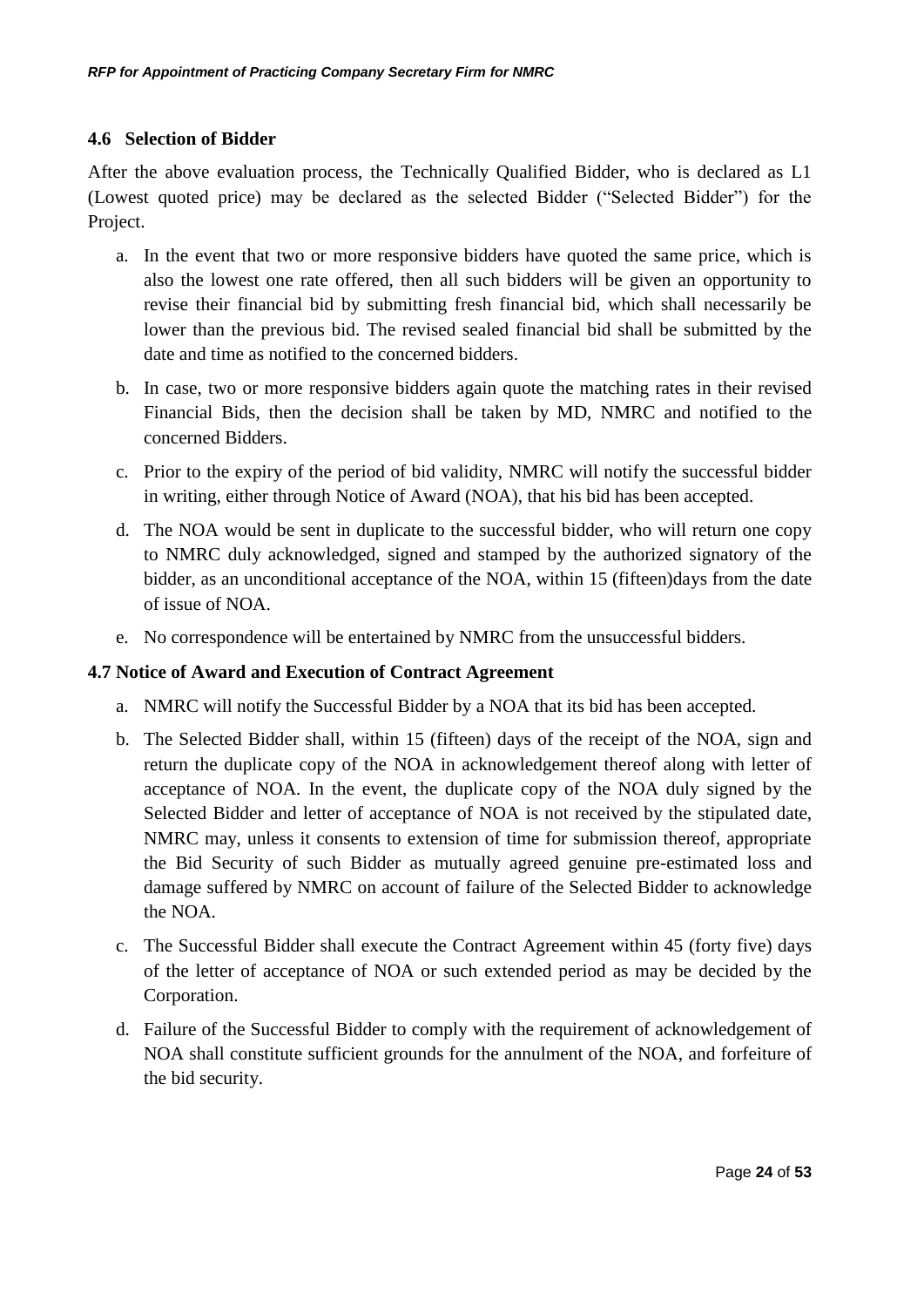## **4.8 Performance Bank Guarantee / Security Deposit**

- a. To fulfill the requirement of performance bank guarantee during the implementation period, the Successful Bidder (herein referred to as the "Consultant") shall deposit 10% of the value of the NOA value in form of FDR/ DD or unconditional and irrevocable Bank Guarantee bond issued by a scheduled bank in favour of NMRC valid for 1 year and 6 months within 45days from Notice of Award. EMD amount of successful bidder shall be adjusted in the performance bank guarantee, if applicable. For unsuccessful bidder, EMD shall be refunded without any interest. The expenses to be incurred for the making Performance Bank Guarantee (PBG) shall be borne by the Consultant.
- b. A Contract agreement will have to be signed by the Consultant at his cost on proper stamp paper. Without performance guarantee by Consultant, Contract agreement shall not be signed.
- c. Failure to submit PBG within timelines will attract rate of Interest at 15% Per Annum of the total value of PBG, subject to maximum submission of PBG within 3 months from date of NOA of 10%, otherwise the contract will be deemed to be cancelled.
- d. NMRC reserves the right for deduction of NMRC dues from Consultant's Performance Bank Guarantee/ Security Deposit (interest free) for – Any penalty imposed by NMRC for violation of any terms and conditions of agreement committed by the Consultant.
	- i. Any amount which NMRC becomes liable to the Government/Third party due to any default of the Consultant or any of his director/ employees/ representatives/ servant/ agent, etc.
	- ii. Any payment/ fine made under the order/judgment of any court/consumer forum or law enforcing Consultant or any person duly empowered in his behalf.
	- iii. Any outstanding payment/ claims of NMRC remained due after completion of relevant actions as per agreement.
- e. Once the amount under above Clause is debited, the Consultant shall replenish the Security Deposit/ Performance Bank Guarantee to the extent the amount is debited within 15 days period, failing which, it shall be treated as Consultant Event of Default and will entitle NMRC to deal with the matter as per the provisions of RFP and Contract Agreement.

## **4.9 Contract during Proposal Evaluation**

a. Proposals shall be deemed to be under consideration immediately after they are opened and until such time NMRC makes official intimation of award/ rejection to the Bidders. While the Proposals are under consideration, Bidders and/ or their representatives or other interested parties are advised to refrain from contacting by any means, NMRC and/ or their employees/ representatives on matters related to the Proposals under consideration till the time Contract is awarded.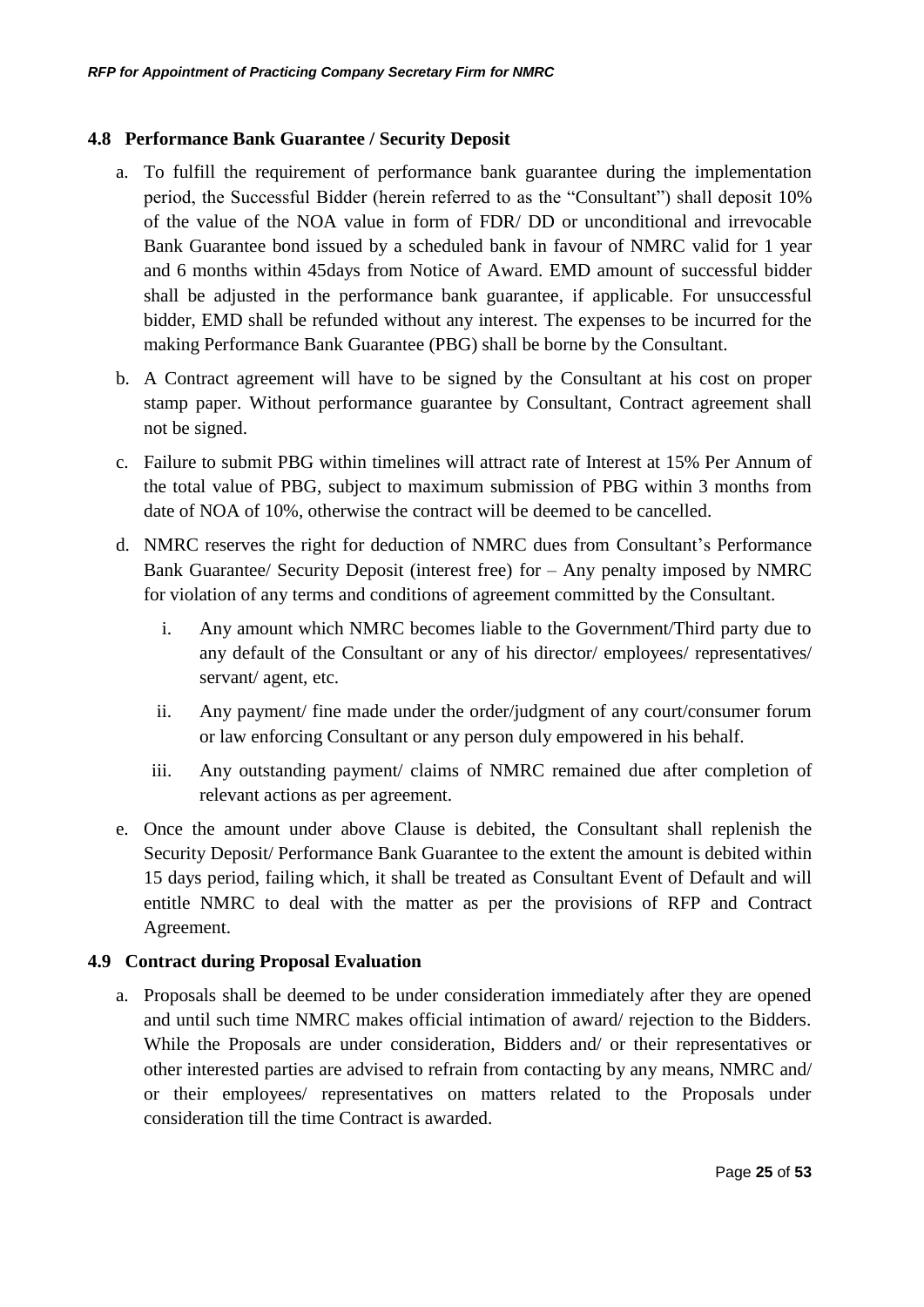- b. Any effort by a Bidder to influence NMRC in its decisions on Bid evaluation, Bid comparison or contract award may result in rejection of the Bidder's Bid.
- c. In the event of any information furnished by the Consultants found false or fabricated the minimum punishment shall be debarred/ blacklisting and the legal proceeding may also be initiated.
- d. If the Bidder wishes to bring additional information to the notice of NMRC, he/she can do so in writing. All correspondence/ enquiry should be submitted to the following in writing by fax/ post/courier:

 Executive Director Noida Metro Rail Corporation (NMRC) Limited Block-III, 3rd Floor, Ganga Shopping Complex, Sector-29, Noida -201301 District Gautam Budh Nagar, Uttar Pradesh Email: nmrcnoida@gmail.com

e. No interpretation, revision, or other communication from NMRC regarding this solicitation is valid unless in writing and signed by the competent authority from NMRC.

## **4.10 Other Instruction**

- a. Canvassing in connection with the tenders is strictly prohibited and the tenders, submitted by Bidder, who resort to canvassing, are liable to be rejected. EMD will be forfeited of those tenders who will be found non serious and if it is felt by the tender committee that the Bidders submitted their tender only to influence the tendering process.
- b. On acceptance of the tender, the name of the accredited representative of the Consultant, who would be responsible for taking instructions from the NMRC or the official deputed by NMRC, shall be communicated to the NMRC or the official deputed by NMRC in writing.

## <span id="page-25-0"></span>**4.11 Project Financial Terms**

## **4.11.1 Payment Terms**

The standard payment terms subject to recoveries, if any, by way of liquidated damages will be as under-

- a. The payment shall be made on a monthly basis as per the accepted price.
- b. Though the contract amount to be approved pursuant to this tender process would be for one year, the Agency will raise monthly/quarterly bills by the 4th of the following month/quarter for the previous month/quarter services to the Executive Director, Noida Metro Rail Corporation. The Agency shall submit the documents as required by NMRC. The invoice shall be verified and only after verification payment shall be released by NMRC to the applicant.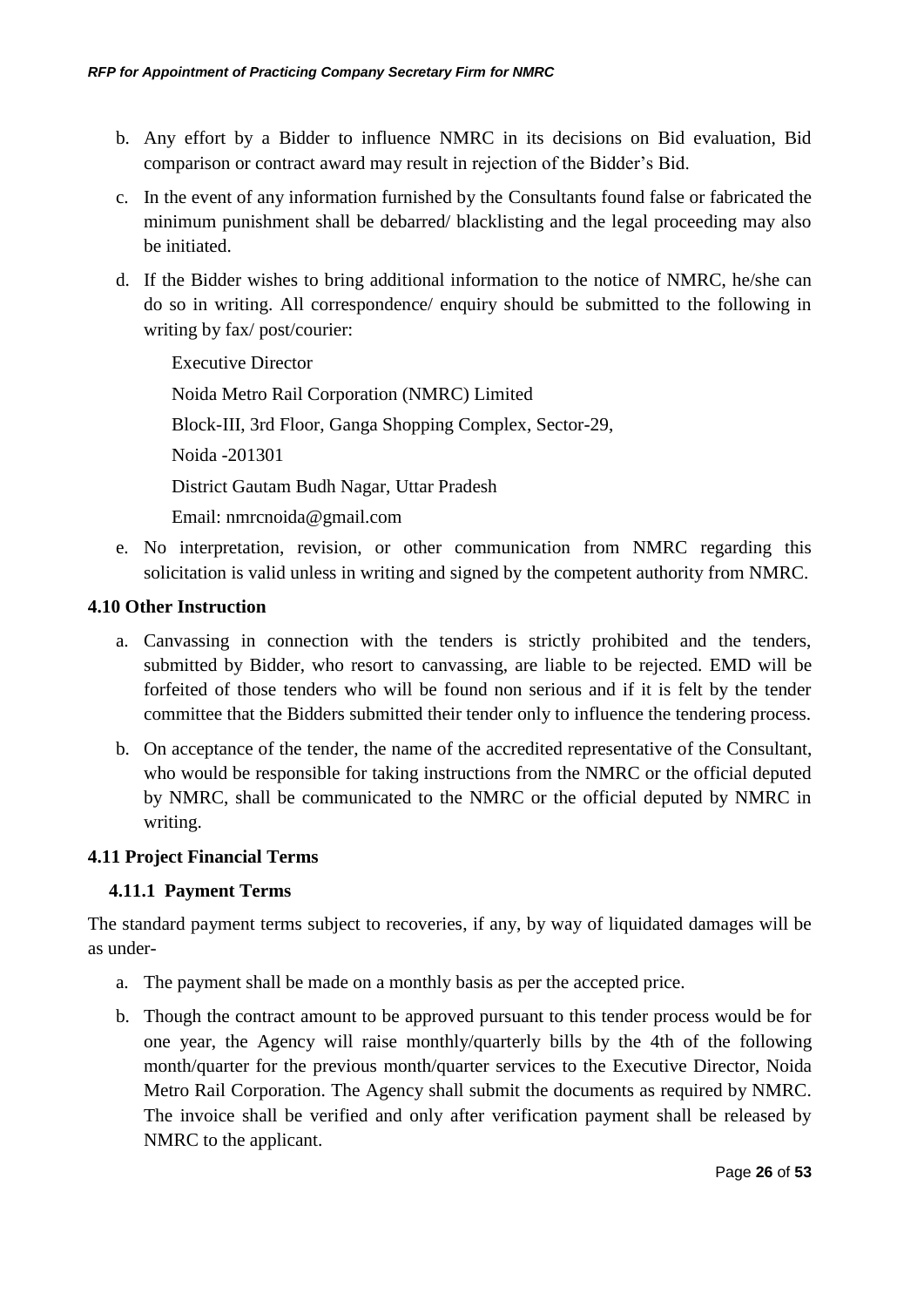- c. Payments due shall be made by NMRC through RTGS/NEFT favoring the Agency as soon as possible after the receipt of bill in the Corporation.
- d. The payment shall be done after deducting direct/indirect tax and labour cess etc as applicable.
- e. No amount of interest will be payable by NMRC, in case of delay or on any other count.
- f. Necessary certificate of deduction of Income Tax at source shall be issued and furnished to the Agency.
- g. No advance payment will be made to the Agency.
- h. Payment will be made only for the personnel ordered  $&$  actually deployed by the agency

## **4.11.2 Payment Terms**

Payment for services shall be made by NMRC in (INR) **Indian Rupees** as mentioned in Clause 4.11.1.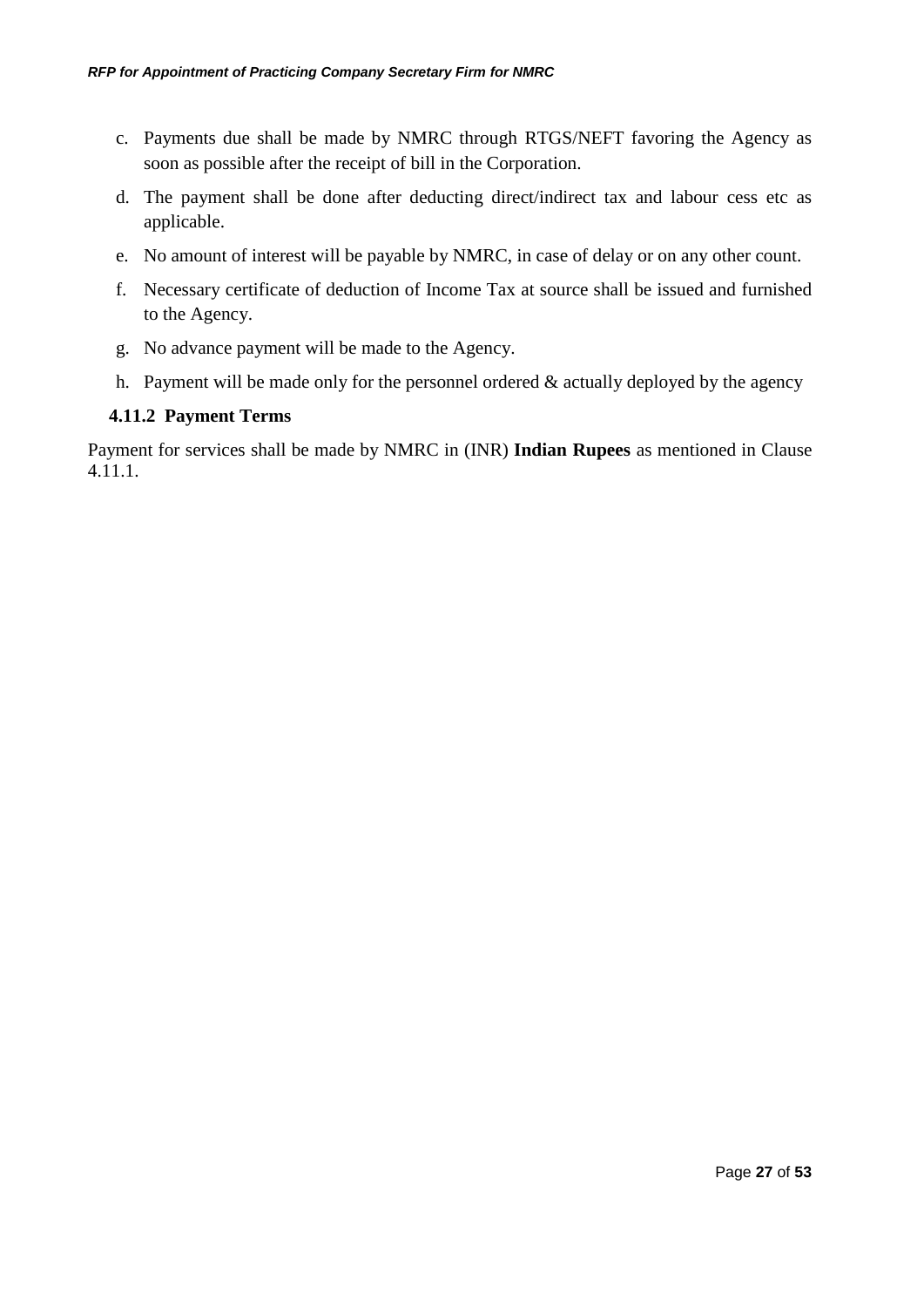## <span id="page-27-0"></span>**V Section 5: General Conditions of Contract (GCC)**

These conditions shall be part of the contract agreement.

## **5.1 General Provisions**

## 5.1.1 Governing law and jurisdiction

These general conditions shall be governed by and construed in accordance with the laws in the territory of India. Irrespective of the place of delivery and the place of payment under the contract, the contract shall be deemed to have been made at the panel in India from where the acceptance of tender has been issued. Any dispute arising between the parties or arising out of this project or these terms shall be subject to the exclusive jurisdiction of, and venue in, the District court located in Gautam Buddh Nagar, Uttar Pradesh, India.

## 5.1.2 Notices

- a. Any notice, request or consent required or permitted to be given or made pursuant to these general conditions shall be in writing. Any such notice, request or consent shall be deemed to have been given or made when delivered in person to an authorized representative of the party to whom the communication is addressed, or when sent to such party at the mentioned address.
- b. A party may change its address for notice hereunder by giving the other party notice in writing of such change to the mentioned address.

## 5.1.3 Authorized Representatives

Any action required or permitted to be taken, and any document required or permitted to be executed under these general conditions by the Corporation or the Successful Bidder may be taken or executed by the officials as formally designated by each party.

5.1.4 Taxes and Duties

a. The Agency and their personnel shall pay such direct and indirect taxes, duties, fees, and other impositions levied under the Government of India Act, the amount of which is deemed to have been included in the Price.

## **5.2 Commencement, Completion, Modification and Termination of Contract**

5.2.1 Effectiveness of Contract

This Contract shall come into effect on the date the Contract is signed by both the parties and such other later date as discussed and agreed with the Bidder.

5.2.1.1 Commencement of Services

The Consultant shall begin carrying out the Services from the date of acceptance of NOA or any such date as specified by the Corporation.

5.2.2 Expiration of Contract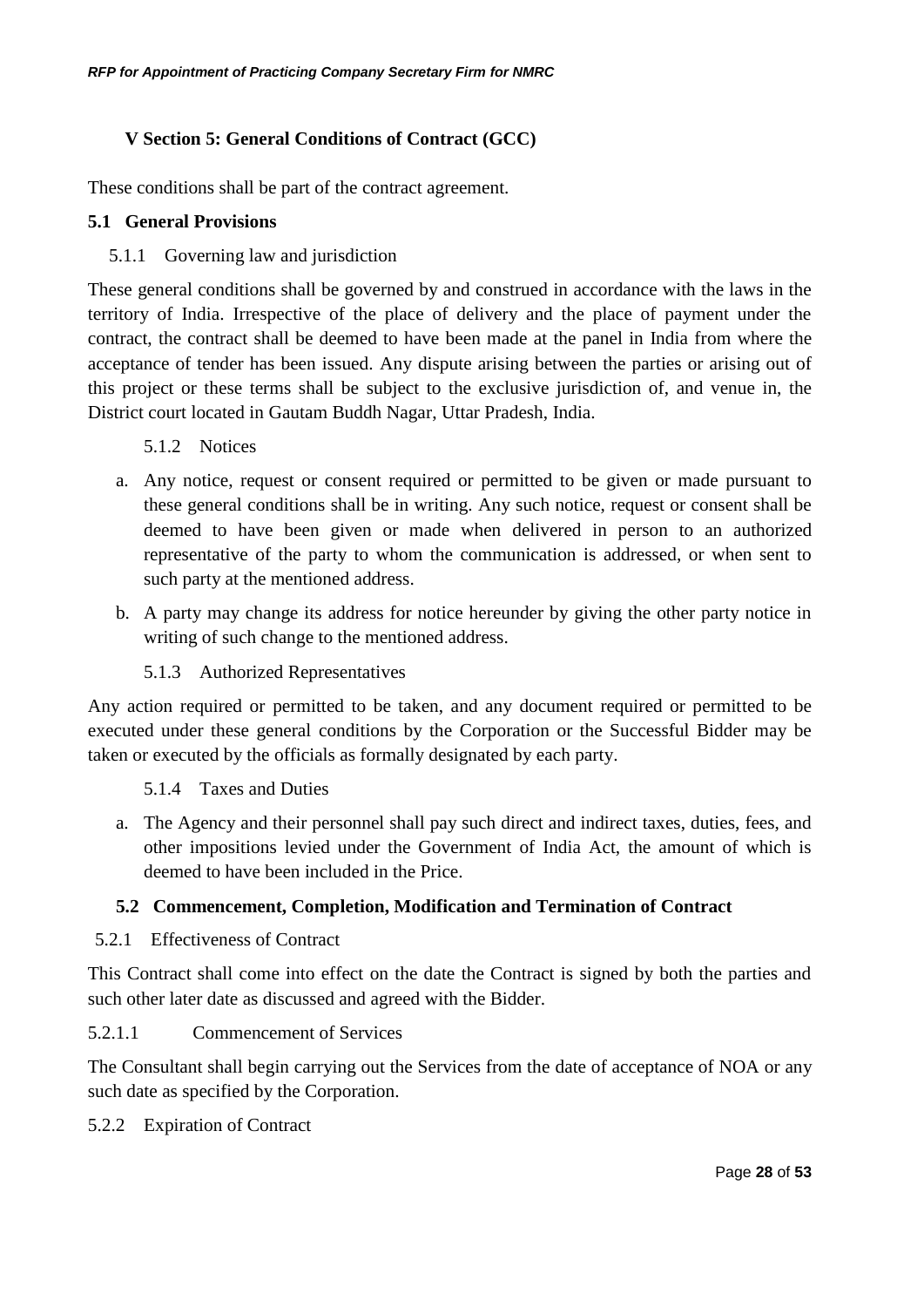Unless terminated earlier pursuant to Claus[e5.2.5](#page-28-0) thereof, these general conditions shall expire at the end of such time period as given in the time schedule in RFP Document.

5.2.3 Modifications or Variations

Any modification or variation of the terms and conditions of these general terms, including any modification or variation of the scope of the Services, may only be made by written agreement between the Parties. However, each Party shall give due consideration to any proposals for modification or variation made by the other Party.

- 5.2.4 Force Majeure
	- a. Definition: For the purpose of these general terms, "Force Majeure" means an event which is beyond the reasonable control of a Party and which makes a Party's performance of its obligations under the Contract impossible or so impractical as to be considered impossible under the circumstances.
	- b. No Breach of Contract: The failure of a Party to fulfill any of its obligations under the contract shall not be considered to be a breach of, or default under, this Contract insofar as such inability arises from an event of Force Majeure, provided that the Party affected by such an event (a) has taken all reasonable precautions, due care and reasonable alternative measures in order to carry out the terms and conditions of this Contract, and (b) has informed the other Party as soon as possible about the occurrence of such an event.
	- c. Extension of Time: Any period within which a Party shall, pursuant to this Contract, complete any action or task, shall be extended for a period equal to the time during which such Party was unable to perform such action as a result of Force Majeure.
	- d. Payments: During the period of their inability to perform the Services as a result of an event of Force Majeure, the Consultant shall be entitled for time extension for such period.
- <span id="page-28-0"></span>5.2.5 Termination of Contract
	- a. By the Corporation (NMRC)

<span id="page-28-1"></span>The Corporation may terminate this Contract in case of the occurrence of any of the events of default as specified in paragraphs [i](#page-28-1) through [x](#page-29-0) except [vii](#page-29-1) and [viii](#page-29-2) of this Clause.

- i. If the Consultant fails to commence the work within 15 days from date of signing of contract or any other time timeframe as communicated by NMRC in written.
- ii. If the Consultant does not remedy a failure in the performance of their obligations under the Contract, within thirty (30) days after being notified or within any further period as the Corporation may have subsequently approved in writing.
- iii. If any information provided by the Consultant in the Bid submission is found to be false later on.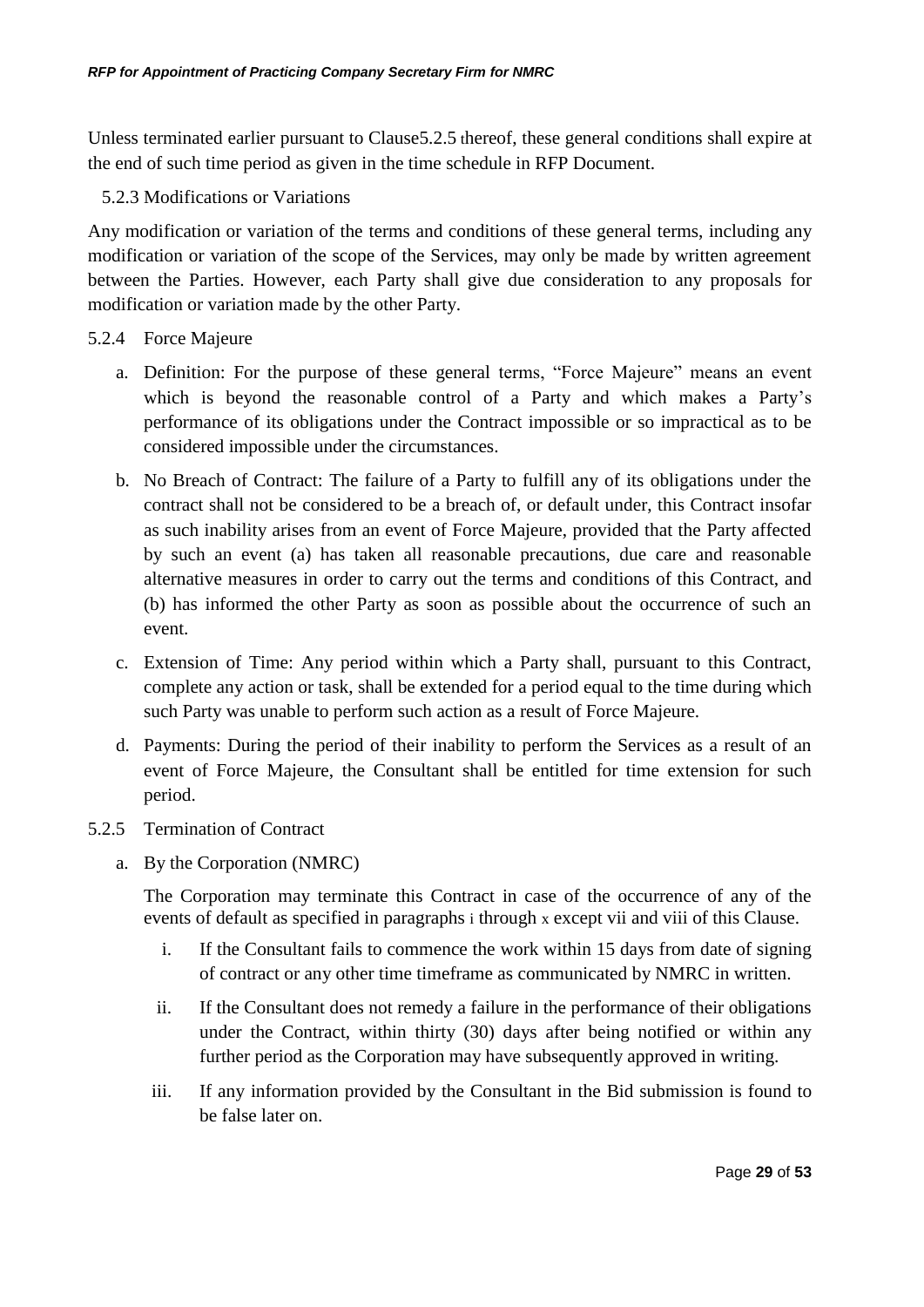- iv. If the Consultant is not complying with applicable labour laws for the workers/staff deployed on the project.
- v. If the Consultant becomes insolvent or bankrupt.
- <span id="page-29-3"></span>vi. If the Consultant, in the judgment of the NMRC has engaged in corrupt or fraudulent practices in competing for or in executing the Contract.
- <span id="page-29-1"></span>vii. If, as the result of Force Majeure, the Consultant are unable to perform a material portion of the Services for a period of not less than thirty (30) days.
- <span id="page-29-2"></span>viii. If the Corporation, in its sole discretion and for any reason whatsoever, decides to terminate this Contract.
- <span id="page-29-4"></span>ix. If the Consultant fails to comply with any final decision reached as a result of arbitration proceedings pursuant to Clause [5.8.2](#page-33-0) thereof.
- <span id="page-29-0"></span>x. The Consultant suspends or abandons the operations of the Project without prior consent of NMRC, provided that the Consultant shall be deemed not to have suspended/abandoned operation if such suspension/abandonment was (i) as a result of Force Majeure Event and is only for the period such Force Majeure is continuing, or (ii) or on account of breach by NMRC of its obligations under this agreement.

#### **Consequences in case of Termination in Event of Default by Consultant**

Without prejudice to any other right or remedy which NMRC may have in respect thereof under this Agreement, upon occurrence of an Event of Default, NMRC shall be entitled to terminate this Agreement by issuing a Termination Notice to the Consultant, provided that before issuing the Termination Notice, NMRC shall by a notice in writing inform the Consultant of its intention to issue the Termination Notice (the "Preliminary Notice"). In case the underlying breach/default is not cured within a period of 60 (sixty) days from the date of the Preliminary Notice (Cure period), NMRC shall be entitled to terminate this Agreement by issuing the Termination Notice. Provided further that:

- i. If the default is not cured within 30 (thirty) days of the Preliminary Notice, NMRC shall be entitled to en cash the Performance Bank Guarantee with a notice to the Consultant (Encashment Notice)
- ii. If the default is not cured within 30 (thirty) days of Encashment Notice and a fresh Performance Bank Guarantee is not furnished within the same period, NMRC shall be entitled to issue the Termination Notice.
- b. By the Consultant

The Consultant may terminate the Contract, by not less than thirty (30) days written notice to the Corporation, such notice to be given after the occurrence of any of the events specified in paragraphs through [iii](#page-30-0) of this Claus[e5.2.5b:](#page-28-0)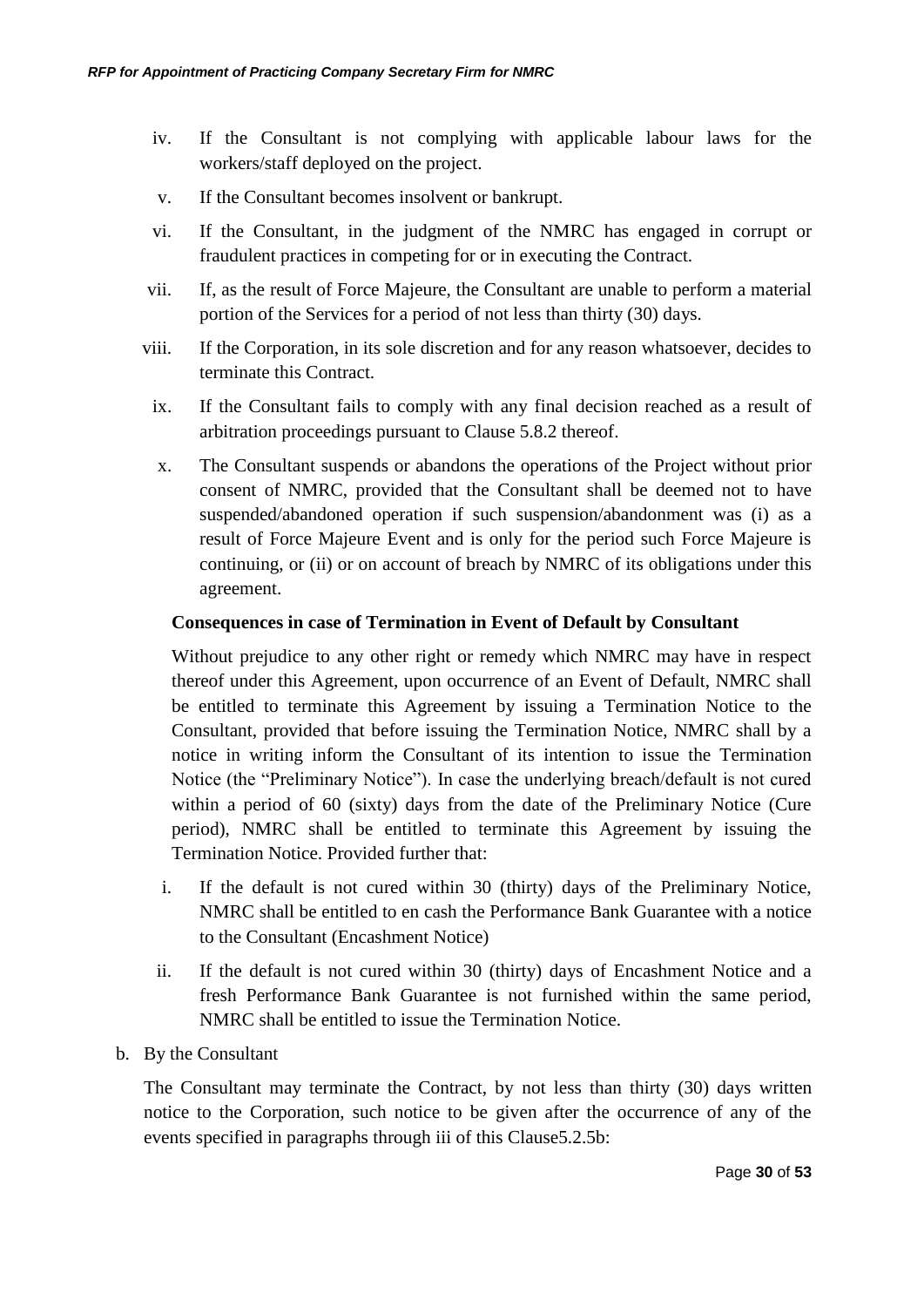- i. If the Corporation fails to pay any money due to the Consultant pursuant to the Contract and not subject to dispute pursuant to Claus[e5.8](#page-33-1) hereof within forty-five (45) days after receiving written notice from the Consultant that such payment is overdue.
- ii. If, as the result of Force Majeure, the Consultant is unable to perform a material portion of the Services for a period of not less than thirty (30) days.
- iii. If the Corporation fails to comply with any final decision reached as a result of arbitration pursuant to Clause [5.8.2](#page-33-0) hereof.
- <span id="page-30-0"></span>5.2.7 Payment upon Termination

Upon termination of the Contract pursuant to Claus[e5.2.5,](#page-28-0) NMRC shall make the following payments to the Consultant: (a) payment pursuant to Claus[e4.11](#page-25-0) for Services satisfactorily performed prior to the effective date of termination; (b) except in the case of termination pursuant to paragraphs [i](#page-28-1) through [vi,](#page-29-3) [ix](#page-29-4) and [x](#page-29-0) of Claus[e5.2.5](#page-28-0)[a](#page-28-0), payment adjusted to the reimbursement of any reasonable cost incident to the prompt and orderly termination of the Contract and /or adjustment of performance security as case may be.

## **5.3 Obligations of the Consultant**

- a. **General:** The Consultant shall always act, in respect of any matter relating to the Contract or to the Services, and shall at all times support and safeguard the Corporation's legitimate interests in any dealings with Sub-Firms or third Parties.
- b. **Standard of Performance:** The Consultant shall perform the Services and carry out their obligations hereunder with all due diligence, efficiency and economy, in accordance with generally accepted professional standards and practices, and shall observe sound management practices.
- c. **Conflict of Interest:** The Consultant shall hold the Corporation's interests paramount, without any consideration for future work, and strictly avoid conflict with other assignments or their own corporate interests.
- d. **Prohibition of Conflicting Activities:** The Consultant shall not engage, and shall cause their Personnel as well as their Sub- Firms and their Personnel not to engage, either directly or indirectly, in any business or professional activities which would conflict with the activities assigned to them under this Contract.
- e. **Confidentiality**: Except with the prior written consent of the Corporation, the Consultant shall not at any time communicate to any person or entity any information acquired in the course of the Services. This clause shall survive even after expiry of this contract.

## f. **Firm's Actions**

The Firm shall inform the Corporation in writing before taking any of the following actions:

i. Entering into a subcontract for the performance of any part of the Services,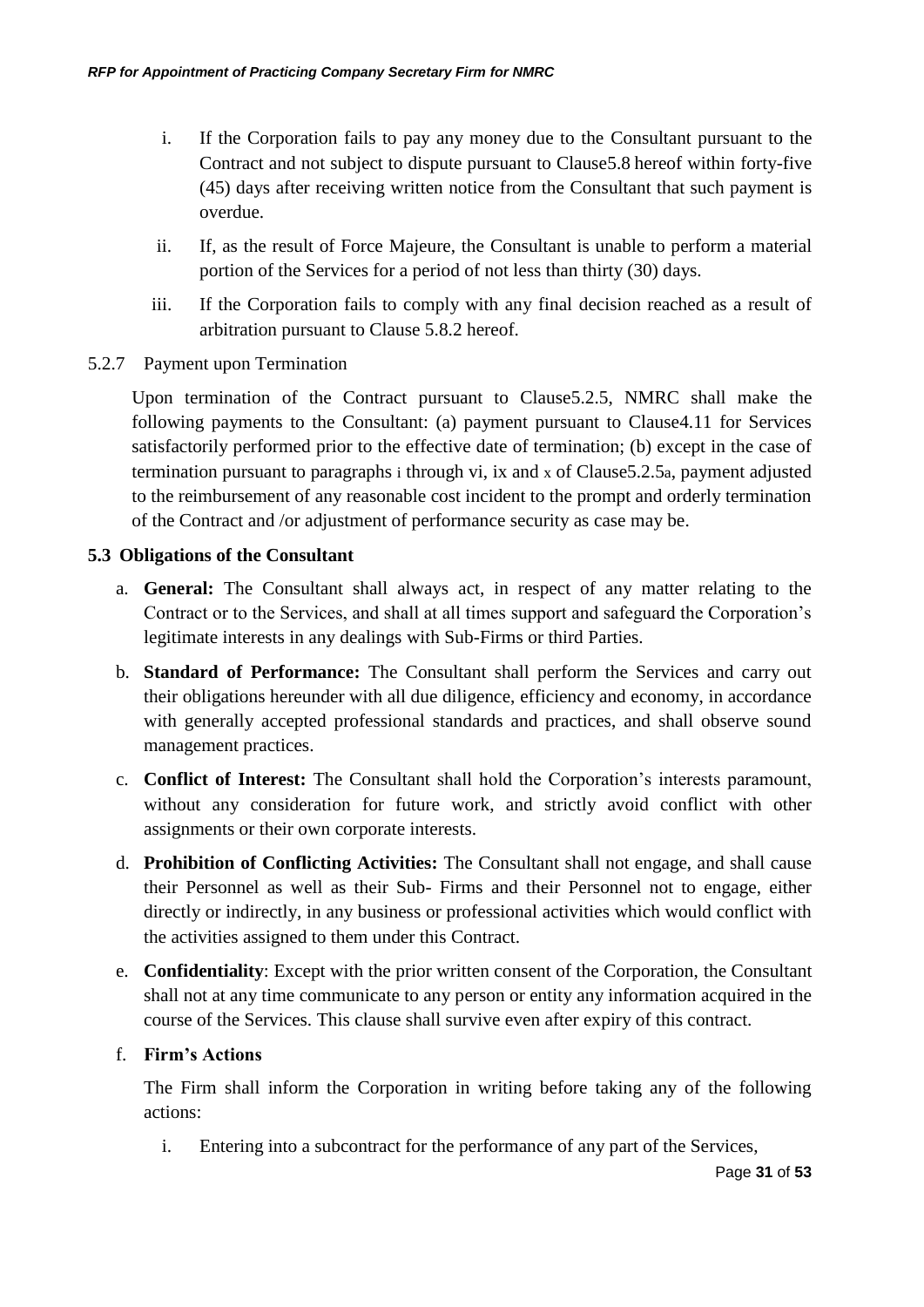- ii. Appointing such members of the Personnel not listed in the team presented in the technical proposal submitted by the Firm
- g. **Reporting Obligations:** The Firm shall submit to the Corporation the reports and documents specified in deliverables section of RFP Document, in the form, in the numbers and within the time periods set forth in the RFP Document.
- h. **Accounting, Inspection and Auditing:** The Firm shall keep accurate and systematic accounts and records in respect of the Services hereunder, in accordance with internationally accepted accounting principles and in such form and detail as will clearly identify all relevant time changes and costs, and the basis thereof.

## i. **Site Office:**

The Consultant shall have a working site office in Delhi/NCR with requisite staff as required. Firm shall have their own equipment's/computers/software's etc. at their own cost for the entire duration of the project.

j. The Consultant shall comply with all laws in force in India. The laws will include all local, state, national or other laws that affect the performance of the Contract and bind upon the Consultant. The Consultant shall indemnify and hold harmless the Corporation from and against any and all liabilities, damages, claims, fines, penalties and expenses of whatever nature arising or resulting from the violation of such laws by the Consultant or its personnel, including the Subcontractors and their personnel.

#### **5.4 Obligations of the Corporation**

a. The Corporation shall use its best efforts to ensure that it shall provide the Firm such assistance as reasonably required for the execution of the project.

## **5.5 Good Faith**

The Parties undertake to act in good faith with respect to each other's rights under this Contract and to adopt all reasonable measures to ensure the realization of the objectives of this Contract.

## **5.6 Firm's Personnel**

The Firm shall employ and provide such skilled and experienced Personnel as are required to carry out the Services. If the Corporation finds that any of the Personnel have (a) committed serious misconduct or have been charged with having committed a criminal action, or (b) have reasonable cause to be dissatisfied with the performance of any of the Personnel, then The Firm shall, at the Corporation's written request specifying the grounds thereof, provide as a replacement a person with qualifications and experience acceptable to the Corporation. The Firm shall have no claim for additional costs arising out of or incidental to any removal and/or replacement of Personnel.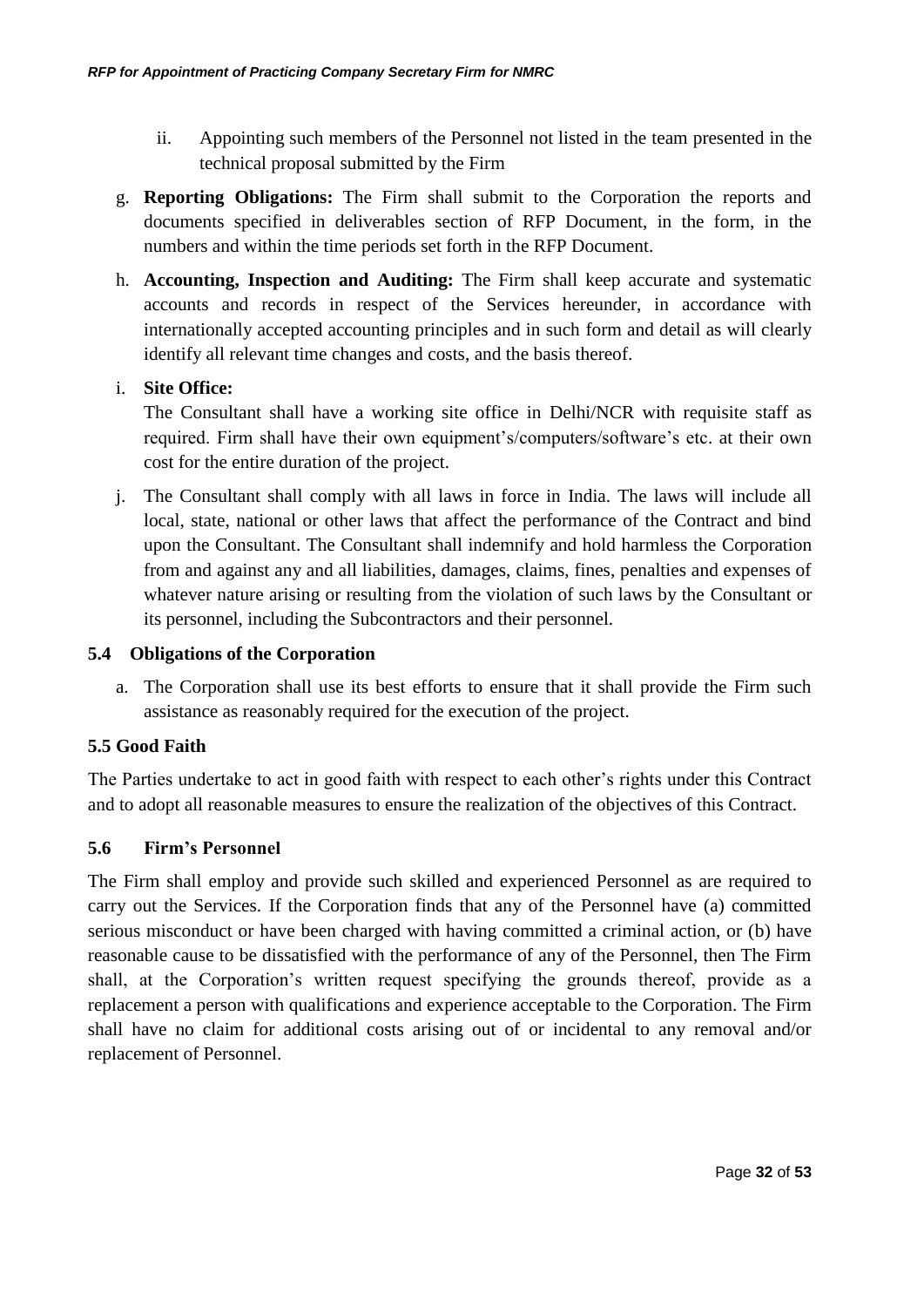## **5.7 Fraud and Corrupt Practices**

- <span id="page-32-0"></span>a. The Bidders and their respective officers, employees, agents and advisers shall observe highest standard of ethics during Bidding Process and subsequent to issue of NOA and during subsistence of Contract Agreement. Notwithstanding anything to the contrary contained herein, or in the NOA or the Contract Agreement, NMRC may reject a Bid, withdraw the NOA, or terminate the Contract Agreement, as the case may be, without being liable in any manner whatsoever to the Bidder, as the case may be, if it determines that the Bidder, as the case may be, has, directly or indirectly or through an agent, engaged in corrupt practice, fraudulent practice, coercive practice, undesirable practice or restrictive practice in the Bidding Process. In such an event, NMRC shall been titled to forfeit & appropriate Bid Security or Security Deposit (interest free)/ Performance Bank Guarantee, as the case may be, as Damages, without prejudice to any other right or remedy available to NMRC under Bidding Documents and/ or Contract Agreement, or otherwise.
- b. Without prejudice to the rights of NMRC under Clause [5.7a](#page-32-0) hereinabove and the rights and remedies which NMRC may have under the NOA or the Contract Agreement, or otherwise if a Bidder, as the case may be, is found by NMRC to have directly or indirectly or through an agent, engaged or indulged in any corrupt practice, fraudulent practice, coercive practice, undesirable practice or restrictive practice during the Bidding Process, or after the issue of the NOA or the execution of the Contract Agreement, such Bidder shall not be eligible to participate in any tender or RFP issued by NMRC during a period of 3 (three) years from the date such Bidder is found by NMRC to have engaged, directly or indirectly, in any corrupt practice, fraudulent practice, coercive practice, undesirable practice or restrictive practice.
- c. For the purposes of this Clause, the following terms shall have the meaning herein after respectively assigned to them:
	- i. "corrupt practice" means the offering, receiving, or soliciting, directly or indirectly, of anything of value to influence the action of a public official in the selection process or in contract execution;
	- ii. "fraudulent practice" means a misrepresentation or omission of facts in order to influence a selection process or the execution of a contract;
	- iii. "collusive practices" means a scheme or arrangement between the Consultant, with or without the knowledge of the Corporation, designed to establish prices at artificial, non-competitive levels;
	- iv. "coercive practices" means harming or threatening to harm, directly or indirectly, persons or their property to influence their participation in a procurement process, or affect the execution of a contract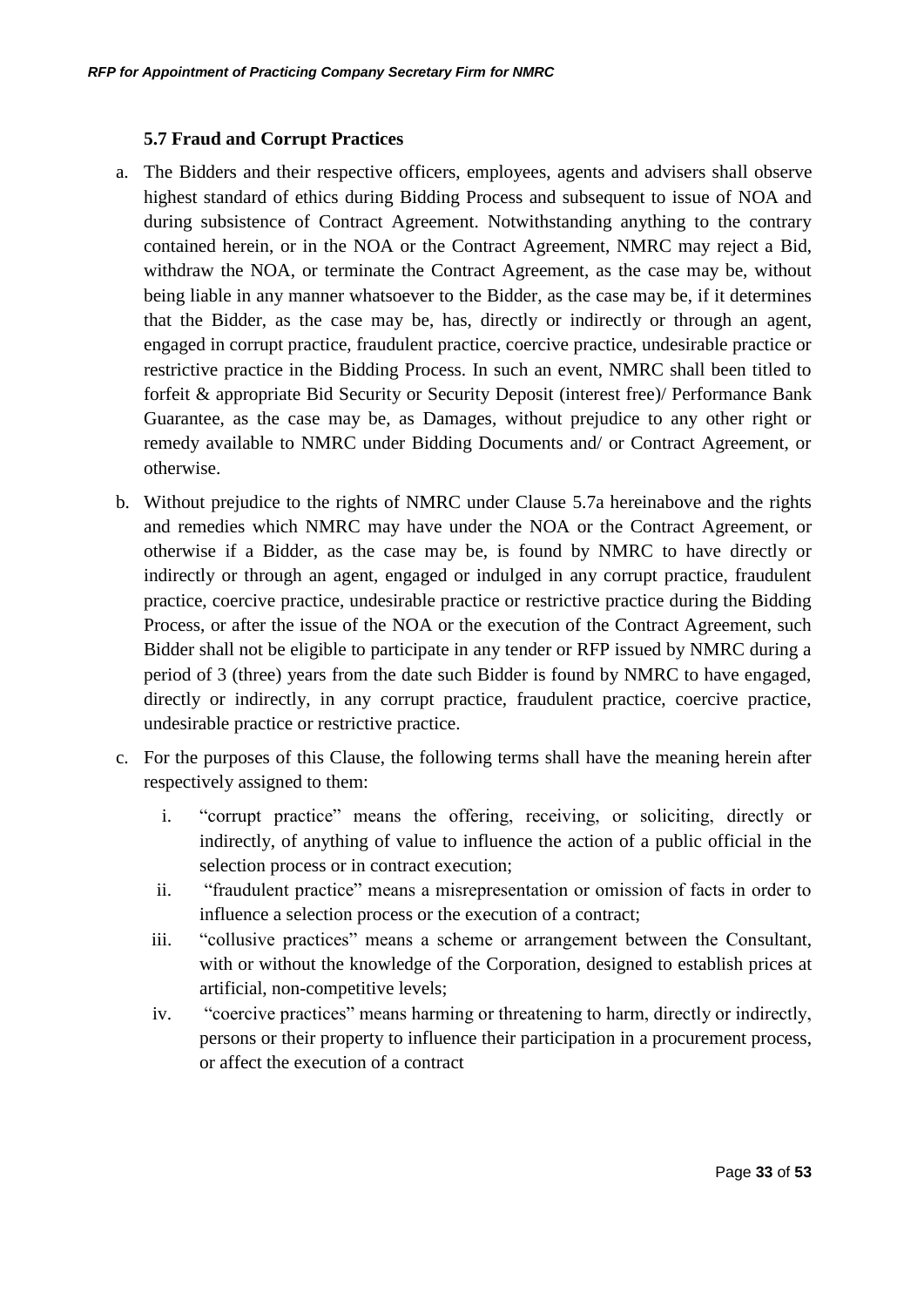- d. Measures to be taken:
	- i. The Corporation shall have right to cancel the engagement of the Consultant, if found to be indulged in corrupt, fraudulent, collusive or coercive practices either during the selection process or during the execution of the contract.

#### <span id="page-33-1"></span>**5.8 Settlement of Disputes**

#### 5.8.1 Amicable Settlement

The Parties agree that the avoidance or early resolution of disputes is crucial for a smooth execution of the Contract and the success of the Project. The Parties shall use their best efforts to settle amicably all disputes arising out of or in connection with this Contract or its interpretation.

## 5.8.2 Arbitration

<span id="page-33-0"></span>In the event of any dispute and/ or difference whatsoever arising under this contract or in connection therewith, including any question relating to the meaning, scope and interpretation of this Contract or it's clause or any alleged breach thereof, the same shall be attempted to be settled by mutual discussions and consultations between the parties hereof. In the event of any such dispute, any/ or difference is not settled in aforesaid manner, then the dispute(s) shall be referred for arbitration. The sole Arbitrator would be appointed by the MD, NMRC. The decision of the said sole Arbitrator shall be final subject to the above, the provisions of the Arbitration and Conciliation Act, 1996 shall apply. The arbitration proceedings shall take place in Noida, Gautam Budh Nagar, UP.

## 5.8.3 Jurisdiction

With respect to any dispute arising out of or related to this Contract, the parties consent to the exclusive jurisdiction of, and venue in, the District Court located in Gautam Budh Nagar, Uttar Pradesh, India.

## 5.8.4 Cost

The cost of arbitration shall be borne by the respective parties. The cost shall, inter alia, include the fees of the Arbitrator(s) as per rates fixed by the Employer from time to time.

## **5.9 General Indemnity**

The Contractor shall indemnify, defend and hold the Corporation harmless against any and all proceedings, actions and Third Party claims arising out of a breach by Contractor and its contractors, sub-contractors, agents, employees and Users (as applicable) of the Project etc. of any of its obligations under this Agreement except to the extent that any such claim has arisen due to breach by the Corporation of any of its obligations under this Agreement.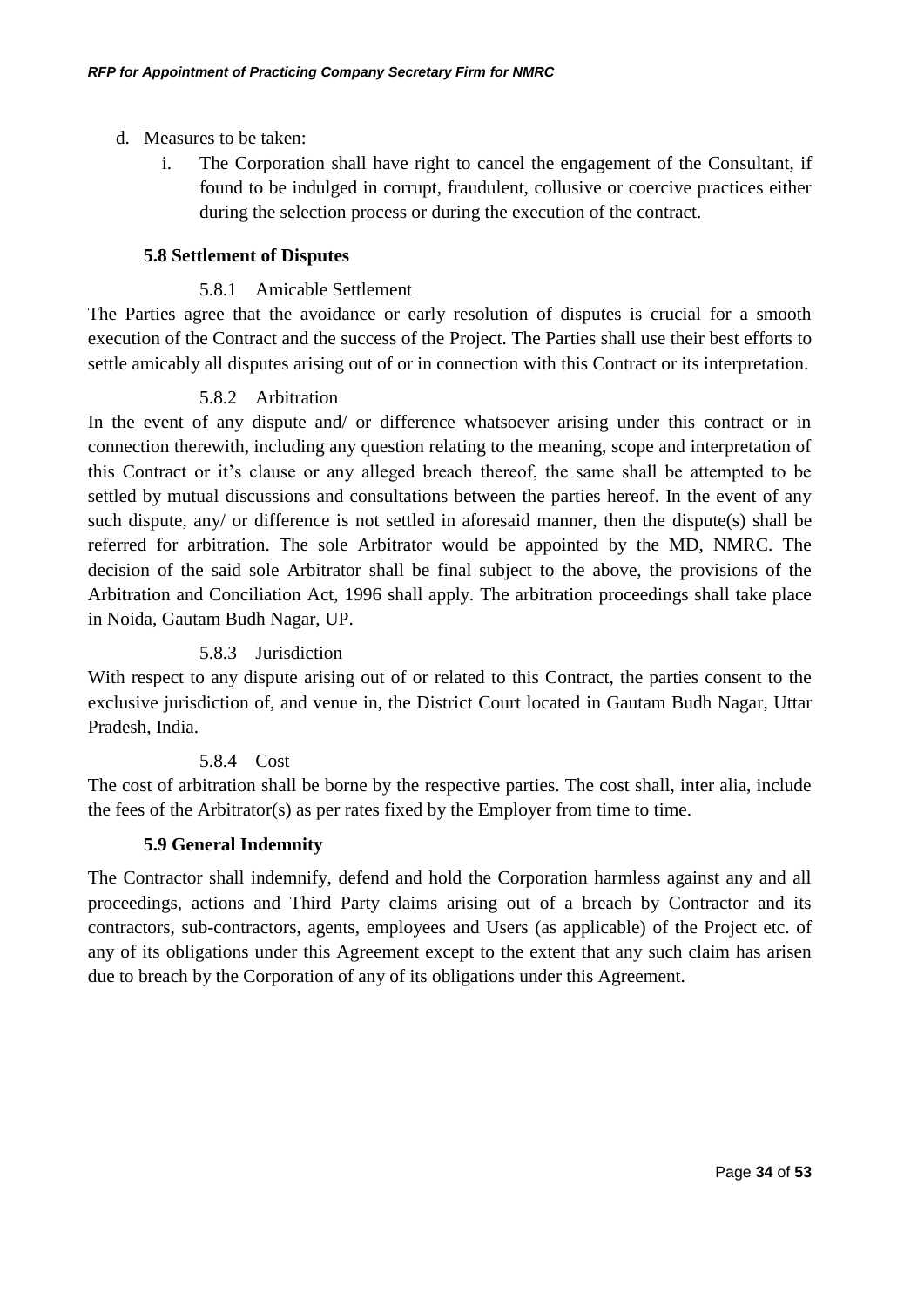## <span id="page-34-0"></span>**6 Section 6: Draft Contract Agreement**

THIS AGREEMENT made on the ………….day of ………….. 2020 at Noida, District Gautam Budh Nagar, Uttar Pradesh Between **Noida Metro Rail Corporation Limited** (Hereafter referred to as "NMRC"), a company incorporated under Companies Act 2013, vide corporate identification Number: U60231UP2014SGC066849 and having its registered office at **Block-III, 3rd Floor, Ganga Shopping Complex, Sector-29, Noida -201301, District Gautam Budh Nagar, Uttar Pradesh, India** *represented by …………………………………….of the company, by virtue of his designation and authorization by Shri …………………….., Executive Director, NMRC* (hereinafter called as the "Corporation"), which expression shall unless excluded by or repugnant to the context or meaning thereof be deemed to include its successors and permitted assigns) of the one part,

#### **AND**

**………………………………………………………………….………………..** having its registered office at **………………………………………………………………**,represented by **………………………………….**(herein after called the **"Consultant",** which expression shall unless excluded by or repugnant to the context or meaning thereof be deemed to include its successors and permitted assigns) of the other part. WHEREAS the Corporation desires that the Services known as the **"…………………………………………………………………………………………………."**s hould be executed by the Consultant, and has accepted a contract by the Consultant for the execution and completion of these Services.

The Corporation and the Consultant agree as follows:

- **1.** In this Agreement words and expressions shall have the same meanings as are respectively assigned to them in the Contract documents referred to.
- **2.** The following documents shall be deemed to form and be read and construed as part of this Agreement -

#### **Reference:**

(i) Tender No. ………………………… Dated ……………….. (ii) Bid Documents duly accepted and submitted by …………………………… dated ……………… (iii) The Bidding Documents which include all the Sections specified below: a[.Section 1: General Information](#page-6-0) b[.Section 2: Terms of Reference](#page-7-0) c.Section: Instructions to Bidders d[.Section 4: Qualification, Evaluation and Selection Process](#page-20-2) e[.V Section 5: General](#page-27-0) Conditions of Contract f. [Section 6: Draft Contract Agreement](#page-34-0) g.**Error! Reference source not found.** h.Amendment/ Modification, if any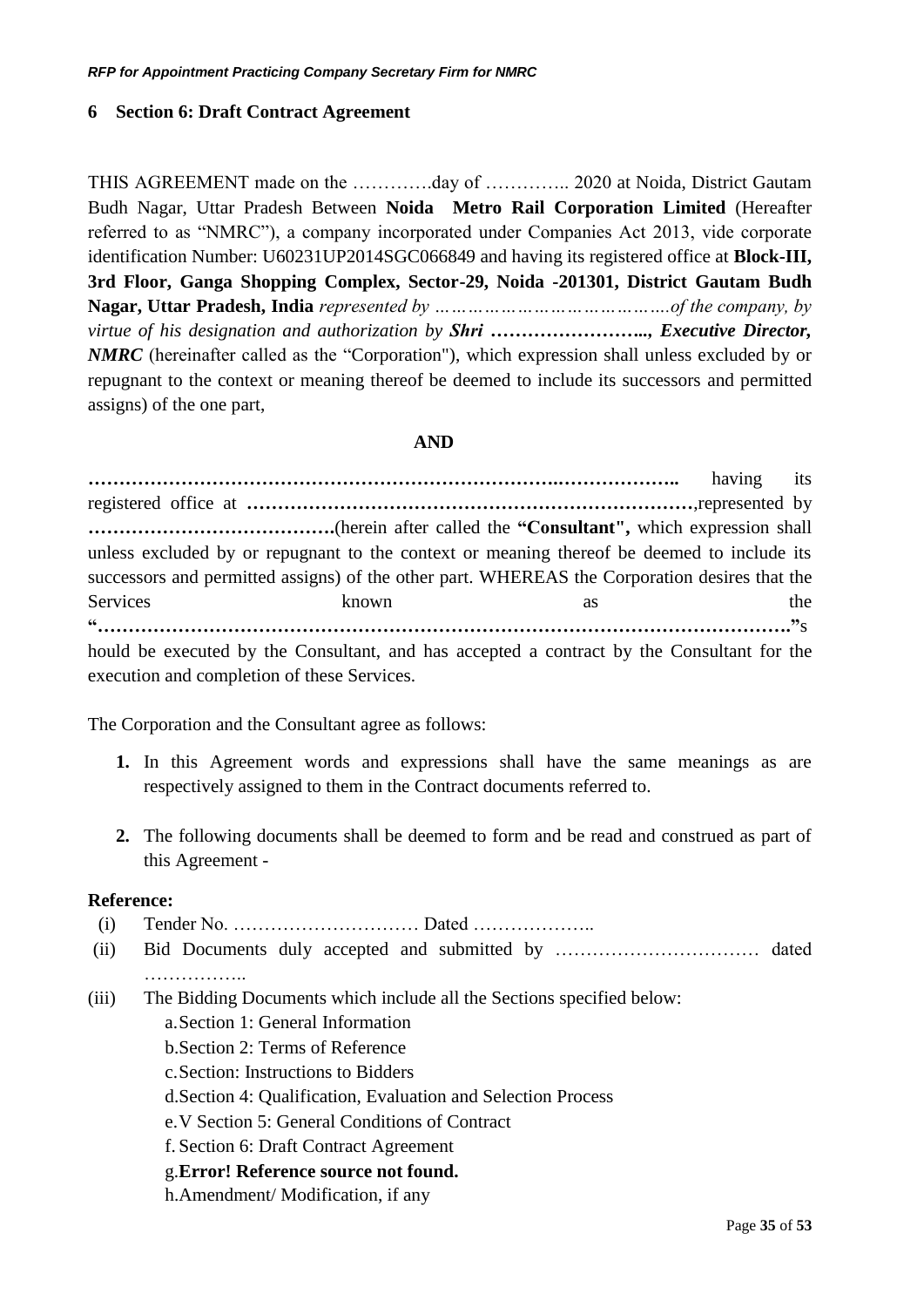- (iv) Notice of Award (………………….) issued by NMRC
- (v) Letter of Acceptance of NOA (…………………………….) given by ………….. to NMRC
- (vi) Any other admitted correspondence documents between NMRC and the Bidder.

## **3. Duration of Contract**

The secretarial consultant services is for a period of 1 (one) year, which may be extended for a further period of 1 (one) year.

#### **4. Price Schedule**

NMRC shall consider the following price, as quoted by the consultant as part of financial bid:

| S.No. | <b>Payment Details</b>    | <b>Monthly Price</b><br>Quantity |     | <b>Yearly</b> |  |  |
|-------|---------------------------|----------------------------------|-----|---------------|--|--|
|       |                           | (INR)                            |     | Price(INR)    |  |  |
|       |                           | (A)                              | (B) | $(C) = A * B$ |  |  |
|       | Professional Fees for     |                                  | 12  |               |  |  |
|       | Appointment of            |                                  |     |               |  |  |
|       | <b>Practicing Company</b> |                                  |     |               |  |  |
|       | <b>Secretary Firm</b>     |                                  |     |               |  |  |

- **5.** The courts at District Gautam Budh Nagar, Uttar Pradesh shall have the exclusive jurisdiction to try all disputes arising out of this agreement between the parties.
- **6.** In consideration of the payments to be made by the Corporation to the Consultant as specified in this Agreement, the Consultant hereby covenants with the Corporation to execute the Services and to remedy defects therein in conformity in all respects with the provisions of the Contract and Notice of Award issued. "**Any conditions, deviation, assumption, exclusion, suggestion of alternative clauses, request of amendments in conditions & specifications of work submitted by bidders along with his Technical Bid or Financial bid, which is different from the Tender Document, Corrigendum, Addendum uploaded by NMRC [www.nmrcnoida.com](http://www.nmrcnoida.com/) and any other correspondence in this regard, shall not be treated as a part of the contract Agreement & shall not be binding upon NMRC in anyway whatsoever at any stage of work during execution or thereafter."**
- **7.** The Corporation hereby covenants to pay the Consultant in consideration of the execution and completion of the services, the Price or such other sum as may become payable under the provisions of the Contract at the times and in the manner prescribed by the Contract and NOA.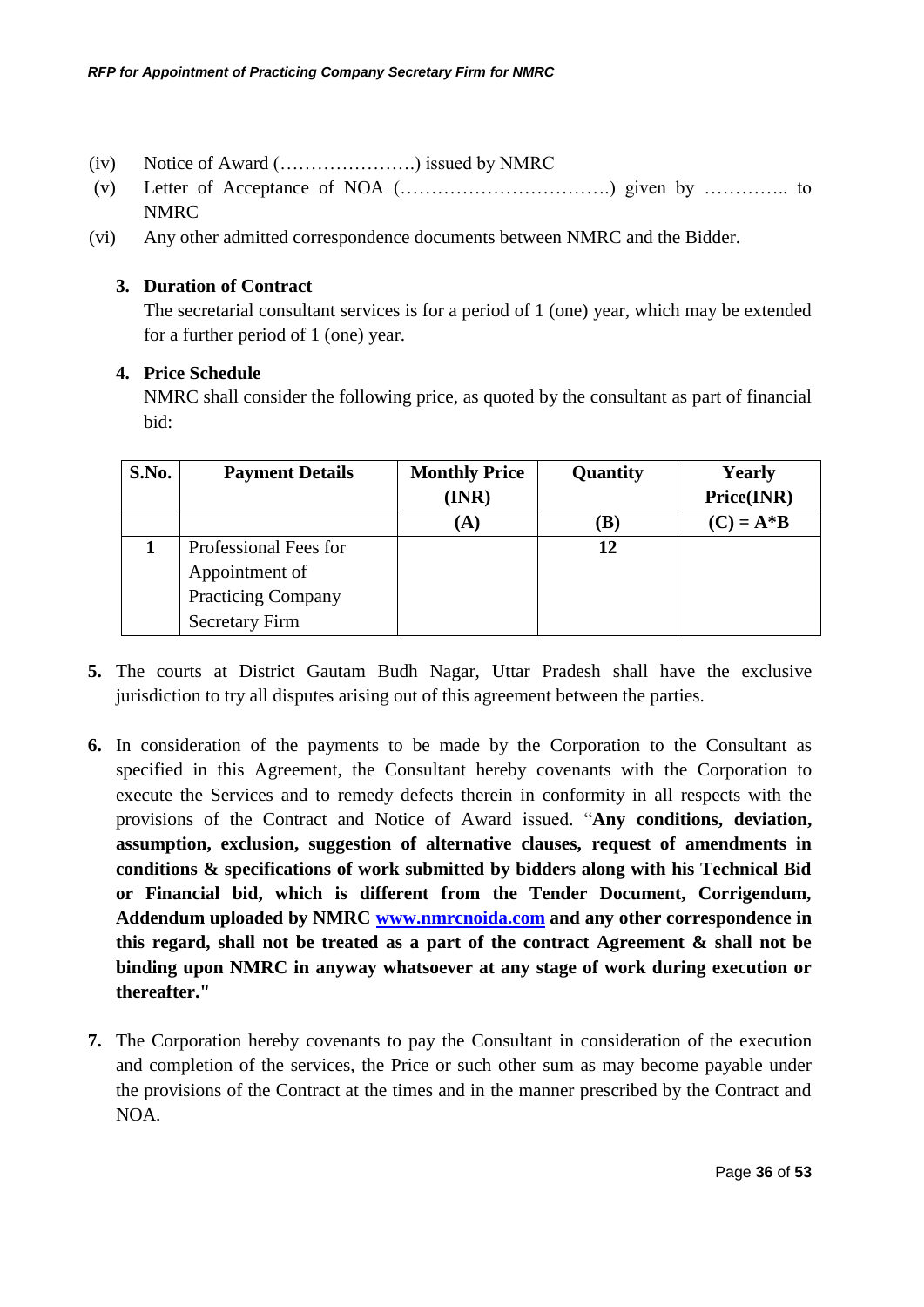IN WITNESS where of the parties hereto have caused this Agreement to be executed in accordance with the laws of India on the day, month and year specified above.

| For and on behalf of the Consultant<br>Signature of the authorized official | For and on behalf of the Corporation<br>Signature of the authorized official |
|-----------------------------------------------------------------------------|------------------------------------------------------------------------------|
| Name of the official                                                        | Name of the official                                                         |
| Stamp/Seal of the Consultant Stamp/Seal of the Corporation                  |                                                                              |
| In the presence of:                                                         | In the presence of:                                                          |
| Name                                                                        |                                                                              |
| Name                                                                        | Sign of Witness 2<br>Name                                                    |
|                                                                             |                                                                              |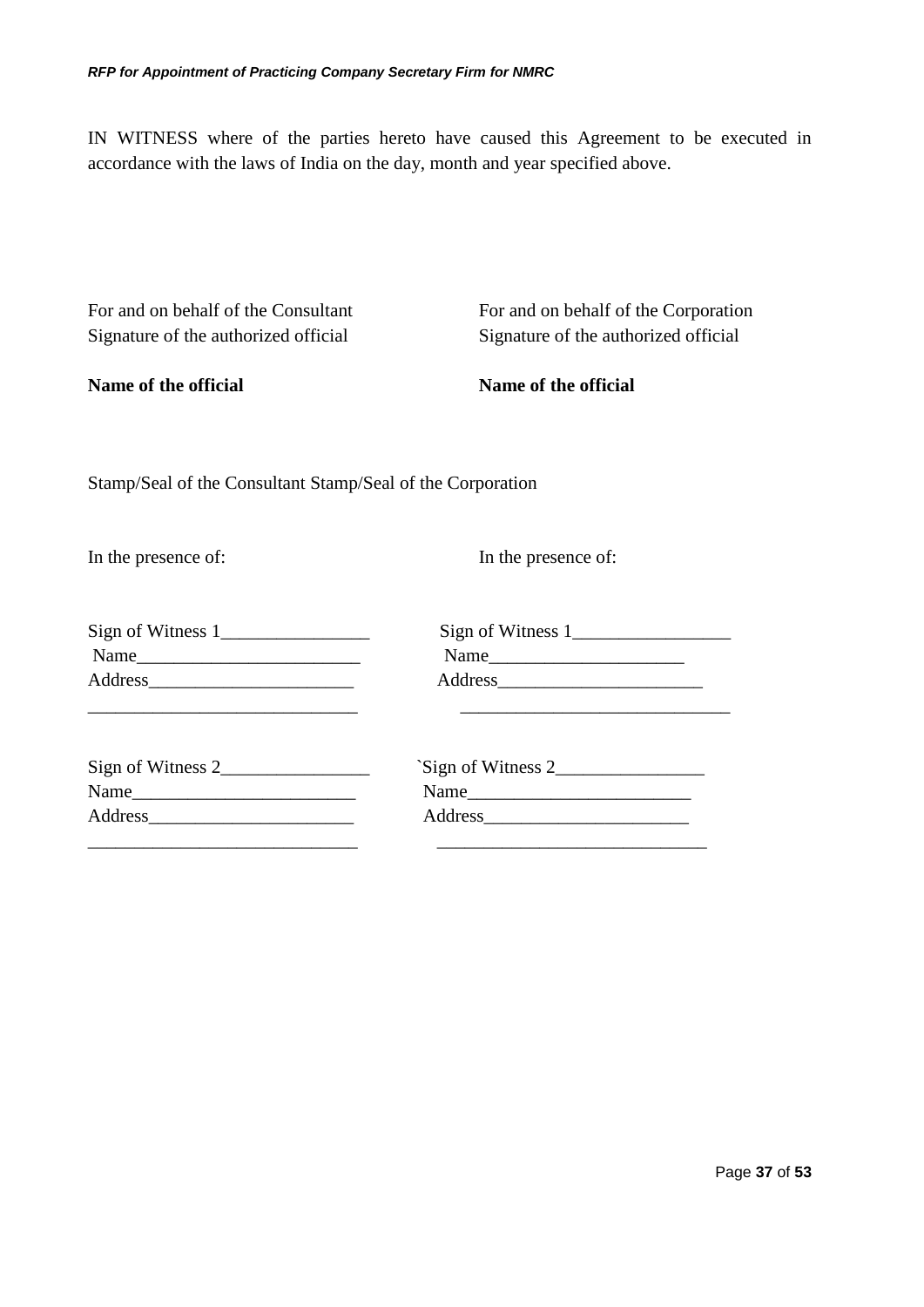RFP for Supply, Installation and Maintenance of Plastic Bottle Crushing Machines at NMRC stations

#### 7. Section 7: Appendix to Form of Tender and Forms

#### 7.1. Appendix 1: Metro Alignment



Fig: The Upcoming Metro Line

Please Note: The map shown above is indicative (not to scale)

*Please Note: The map shown above is indicative (not to scale)*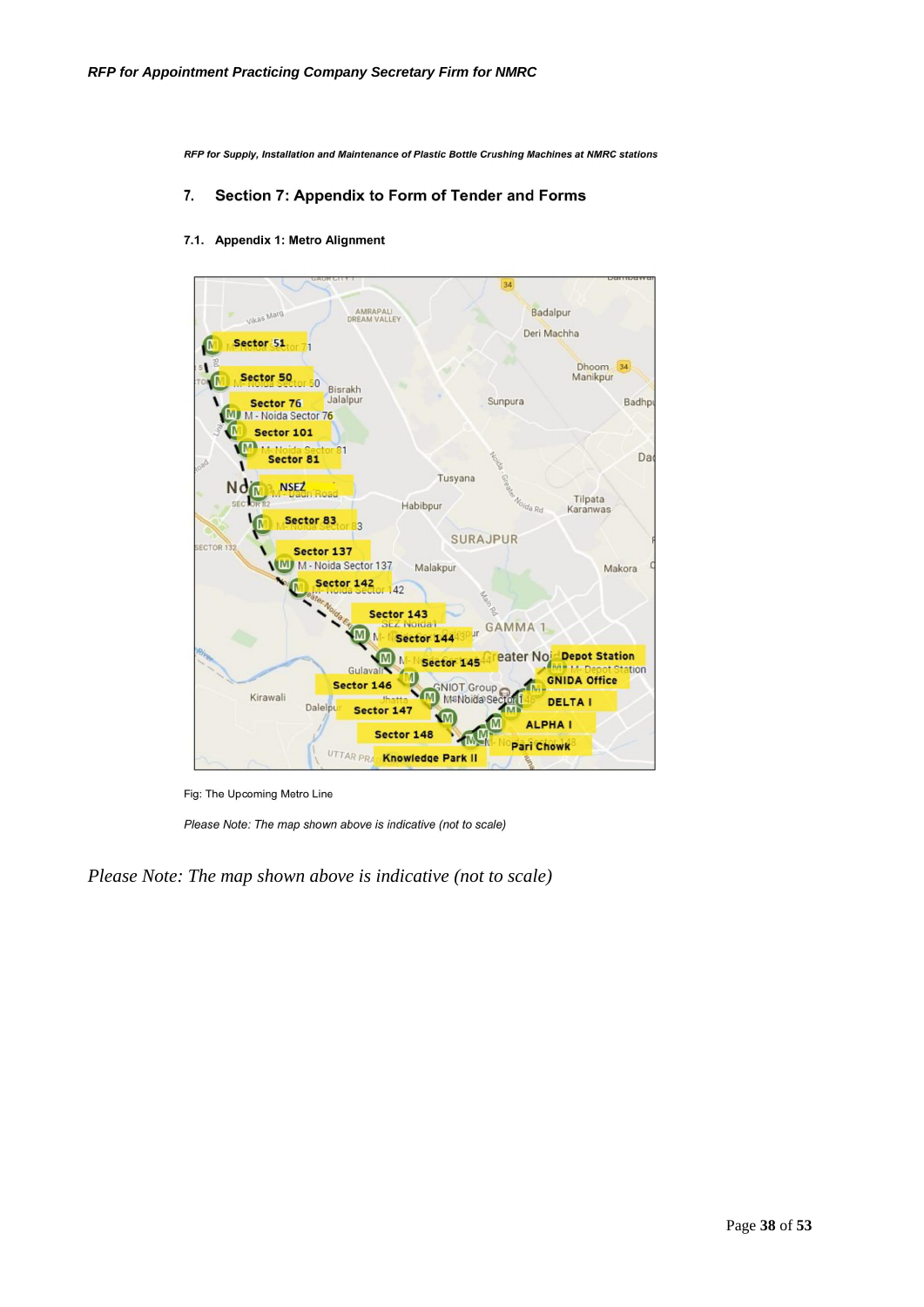| S.NO.            | <b>Name of the Station</b> |
|------------------|----------------------------|
| 1.               | Noida Sector 51            |
| 2.               | Noida Sector 50            |
| 3.               | Noida Sector 76            |
| $\overline{4}$ . | Noida Sector 101           |
| 5.               | Noida Sector 81            |
| 6.               | <b>NSEZ Station</b>        |
| 7.               | Noida Sector 83            |
| 8.               | Noida Sector 137           |
| 9.               | Noida Sector 142           |
| 10.              | Noida Sector 143           |
| 11.              | Noida Sector 144           |
| 12.              | Noida Sector 145           |
| 13.              | Noida Sector 146           |
| 14.              | Noida Sector 147           |
| 15.              | Noida Sector 148           |
| 16.              | Knowledge Park II          |
| 17.              | Pari Chowk                 |
| 18.              | <b>ALPHA1</b>              |
| 19.              | <b>DELTA1</b>              |
| 20.              | <b>GNIDA Office</b>        |
| 21.              | <b>Depot Station</b>       |
|                  | <b>Other Locations</b>     |
| 22.              | Sector 29 - NMRC Office    |
| 23.              | Depot                      |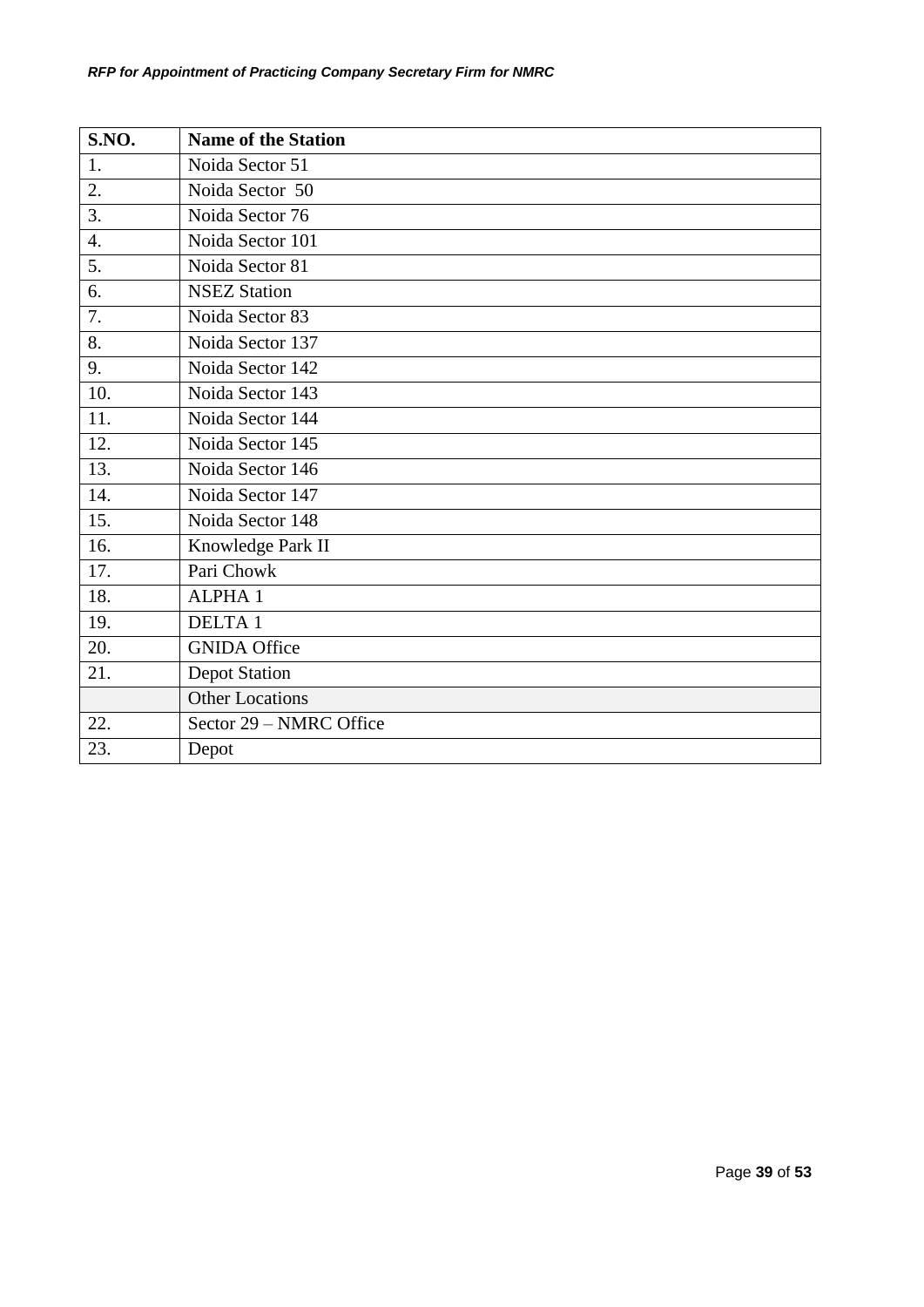## <span id="page-39-0"></span>**7.1.Form 1: Letter of Proposal Submission**

[Location, Date]

To

Executive Director Noida Metro Rail Corporation (NMRC) Limited Block-III, 3rd Floor, Ganga Shopping Complex, Noida -201301, District Gautam Budh Nagar, Uttar Pradesh

## **Subject: Appointment of Practicing Company Secretary (CS) firm for NMRC**

Dear Sir,

We, the undersigned, offer to provide the services in accordance with your RFP Document dated [Insert Date] and our Proposal. We are hereby submitting our Technical and Financial Proposal, in a sealed envelope. We confirm that we have read the RFP Document in totality and abide by the terms and conditions stated in the document.

We have filled the complete information correctly in **Form 9: Bid Details.**

I/we declare that I/we is/are the **authorized signatory and have the power by Board Resolution**.

I/We agree to keep the quoted rate open for acceptance for 180 days from the due date of submission thereof and not make any modification in its terms and conditions.

We hereby declare that all the information and statements made in this Proposal are true and accept that any misinterpretation contained in it may lead to our disqualification. Our Proposal is binding upon us.

We understand you are not bound to accept any Bid you receive.

\_\_\_\_\_\_\_\_\_\_\_\_

Authorized Signature [In full and initials]:

Yours Sincerely,

Name and Title of Signatory:

Name and address of Firm: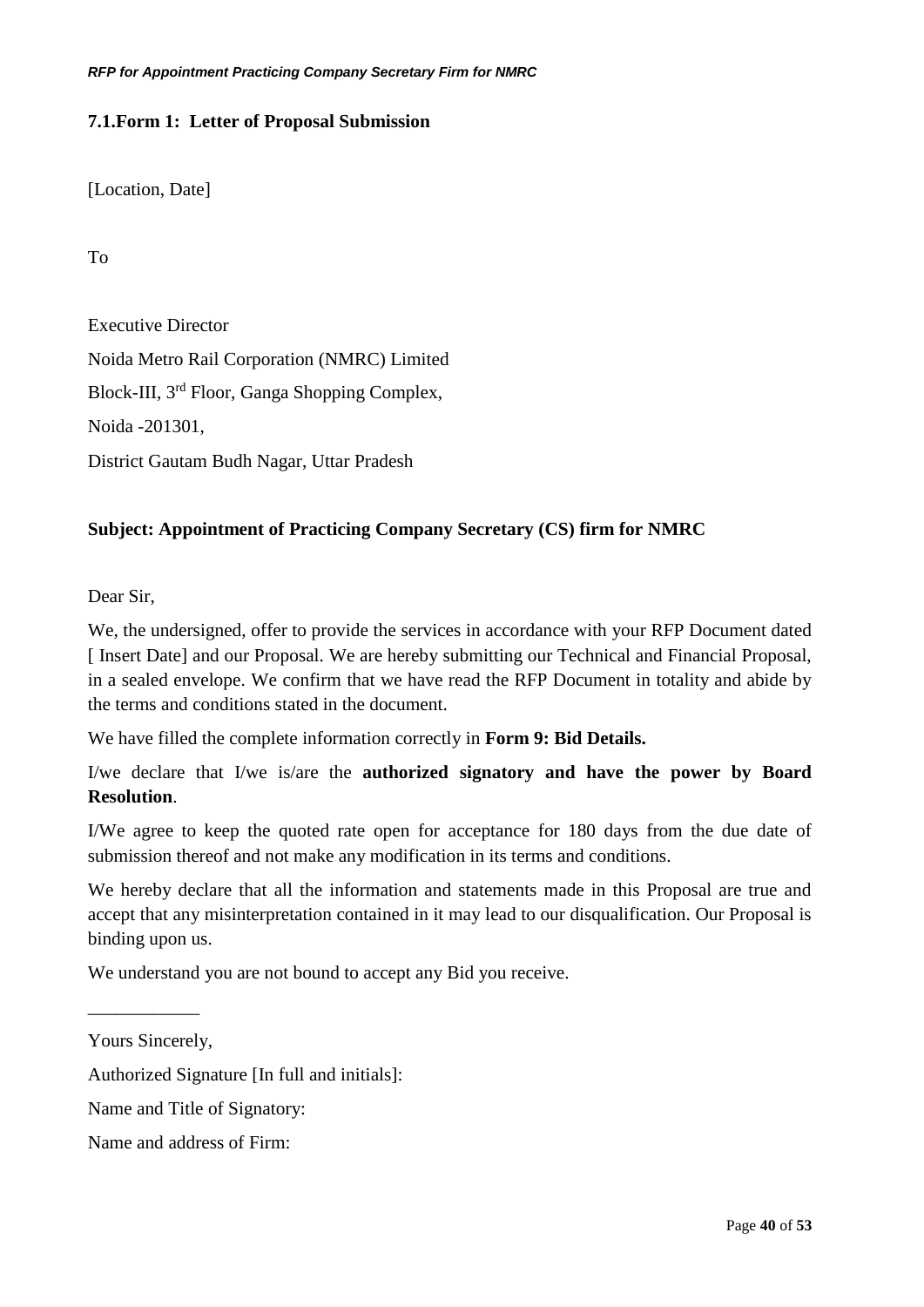## <span id="page-40-0"></span>**7.2.Form 2: Firm Details**

| 1. Details of the Firm/Applicant                                               |  |  |  |  |  |  |  |  |  |  |  |
|--------------------------------------------------------------------------------|--|--|--|--|--|--|--|--|--|--|--|
|                                                                                |  |  |  |  |  |  |  |  |  |  |  |
|                                                                                |  |  |  |  |  |  |  |  |  |  |  |
|                                                                                |  |  |  |  |  |  |  |  |  |  |  |
|                                                                                |  |  |  |  |  |  |  |  |  |  |  |
|                                                                                |  |  |  |  |  |  |  |  |  |  |  |
|                                                                                |  |  |  |  |  |  |  |  |  |  |  |
|                                                                                |  |  |  |  |  |  |  |  |  |  |  |
|                                                                                |  |  |  |  |  |  |  |  |  |  |  |
|                                                                                |  |  |  |  |  |  |  |  |  |  |  |
|                                                                                |  |  |  |  |  |  |  |  |  |  |  |
| 5. Legal status of the company (with supporting documents)                     |  |  |  |  |  |  |  |  |  |  |  |
|                                                                                |  |  |  |  |  |  |  |  |  |  |  |
| 6. GST registration no.                                                        |  |  |  |  |  |  |  |  |  |  |  |
| 7. PAN of<br>firm<br>the<br>with<br>copy of<br>the<br>Income<br>Tax<br>Returns |  |  |  |  |  |  |  |  |  |  |  |
| 8. Brief description<br>of<br>firm<br>organization<br>the<br>and               |  |  |  |  |  |  |  |  |  |  |  |

## 9. Details of Partners

| S.No. | Name of the Partners/ Proprietor | Membership No. | Date of joining the<br>firm as a partner (Full<br>time) |
|-------|----------------------------------|----------------|---------------------------------------------------------|
|       |                                  |                |                                                         |
|       |                                  |                |                                                         |

# 10. Details of Head Office and Branch Office \_\_\_\_\_\_\_\_\_\_\_\_\_\_\_\_\_\_\_\_\_\_\_\_\_\_\_\_\_\_\_\_\_\_\_

11. Bank Details for EMD Refund

| <b>Bank Name</b>   |  |
|--------------------|--|
| <b>Bank Branch</b> |  |
| $A/c$ No.          |  |
| Type of Account    |  |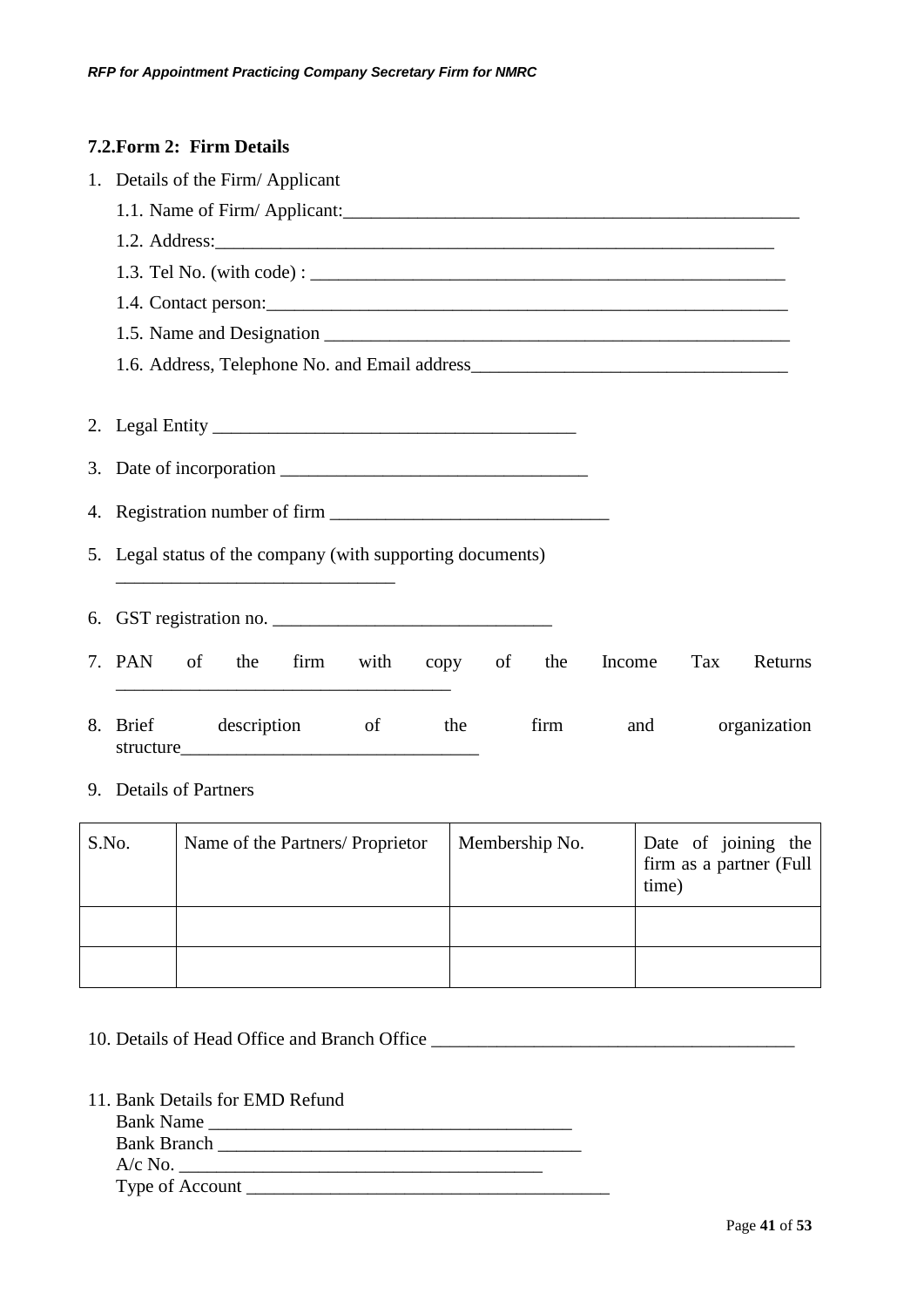IFSC Code \_\_\_\_\_\_\_\_\_\_\_\_\_\_\_\_\_\_\_\_\_\_\_\_\_\_\_\_\_\_\_\_\_\_\_\_\_\_\_

We agree with all the terms and conditions of this document.

**Authorized signatory Name: Date:** 

**\_\_\_\_\_\_\_\_\_\_\_\_\_\_\_\_\_\_\_**

**Name of the Applicant with seal**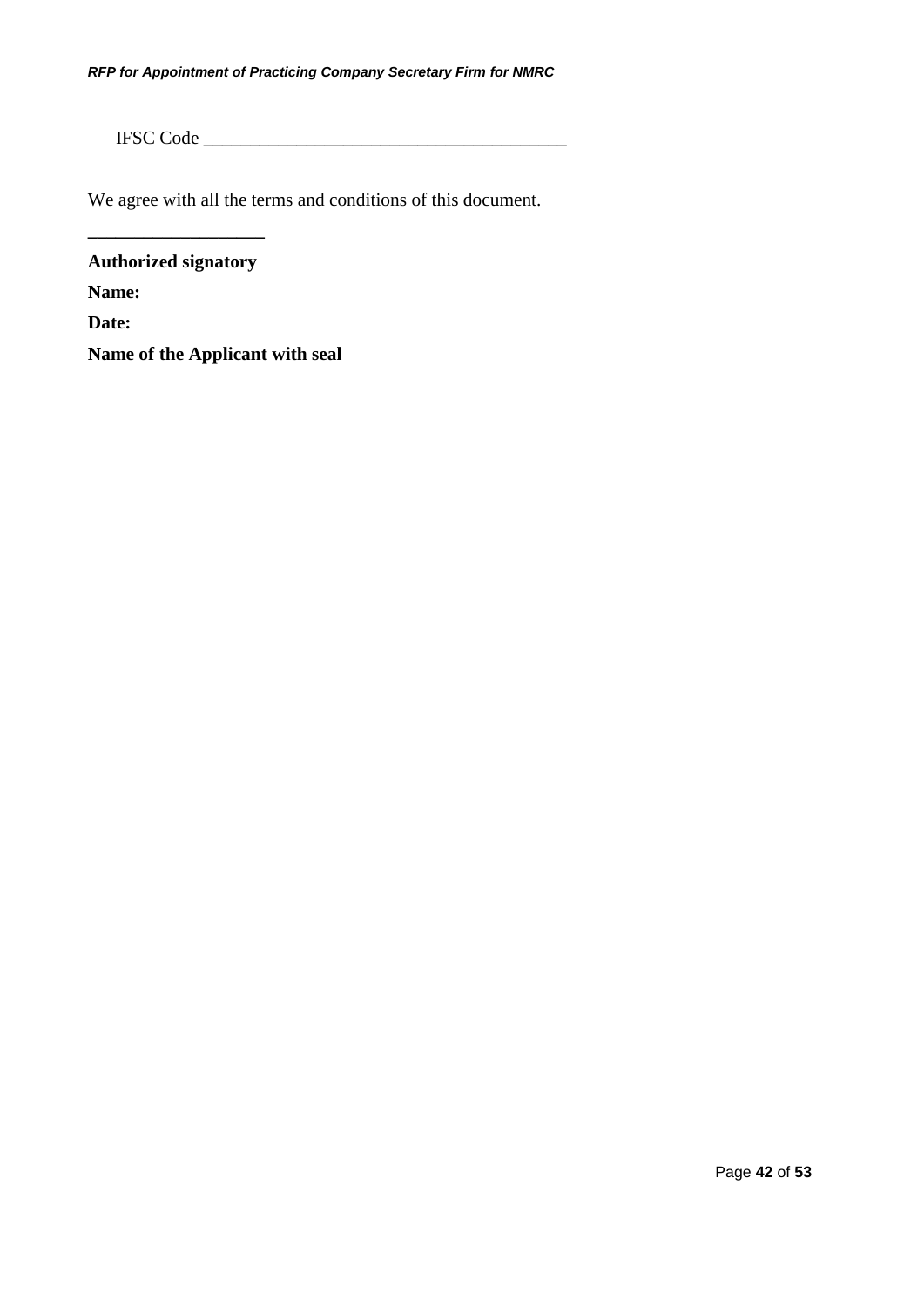## <span id="page-42-0"></span>**7.3.Form 3: Work Experience**

The following format shall be used for statement of experience of Bidder:

## **Details of orders for the quoted item executed should be furnished in the following format.**

| S.No. | <b>Name</b>       | of | the |               | Name of the   Whether Govt   Professional |                               | <b>Start</b><br>and |
|-------|-------------------|----|-----|---------------|-------------------------------------------|-------------------------------|---------------------|
|       | <b>Assignment</b> |    |     | <b>Client</b> | /PSU/ Private                             | <b>Charged</b><br><b>Fees</b> | Completion          |
|       |                   |    |     |               |                                           | (INR)                         | of<br><b>Date</b>   |
|       |                   |    |     |               |                                           |                               | <b>Assignment</b>   |
|       |                   |    |     |               |                                           |                               | <b>Start Date:</b>  |
|       |                   |    |     |               |                                           |                               |                     |
|       |                   |    |     |               |                                           |                               | <b>Completion</b>   |
|       |                   |    |     |               |                                           |                               | Date:               |
|       |                   |    |     |               |                                           |                               |                     |

Place:

Date:

Signature :

Seal

Designation

## **NOTE:**

Following needs to be submitted:

- 1. Experience certificate/ Completion certificate for each of the project mentioned above
- 2. Value of successfully completed portion of any ongoing work up to the last day of the previous month of tender submission will also be considered for qualification of work experience criteria.
- 3. Only the value of contract as executed by the applicant/member in his own name should be indicated. Where a work is undertaken by a group, only that portion of the contract which is undertaken by the concerned applicant/member should be indicated and the remaining done by the other members of the group be excluded. This is to be substantiated with documentary evidence.
- Page **43** of **53** 4. The tenderer shall upload details of work executed by them in the prescribed format for the works to be considered for qualification of work experience criteria. Documentary proof such as completion certificates from the client clearly indicating the nature/scope of work, actual completion cost and actual date of completion for such work should be uploaded. In case work is executed for private client documentary proof such as copy of work order, Bill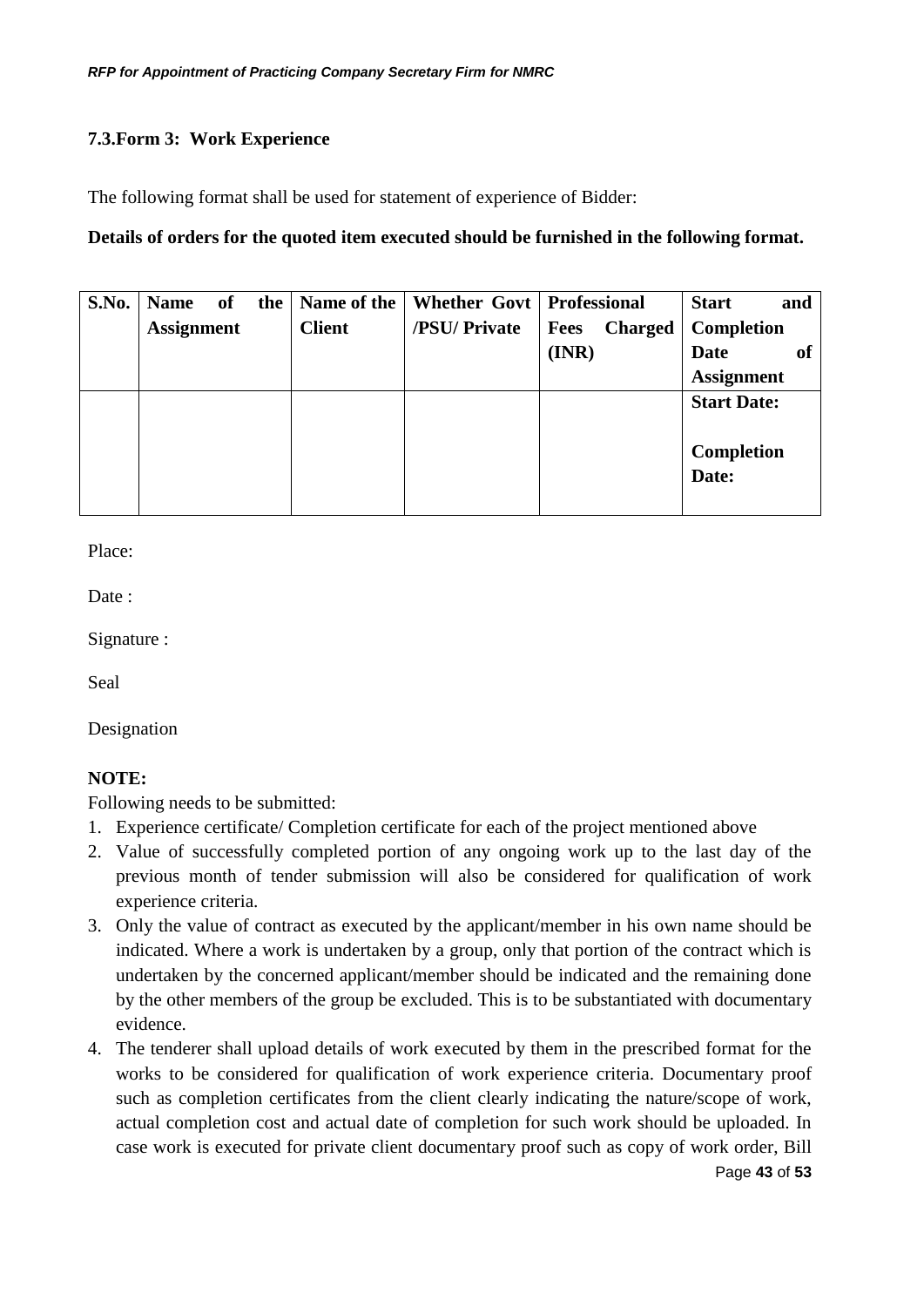of quantities, Bill wise details of payment received certified by CA, TDS certificates for all the payments received, copy of final/ last bill paid by the client should be uploaded. The offers submitted without this documentary proof will not be evaluated.

- 5. Value of successfully completed portion of any ongoing work up to the last day of the previous month of tender submission will also be considered for qualification of work experience criteria.
- 6. For completed works, value of work done shall be updated to the last day of the previous month of tender submission price level assuming 5% inflation for Indian Rupees every year and 2% for foreign currency portions per year. The exchange rate of foreign currency shall be applicable 28 days before the submission date of tender.
- 7. In case of joint venture / Consortium, full value of the work, if done by the same joint venture shall be considered. However, if the qualifying work(s) were done by them in JV/Consortium having different constituents, then the value of work as per their percentage participation in such JV/consortium shall be considered. This is to be substantiated with documentary evidence.
- 8. If the above work(s) comprise(s) other works also, then client's certificate clearly indicating the amount of work done in respect of the 'similar work' shall be furnished by the tenderer in support of work experience along with their tender submissions.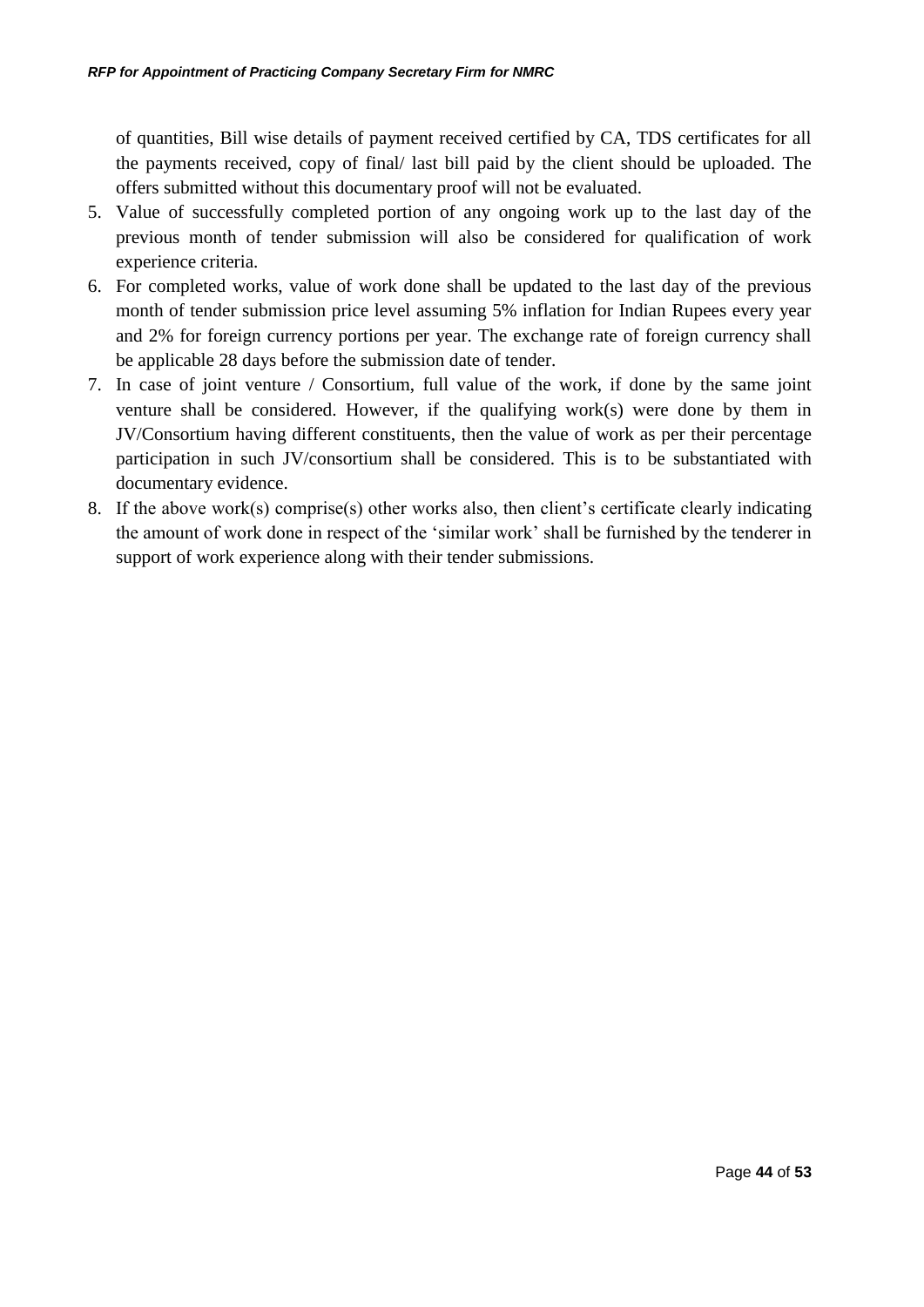## **7.5 Form 4: Financial Capability Details**

<span id="page-44-0"></span>Bidder should submit their financial details as per the following:

|        |  |            |  |  |                                                                                                                                              |        | This is to certify that the Average Annual Turnover of M/s |  |    |
|--------|--|------------|--|--|----------------------------------------------------------------------------------------------------------------------------------------------|--------|------------------------------------------------------------|--|----|
| .      |  |            |  |  |                                                                                                                                              |        |                                                            |  |    |
| having |  | registered |  |  |                                                                                                                                              | office |                                                            |  | at |
|        |  |            |  |  | $\mathcal{L}$ of $\mathcal{L}$ and $\mathcal{L}$ and $\mathcal{L}$ and $\mathcal{L}$ are so that is a set of $\mathcal{L}$ and $\mathcal{L}$ |        |                                                            |  |    |

……………………………………..for last 3 (three) years is as below:

| <b>S.No.</b> | <b>Financial year</b>         | <b>Name of the Bidder</b> | <b>Turnover</b><br>$(\mathbf{INR})$ |
|--------------|-------------------------------|---------------------------|-------------------------------------|
|              |                               |                           |                                     |
| 1.           | 2018-19                       |                           |                                     |
| 2.           | 2017-18                       |                           |                                     |
| 3.           | 2016-17                       |                           |                                     |
|              | Annual<br>Average<br>Turnover |                           |                                     |

| S.No. | <b>Financial Year</b> | <b>Name of Bidder</b> | <b>Net Worth</b> |
|-------|-----------------------|-----------------------|------------------|
|       |                       |                       |                  |
| ۷.    |                       |                       |                  |
| J.    |                       |                       |                  |

| S.No.    | <b>Financial Year</b> | <b>Name of Bidder</b> | <b>Profitability</b> |
|----------|-----------------------|-----------------------|----------------------|
|          | 2018-19               |                       |                      |
|          | 2017-18               |                       |                      |
| ⌒<br>.ບ. | 2016-17               |                       |                      |

## **Authorized Signatory**

**(Name & Designation of Authorized Signatory)**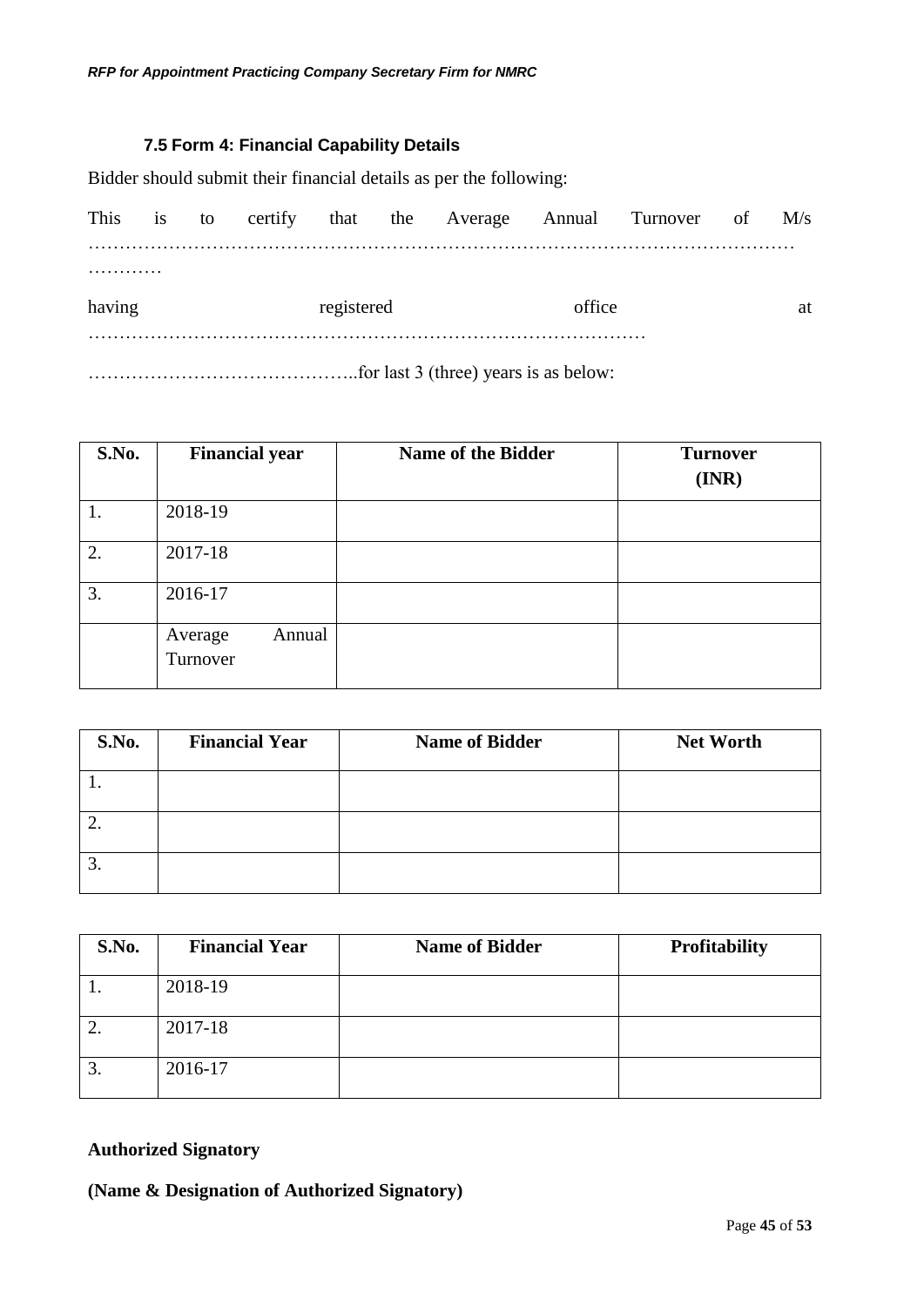## **Certificate of the Chartered Accountants/Statutory Auditors**

Based on Audited Accounts and other relevant documents of\_\_\_\_\_\_\_\_\_\_\_\_\_\_ (Name of Bidder), we M/s \_\_\_\_\_\_\_\_\_\_\_\_\_\_\_\_\_\_\_\_\_\_\_\_\_\_\_, Chartered Accountants/ Statutory Auditors, certify that the above information is correct. **Signature and Seal of Chartered Accountants/Statutory Auditors**

(with membership no.)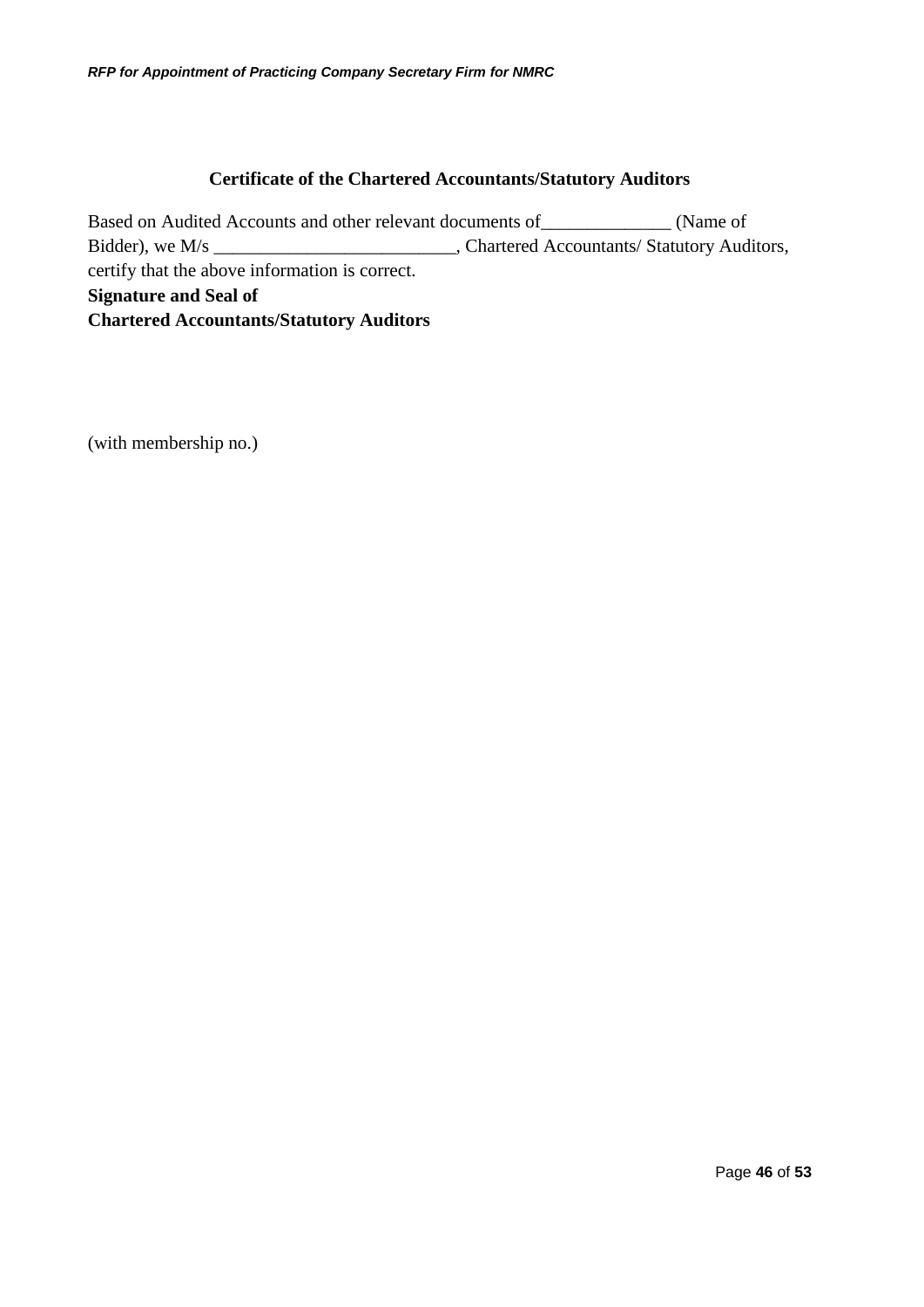## **7.6 Form 5: Undertaking - 1**

## <span id="page-46-0"></span>**Name of Work: Appointment of Practicing Company Secretary Firm for NMRC**

I confirm that M/S……………………………………………………………..

- a. Has not have been blacklisted/ debarred /declared ineligible for corrupt and fraudulent practices by the Govt. of India, State Govt./ Reserve Bank of India (RBI)/ ICAI/ ICSI and should not have any disciplinary proceedings pending against the applicant firm or any of the partner with ICAI/ ICSI/ RBI in last five (5) financial years.
- b. Does not have any pending litigation & non-performing contracts during last 5 (five) years. Further, has not been barred by any government/government-undertaking/ semigovernment/ govt. controlled institutions/ private organizations in India.
- c. Has not abandoned any work in last 5 (five) years.
- d. Has not delayed in similar work completion during orders executed in last 5 (five) years.
- e. Does not ever been terminated due to poor performance.
- f. Has not suffered Bankruptcy/ insolvency in last 5 (five) years.
- g. Has not been blacklisted by any organization.
- h. Has not submitted any misleading information in the Bid.
- i. Is financially sound to perform the work.

Signature of the bidder with seal

\_\_\_\_\_\_\_\_\_\_\_\_\_\_\_\_\_\_\_\_\_\_\_\_\_\_\_\_

Dated:

Witness:

Address:

Occupation: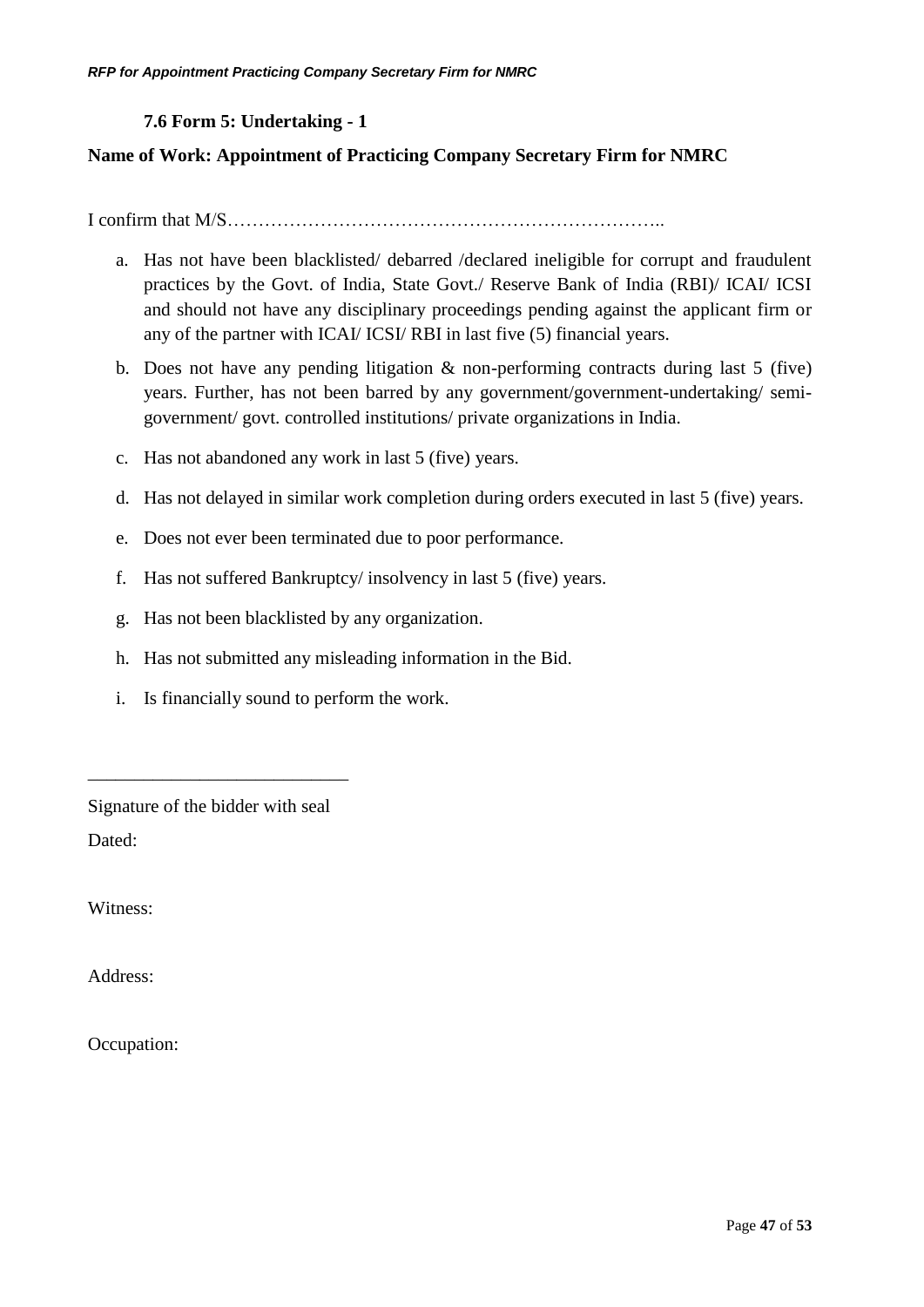## **7.7 Form 6: Power of Attorney**

<span id="page-47-0"></span>**(To be on non-judicial stamp paper of appropriate value as per Stamp Act relevant to place of execution.)**

**Power of Attorney to be provided by the Bidding Company in favour of its representative as evidence of authorized signatory's authority.**

Know all men by these presents, We …………………………………………….(name and address of the registered office of the Bidding Company) do hereby constitute, appoint and authorize Mr./Ms…………………………………………………(name and residential address) who is presently employed with us and holding the position of each case our Attorney to do in our name and our behalf all or any of the acts, deeds or things necessary or incidental to submission of our Bid for RFP for Appointment of Practicing Company Secretary of NMRC in response to the RFP Document dated issued by Noida Metro Rail Corporation ("NMRC" or "the Corporation"), including signing and submission of the Bid and all other documents related to the Bid, including but not limited to undertakings, letters, certificates, acceptances, clarifications, guarantees or any other document which the Corporation may require us to submit. The aforesaid Attorney is further authorized for making representations to the NMRC or any other authority, and providing information / responses to the NMRC, representing us in all matters before the NMRC, and generally dealing with the Corporation in all matters in connection with our Bid till the completion of the bidding process as per the terms of the RFP Document and further till the Contract is entered into with the NMRC and thereafter till the expiry of the Contract.

We hereby agree to ratify all acts, deeds and things done by our said attorney pursuant to this Power of Attorney and that all acts, deeds and things done by our aforesaid attorney shall be binding on us and shall always be deemed to have been done by us.

All the terms used herein but not defined shall have the meaning ascribed to such terms under the RFP Document.

Signed by the within named ...........................................[Insert the name of the executant company] through the hand of Mr. ………………………………………. duly authorized by the Board to issue such Power of Attorney Dated this ………………………. day of ………

Accepted

……………………………… Signature of Attorney (Name, designation and address of the Attorney)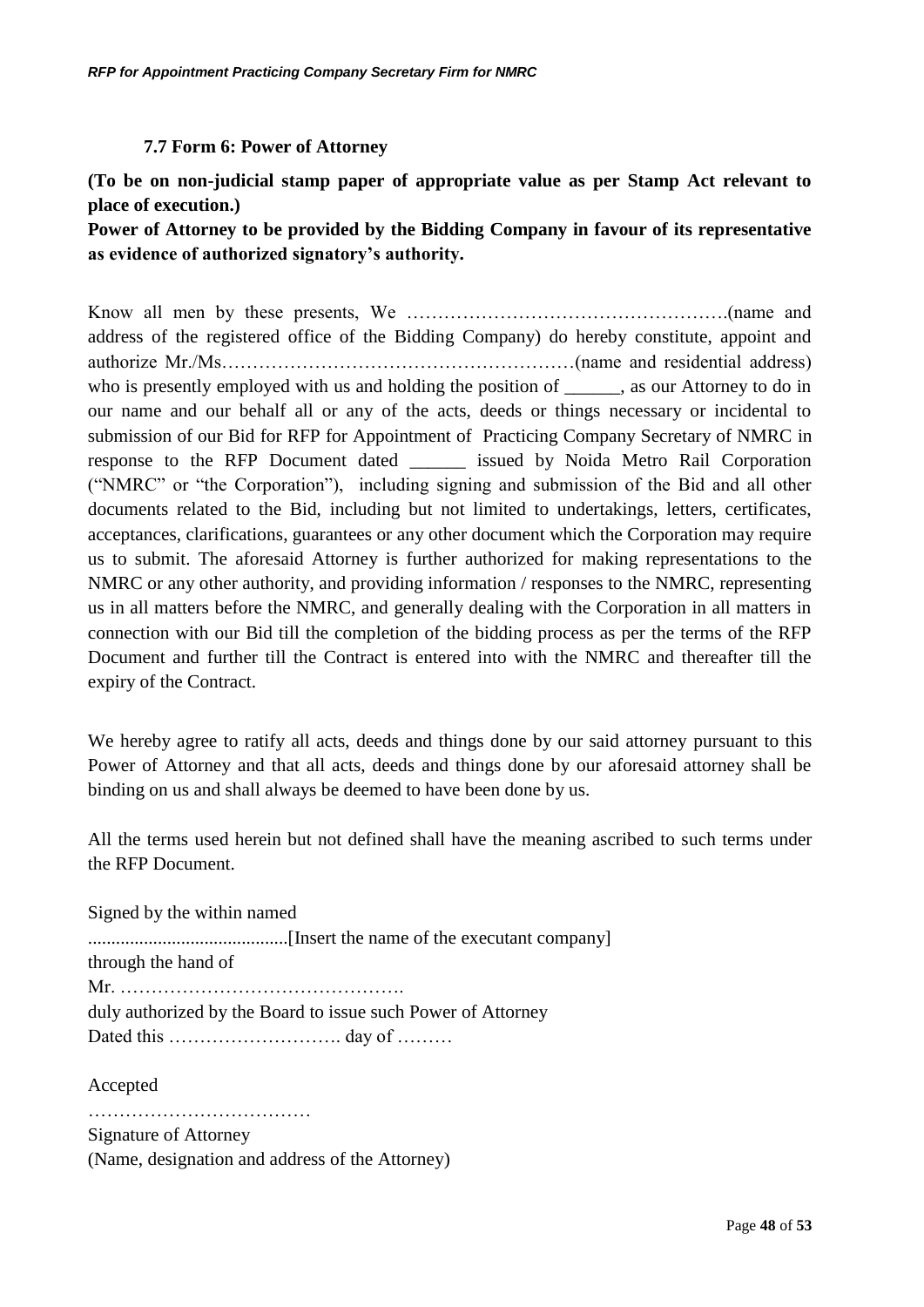Attested

…………………………………

(Signature of the executant)

(Name, designation and address of the executant)

……………………………………

Signature and stamp of Notary of the place of execution

Common seal of ……………… has been affixed in my/our presence pursuant to Board of Director's Resolution dated……

**WITNESS** 

|                             | (Signature) |
|-----------------------------|-------------|
| $\mathcal{D}_{\mathcal{L}}$ | (Signature) |
|                             |             |

Notes:

- (1) The mode of execution of the power of attorney should be in accordance with the procedure, if any, laid down by the applicable law and the charter documents of the executant(s) and the same should be under common seal of the executant affixed in accordance with the applicable procedure. Further, the person whose signatures are to be provided on the power of attorney shall be duly authorized by the executant(s) in this regard.
- (2) In the event, power of attorney has been executed outside India, the same needs to be duly notarized by a notary public of the jurisdiction where it is executed.
- (3) Also, wherever required, the executant(s) should submit for verification the extract of the charter documents and documents such as a board resolution / power of attorney, in favour of the person executing this power of attorney for delegation of power hereunder on behalf of the executant(s).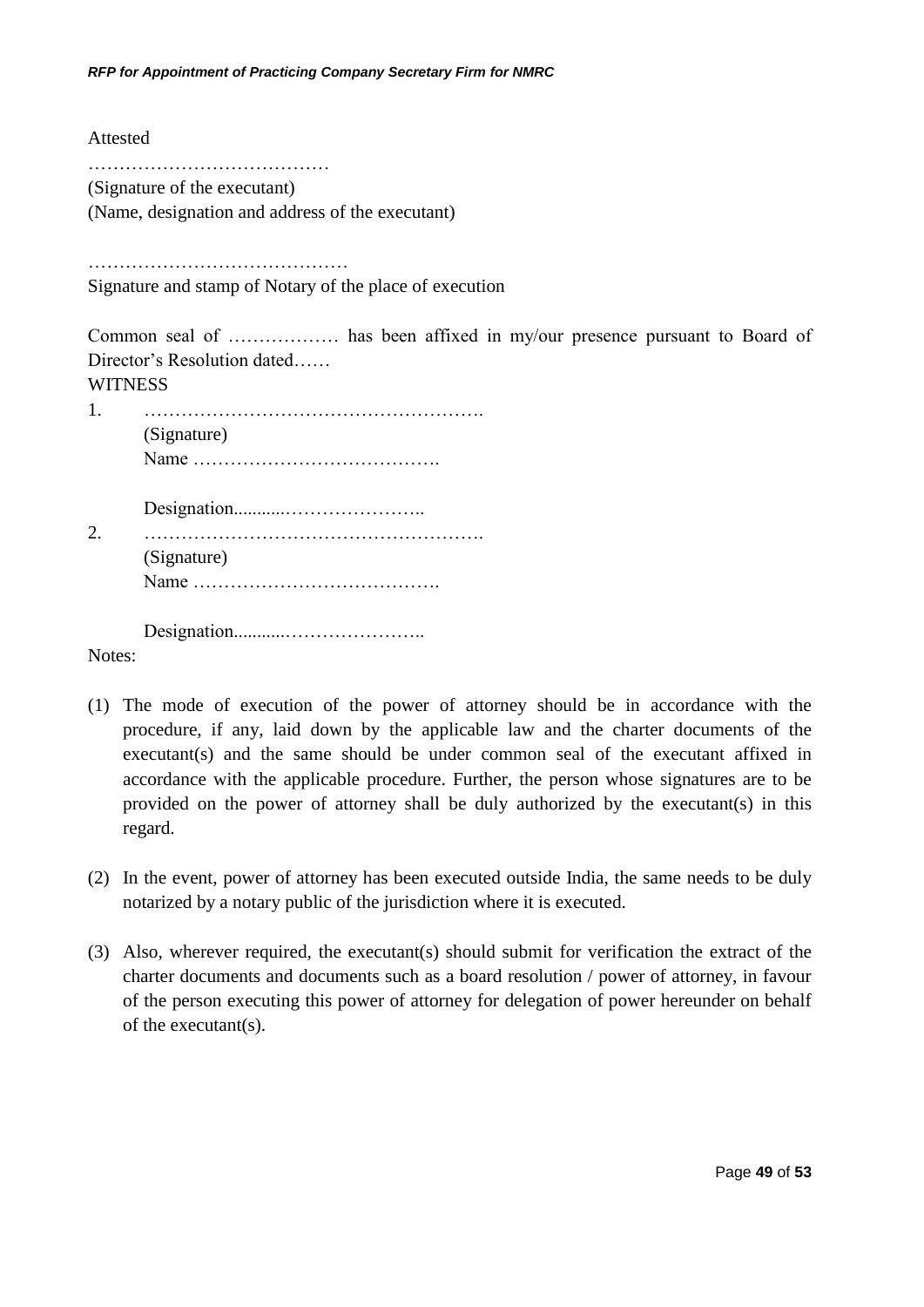## <span id="page-49-0"></span>**7.8 Form 7: Resume of Proposed Personnel**

| 1.       | <b>Proposed Position</b>                                                                                                                                                                               |                                   |  |                                                                             |  |         |
|----------|--------------------------------------------------------------------------------------------------------------------------------------------------------------------------------------------------------|-----------------------------------|--|-----------------------------------------------------------------------------|--|---------|
| 2.       | <b>Name of Firm</b>                                                                                                                                                                                    |                                   |  |                                                                             |  |         |
| 3.       | <b>Name of Staff</b>                                                                                                                                                                                   |                                   |  |                                                                             |  |         |
| 4.       | <b>Date of Birth</b>                                                                                                                                                                                   |                                   |  |                                                                             |  |         |
| 5.       | <b>Nationality</b>                                                                                                                                                                                     |                                   |  |                                                                             |  |         |
| 6.       | <b>Education</b>                                                                                                                                                                                       |                                   |  |                                                                             |  |         |
|          | <b>Name of Institution</b>                                                                                                                                                                             | Degree(s) or Diploma(s) obtained: |  | <b>Date</b>                                                                 |  |         |
|          |                                                                                                                                                                                                        |                                   |  |                                                                             |  |         |
| 7.       | <b>Membership in Professional Associations/ Trainings attended</b>                                                                                                                                     |                                   |  |                                                                             |  |         |
|          |                                                                                                                                                                                                        |                                   |  |                                                                             |  |         |
| 8.       | <b>Countries of Work Experience:</b>                                                                                                                                                                   |                                   |  |                                                                             |  |         |
|          |                                                                                                                                                                                                        |                                   |  |                                                                             |  |         |
| 9.       | <b>Languages</b>                                                                                                                                                                                       |                                   |  |                                                                             |  |         |
| Language |                                                                                                                                                                                                        | Reading                           |  | Speaking                                                                    |  | Writing |
|          |                                                                                                                                                                                                        |                                   |  |                                                                             |  |         |
| 10.      | <b>Employment Record:</b>                                                                                                                                                                              |                                   |  |                                                                             |  |         |
| FROM:    |                                                                                                                                                                                                        |                                   |  | TO:                                                                         |  |         |
|          | <b>EMPLOYER</b>                                                                                                                                                                                        |                                   |  |                                                                             |  |         |
|          | POSITION/S HELD                                                                                                                                                                                        |                                   |  |                                                                             |  |         |
| 11.      |                                                                                                                                                                                                        |                                   |  | Work Undertaken that Best Illustrates Capacity to Handle the Tasks Assigned |  |         |
|          | Name of assignment or project:                                                                                                                                                                         |                                   |  |                                                                             |  |         |
|          | Year:                                                                                                                                                                                                  |                                   |  |                                                                             |  |         |
|          | Location:                                                                                                                                                                                              |                                   |  |                                                                             |  |         |
|          | Client:                                                                                                                                                                                                |                                   |  |                                                                             |  |         |
|          | Main project features:                                                                                                                                                                                 |                                   |  |                                                                             |  |         |
|          |                                                                                                                                                                                                        |                                   |  |                                                                             |  |         |
|          | Position/s held:                                                                                                                                                                                       |                                   |  |                                                                             |  |         |
|          | <b>Activities Performed:</b>                                                                                                                                                                           |                                   |  |                                                                             |  |         |
|          |                                                                                                                                                                                                        |                                   |  |                                                                             |  |         |
| 12.      | <b>Certification</b>                                                                                                                                                                                   |                                   |  |                                                                             |  |         |
|          | I, the undersigned, certify that to the best of my knowledge and belief, this CV correctly describes<br>me, my qualifications, and my experience. I understand that any willful misstatement described |                                   |  |                                                                             |  |         |
|          | herein may lead to my disqualification or dismissal, if engaged.                                                                                                                                       |                                   |  |                                                                             |  |         |
|          | Date:                                                                                                                                                                                                  |                                   |  |                                                                             |  |         |
|          | Full name of authorized representative:                                                                                                                                                                |                                   |  |                                                                             |  |         |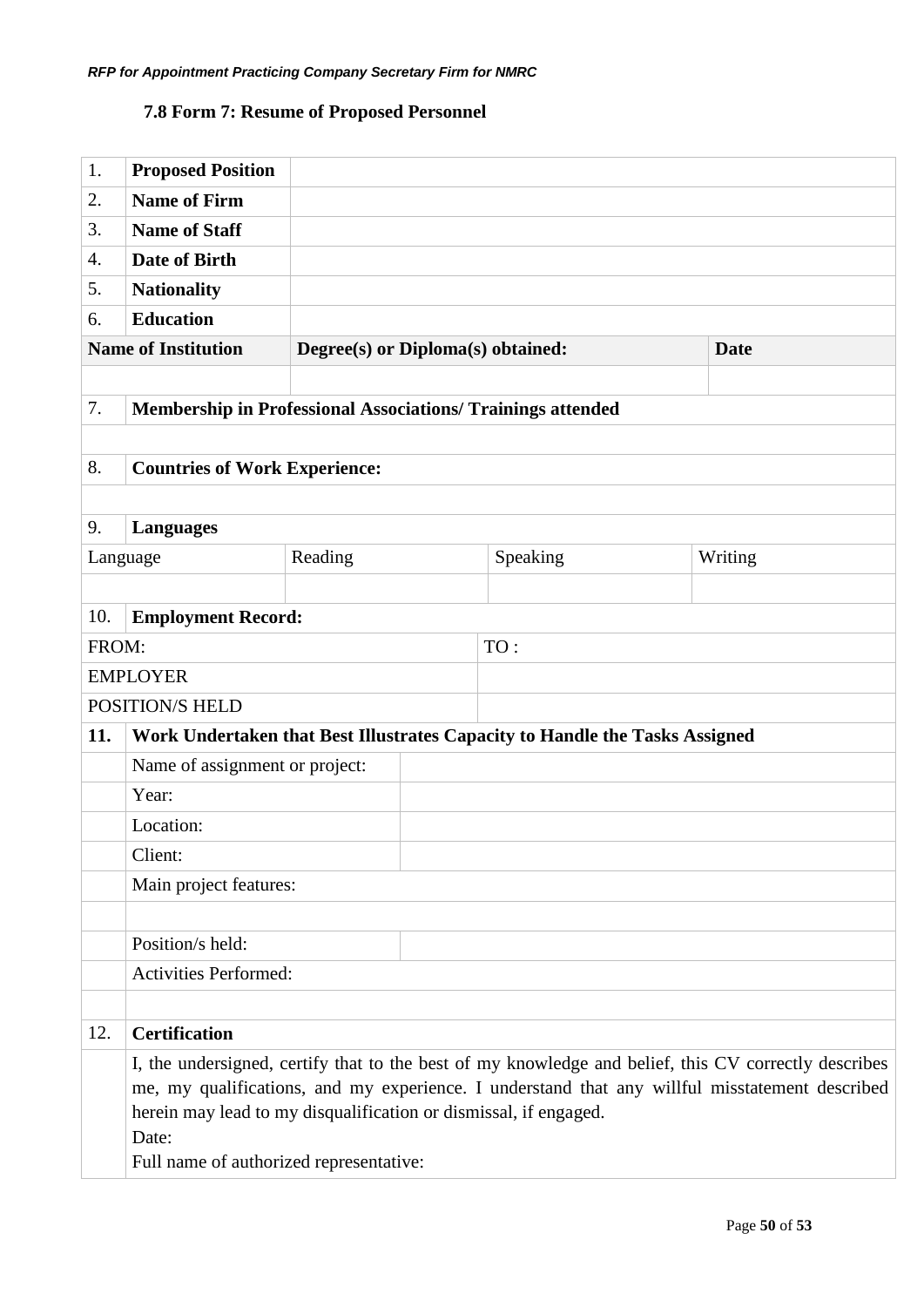**Please Note: Assignments should be related to similar work as defined in Clause [4.2](#page-22-0)**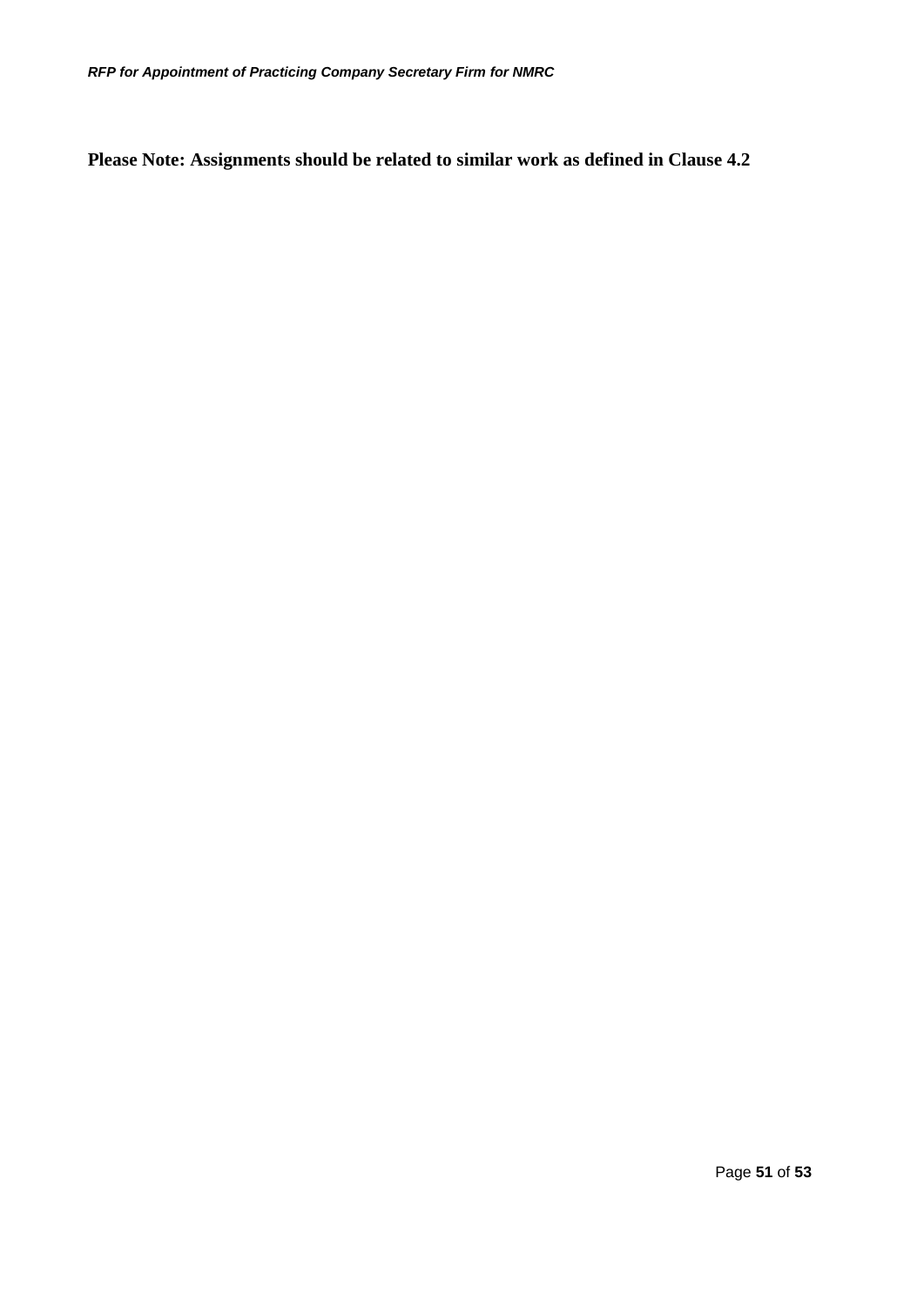## **7.9 Form 8: Price Bid**

## To

Executive Director

Noida Metro Rail Corporation (NMRC) Limited

Block-III, 3rd Floor, Ganga Shopping Complex

Noida -201301,

District Gautam Budh Nagar, Uttar Pradesh

## **Sub: Appointment of Practicing Company Secretary Firm for NMRC**

Dear Sir,

I/we have read and examined the RFP document, general terms and conditions.

I/we hereby quote for NMRC of the services specified in Terms of Reference within the time specified:

| T TICC DURUATIO |                                  |                      |          |               |  |  |
|-----------------|----------------------------------|----------------------|----------|---------------|--|--|
| S.No.           | <b>Payment Details</b>           | <b>Monthly Price</b> | Quantity | <b>Yearly</b> |  |  |
|                 |                                  | (INR)                |          | Price(INR)    |  |  |
|                 |                                  | (A)                  | (B)      | $(C) = A*B$   |  |  |
|                 | Professional Fees for            |                      | 12       |               |  |  |
|                 | <b>Appointment of Practicing</b> |                      |          |               |  |  |
|                 | <b>Company Secretary Firm</b>    |                      |          |               |  |  |
|                 | Yearly Price (In Words)          |                      |          |               |  |  |
|                 |                                  |                      |          |               |  |  |

**Price Schedule**

**The Bidder is required to fill only blue cells in the Price Bid.**

Note:

- a. The Bidder with the lowest quoted cost for 1 year professional fees for Financial/ Tax Consultant in the financial quote (L1 bidder) shall be selected for the award of contract.
- b. The Total Amount to Be Quoted By Bidder (INR) shall be filled in figures and words.
- **c.** The Financial Bid submitted is unconditional (inclusive of all taxes including, duties, levies, etc. as applicable **except GST**) and fulfills all the requirements of the Terms of Reference Document. **GST shall be applicable as per prevailing rates.**
- d. We have completely read and understood the Bid Document. The Financial Tender submitted is unconditional and fulfills all the requirements of the Tender Document.

We understand you are not bound to accept any Proposal you receive.

Signature and Name of the Authorized Person

\_\_\_\_\_\_\_\_\_\_\_\_\_\_\_\_\_\_\_\_\_\_\_\_\_\_\_\_\_\_\_\_\_\_\_

\_\_\_\_\_\_\_\_\_\_\_\_\_\_\_\_\_\_\_\_\_\_\_\_\_\_\_\_\_\_\_\_\_\_\_